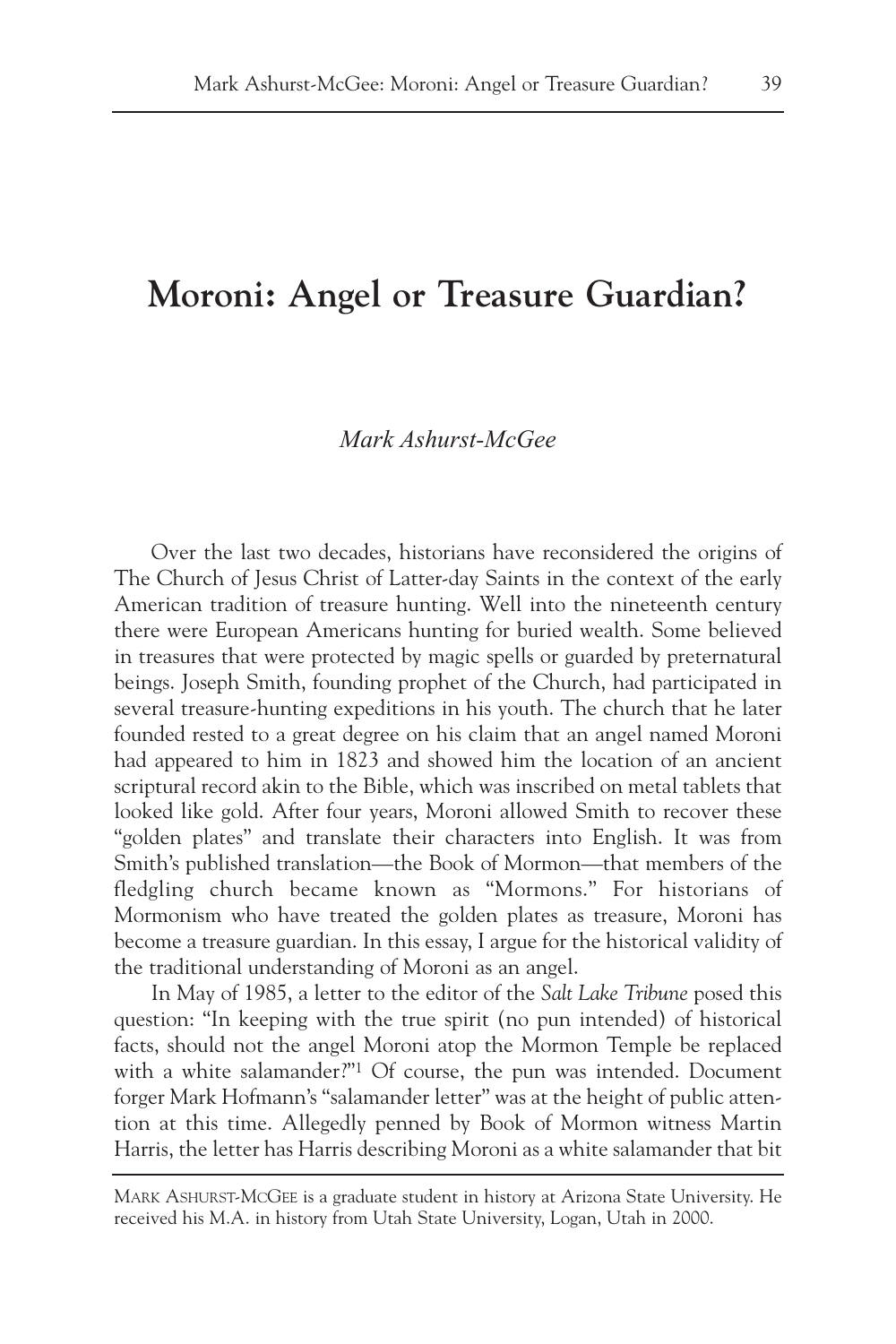Joseph Smith and then transformed into a capricious spirit guardian of the golden plates. This letter and other Hofmann forgeries portrayed Joseph Smith's early religious experiences in terms of treasure seeking and magic. The startling new documents caused Latter-day Saint historians to reconsider the founding events of the Restoration.2

Many clamored for a radical reinterpretation of the origins of The Church of Jesus Christ of Latter-day Saints. LDS historian Ronald W. Walker responded to the din: "As quieter perspectives inevitably settle in, the breathless 'antithesis' gives way to a more sedate 'synthesis.' During this second phase, what once seemed so revolutionary is reconciled and merged with the still valid legacies of the past. To illustrate, our understanding of Joseph Smith's encounters with Moroni will not be insightful if we focus narrowly on Martin Harris's 'trickster spirit' and forget the several contemporaneous statements . . . that speak of Cumorah's 'angel.' These apparent conflicts must be weighed, somehow harmonized, and molded into a new, more complex understanding."3 Walker predicted that after a reevaluation of the treasure seeking and magical influences, historians would return to the traditional story as the most accurate interpretation of Mormon origins.4

Eventually, Hofmann's forgery was exposed. The white salamander fell from grace with its creator. But Walker had also rightly noted that "the question of whether the Smith family participated in money digging and magic does not rely on the recently found letters [the Hofmann forgeries]. The weight of evidence, *with or without them,* falls on the affirmative side of the question."5 Early Mormon history still needed to be reconsidered. And so historians continued to explore the influence of treasure seeking in particular and magic in general. In 1986, Signature Books published Dale Morgan's unfinished history of early Mormonism, which contained his argument that Mormonism had evolved from Joseph's treasure seeking and magic. Morgan had grown up in the LDS church, but lost his faith and became disaffected.<sup>6</sup> In 1987, D. Michael Quinn produced *Early Mormonism and the Magic World View.* Although a believing Latter-day Saint, Quinn perceived a strong influence of magical tradition in early Mormonism. <sup>7</sup> A few years later, in 1994, H. Michael Marquardt and Wesley P. Walters, former authors of anti-Mormon literature, presented a new-and-improved, kinder, gentler anti-Mormonism with their book, *Inventing Mormonism: Tradition and the Historical Record*.8 Each of these books drew heavily on the early American history of treasure seeking and magic to interpret the coming forth of the Book of Mormon.

In particular, these books argued that Joseph Smith originally spoke of Moroni as a treasure guardian. It was years later—these authors held—that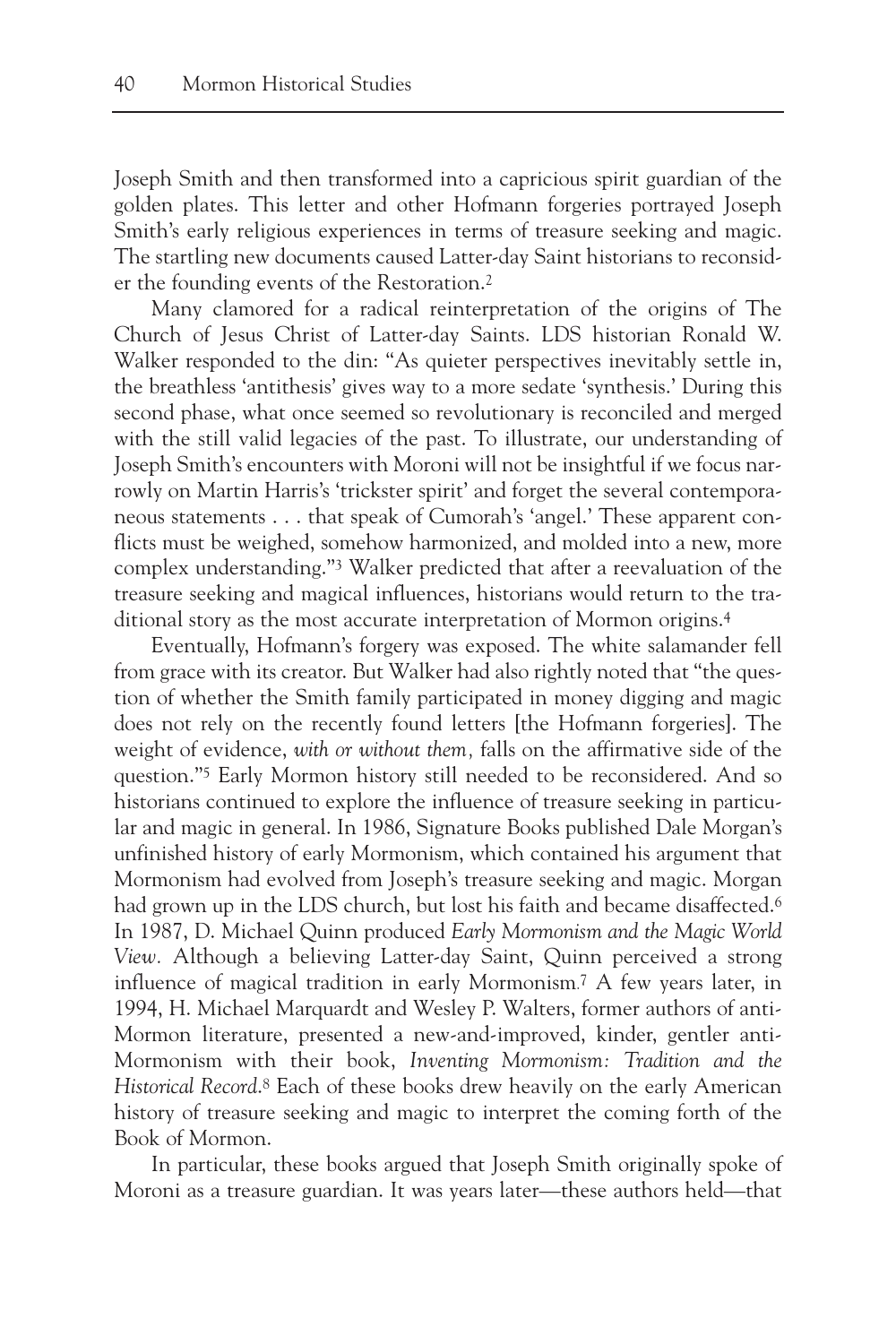Smith's creative mind or developing exigencies transformed Moroni into an angel. Morgan, Quinn, and Marquardt and Walters all portrayed Moroni's initial visits to Joseph as treasure-seeking experiences. They cast his interactions with Moroni as encounters between a treasure seer and a treasure guardian. Then, they argued that as Joseph matured into the leader of an organized church, he reformulated his story and its meaning to better suit his needs.9 In fact, whereas Latter-day Saints usually refer to Moroni as "the angel Moroni," in *Early Mormonism and the Magic World View,* he is



*Frontispiece of Pomoroy Tucker's* Origin, Rise, and Progress of Mormonism *(New York: D. Appleton and Company, 1867). Here, Moroni appears as a cross between a Greco-Roman tutelary goddess and a Judeo-Christian angel. Tucker's frontispiece illustrates the propensity for detractors to misrepresent the accounts of Moroni's visits to Joseph Smith. Smith described Moroni as a wingless, male angel. Photo from Merrill Library, Utah State University*

called "the treasure guardian Moroni."10 For Morgan, as with Marquardt and Walters, revealing Moroni as a treasure guardian showed that Joseph's religious claims were illegitimate.

These revisionist histories carried out the explorations into treasure seeking and magic that the Hofmann forgeries had initially sparked. However, they did so at the expense of other interpretations—and in some cases at the expense of reliable sources and historical standards. These authors did not go beyond the "breathless antithesis" to synthesis. The revolutionary was not reconciled or merged with the still-valid, traditional understanding of early Mormonism. In sum, these works did not provide the new and complex understanding that Ronald Walker had anticipated.

And so—strangely enough—this area of Mormon history finds itself today in a position not unlike that described by Walker during the heyday of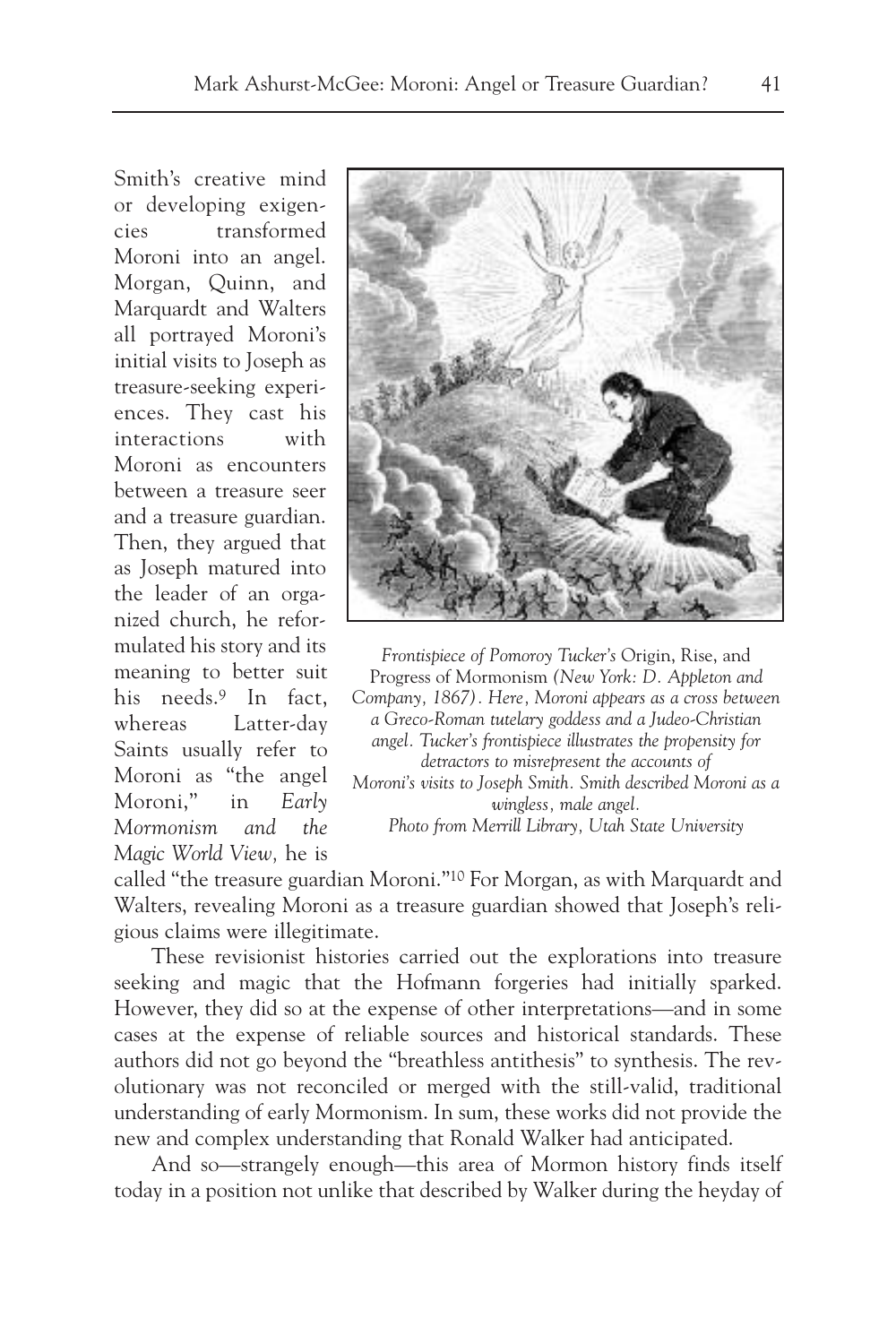the salamander. In this essay, I reassert his position with reference to Moroni in particular and to the coming forth of the Book of Mormon in general. Although Joseph Smith may have understood Moroni to some extent as a treasure guardian, this was a secondary level of meaning for him. An application of basic historical standards to relevant sources confirms that Joseph understood Moroni primarily as an angel in the context of a divine restoration.11 In this essay, I will attempt to demonstrate this position.

The problem addressed here maintains its validity regardless of one's opinion of Joseph Smith and his claims. The question is whether Moroni evolved from a treasure guardian into an angel in Joseph's telling of the event.12 Before I proceed to answer this question, it will be useful to review the early American practice of treasure seeking and Joseph Smith's involvement in this practice.

#### **Treasure Seeking**

For the most part, the quest for buried wealth and its associated belief system has slipped away into a forgotten world. Though strange to us today, treasure-seeking beliefs probably influenced hundreds of thousands of Europeans and thousands of early European Americans. Many early Americans believed that treasures had been secreted in the earth by ancient inhabitants of the continent—by Spanish explorers, by pirates, or even by the dwarves of European mythology. Treasure hunters usually looked for caves and lost mines or dug into hills and Native American mounds to find these hidden deposits. A legend, a treasure map, or a dream of buried wealth initiated the hunt. Local specialists were enlisted to use their divining rods or seer stones to locate the treasure. To hide from the scrutiny of skeptics and the notice of other treasure seekers, they worked under the cover of darkness.

Gathering at the designated spot, the treasure seekers staked out magical circles around the treasure. They used Bible passages, prayers, hymns and incantations, ritual swords and other magical items, or even propitiatory animal sacrifices to appease or fend off preternatural guardians of the treasure. Excavation usually commenced under a rule of silence. Should someone carelessly mutter or curse, the treasure guardian could penetrate the circle or carry the treasure away through the earth.13 For one reason or another, the treasure seekers usually returned home empty-handed.

#### **Joseph Smith's Involvement in Treasure Seeking**

In his 1839 history, Joseph Smith addressed the rumors regarding his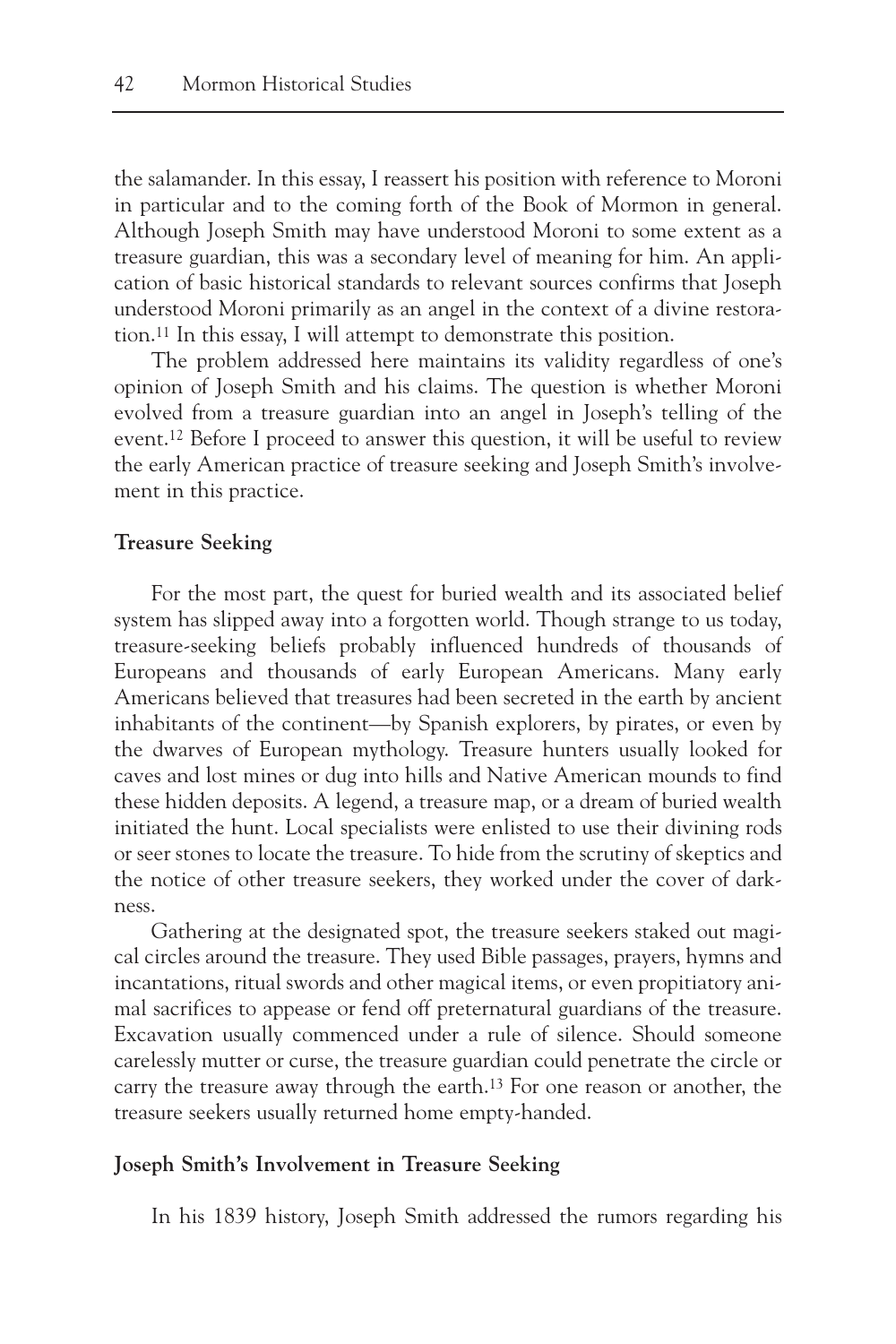pursuit of buried wealth. Most Latter-day Saints are familiar with his account as found in the Pearl of Great Price:

In the month of October, 1825, I hired with an old gentleman by the name of Josiah Stoal [Stowell], who lived in Chenango county, State of New York. He had heard something of a silver mine having been opened by the Spaniards in Harmony, Susquehanna county, State of Pennsylvania; and had, previous to my hiring to him, been digging, in order, if possible, to discover the mine. After I went to live with him, he took me, with the rest of his hands, to dig for the silver mine, at which I continued to work for nearly a month, without success in our undertaking, and finally I prevailed with the old gentleman to cease digging after it. Hence arose the very prevalent story of my having been a money-digger. (Joseph Smith—History 1:56)14

Although Joseph downplayed his involvement, he nevertheless admitted it.

Lucy Mack Smith, when dictating her history of the Smith family, explained that Stowell hired Joseph because "he possessed certain keys, by which he could discern things invisible to the natural eye."15 Lucy later used the term "key" in her history to refer to the Urim and Thummim spectacles, which Joseph later obtained with the golden plates. She also used the term(s) "urim and thummim" to refer to Joseph's seer stone(s).<sup>16</sup>

Later, Joseph's apostles used this same terminology. For example, on 27 February 1841, Wilford Woodruff recorded in his journal a meeting of the Quorum of the Twelve Apostles with Joseph Smith in the prophet's home. "I had the privilege," Woodruff wrote, "of seeing for the first time in my day the URIM & THUMMIM." We know that Joseph had returned the spectacles to the angel Moroni over a decade earlier. Brigham Young's journal account of the same meeting clarifies that Woodruff was writing about one of Joseph's seer stones: "I met with the Twelve at brother Joseph's. He conversed with us in a familiar manner on a variety of subjects . . . [and] he showed us his seer stone."17 The terms "key" and "keys"—like the terms "urim" and "Urim and Thummim"—could be applied to seer stones and to the spectacles found with the golden plates.18 Since Stowell hired Joseph in 1825, two years before Joseph received the spectacles, the "keys" that Lucy mentioned were Joseph's seer stones.

In 1826, Peter Bridgeman, Stowell's nephew, attempted to stop his uncle's participation in treasure seeking by hauling Joseph Smith into court on grounds of deception. However, Stowell testified in Joseph's defense. Notes of the legal proceedings record Stowell's testimony "that Prisoner [Joseph Smith] looked through [a seer] stone and described Josiah Stowels house and out houses, while at Palmyra at Simpson Stowels correctly . . . that he had been in company with prisoner digging for gold, and had the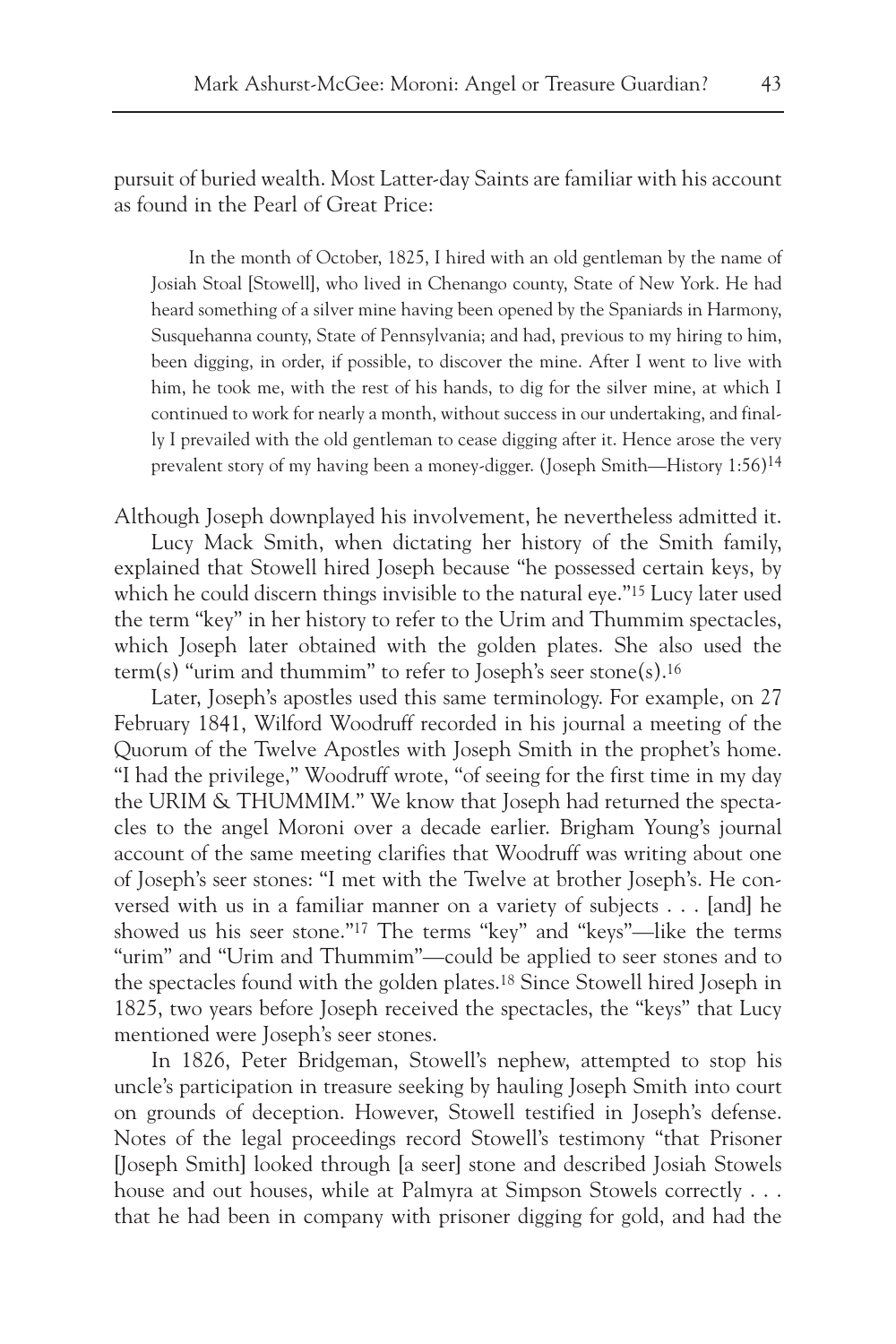most implicit faith in Prisoners skill."19

According to Book of Mormon witness Martin Harris, Joseph also used his seer stone to try to find treasures near his home in Manchester, New York.<sup>20</sup> A number of former neighbors and other acquaintances from New York and Pennsylvania later recounted the Smith family's involvement with treasure seeking.21 In fact, the people who tried to steal the plates from Joseph Smith in 1827 had hunted for treasure with him in earlier years. They viewed the ancient record as a treasure—as plates of *gold* rather than as inscribed tablets. Now that precious metal had finally been unearthed, they wanted their share.<sup>22</sup> Before the Hofmann forgeries forced a serious consideration of Joseph's involvement in the folk practices of his time, Latter-day Saints knew little of Joseph's treasure seeking. LDS historian Richard L. Bushman notes that now, because of the efforts of believing scholars to understand these events, "the magical culture of nineteenth-century Yankees no longer seems foreign to the Latter-day Saint image of the Smith family."23

## **Treasure Guardians**

Although treasure seeking was common during Joseph's youth, by the end of his life, the practice had dwindled.24 The accompanying belief system likewise faded away along with its lore of treasure guardians. The preternatural beings that guarded treasure took many forms. Most treasures were guarded by ghosts or spirits—usually deceased humans. This particular class of treasure guardians seems to have grown out of the practice of grave robbing. In many ancient societies, people were buried with their valuables so they could retain them in the next life. The dead did not take kindly, therefore, to anyone who tried to plunder their wealth. In fact, dying kings and nobles—hoping to protect their sepulchers from ransack—may have generated this treasure-guardian lore in an effort to frighten off tomb raiders.25 Frequently, treasure-guarding ghosts were either the spirit of the person who had hidden the treasure or the spirit of a person who had been killed and deposited with the treasure to watch over it.26 This latter scenario was considered the customary practice of pirates.<sup>27</sup> In some treasure tales, the unfortunate conscript lost his head.28

The devil and his minions made up the next major group of treasure guardians.29 These satanic guardians apparently owed their existence to the notion that God dwells in the heavens above the earth and the devil lives beneath the earth. Satan laid claim on the treasure deposited within his subterranean dominion.30 Also, since burying treasure was often associated with greed, robbery, and murder, the devil found his way into many a treasure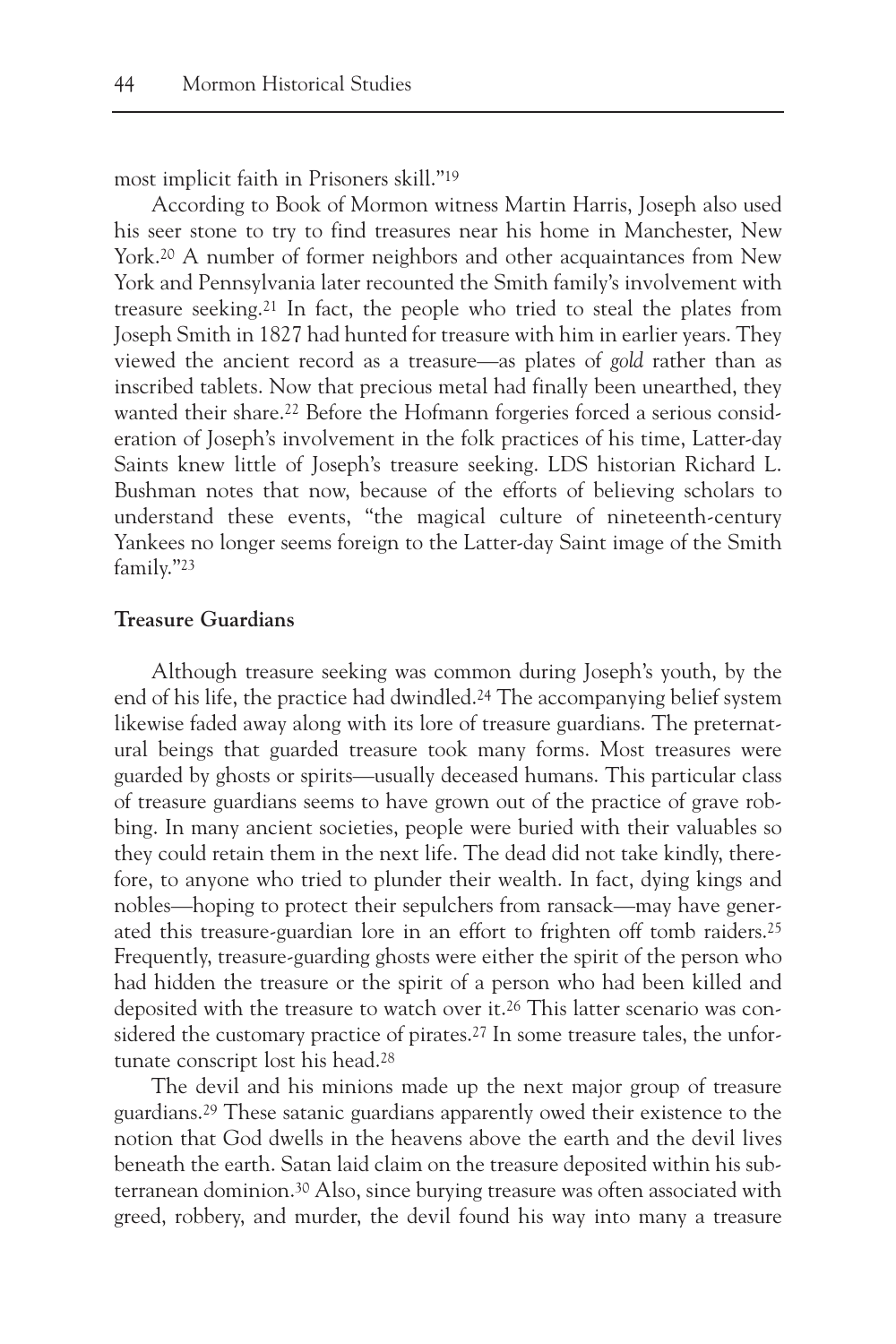tale.31 In 1825, a Palmyra newspaper explained the recent failure of one group to recover a buried treasure: "His Satanic Majesty, or some other invisible agent, appears to keep it under marching orders; for no sooner is it dug on to in one place, than it moves off like a 'false delusive hope,' to another still more remote."32

Animals formed the third most common class of guardians—dogs being the most common. There were treasures guarded by ghost dogs, headless dogs, yellow dogs with two tails, black dogs, scarlet dogs, and wolves. Other treasures were guarded by horses, bulls, a goat, a black cat, a black panther, a wild boar, and a big black hog with enormous white tusks.<sup>33</sup>

There existed a large amphibian-reptilian assortment of animal treasure guardians.34 For example, an old European tradition held that people who had hidden away treasures during their mortality could afterwards appear in the form of a toad to guard them.35 About 1870, a company of treasure diggers from Niagara County, New York, were said to have been foiled by a large toad that threatened to kill them.36 The amphibian-reptilian category of guardians extended beyond the natural species of this phyla complex—such as frogs, toads, lizards, and snakes—to include dragons and other monsters.37 Many people are familiar with the dragon named Smaug, who guarded treasure in a mountain in J. R. R. Tolkien's *The Hobbit.* Tolkien based Smaug on the classic dragon treasure guardian.38

The dwarf is another classic medieval guardian of subterranean treasure that persisted into the nineteenth century.39 Everyone who has heard the Germanic tale of Snow White remembers the seven dwarves who mined gold and copper from a treasure mountain.40 Gnomes—who constituted one of the four classes of elemental spirits—lived within the earth and held charge of many underground treasures.41 In the early nineteenth century, treasure seer Zimri Allen looked into his seer stone and saw subterranean treasures near Rochester, New York, that had been buried by gnomes.42 We are even more familiar with a Celtic counterpart—the leprechaun—who hoards his pot of gold but can be affected by lucky charms.

Giants also appear here and there as guardians of treasure.43 Because of their size and strength, they made formidable guardians.44According to early Mormon Martin Harris, members of Joseph Smith's treasure-hunting group had encountered a giant: "Samuel Lawrence told me that while they were digging, a large man who appeared to be eight or nine feet high, came and sat on the ridge of the barn, and motioned to them that they must leave. They motioned back that they would not; but that they afterwards became frightened and did leave. . . . These things were real to them."45 The capricious or even malevolent efforts of the guardians helped explain the failure to secure buried treasure.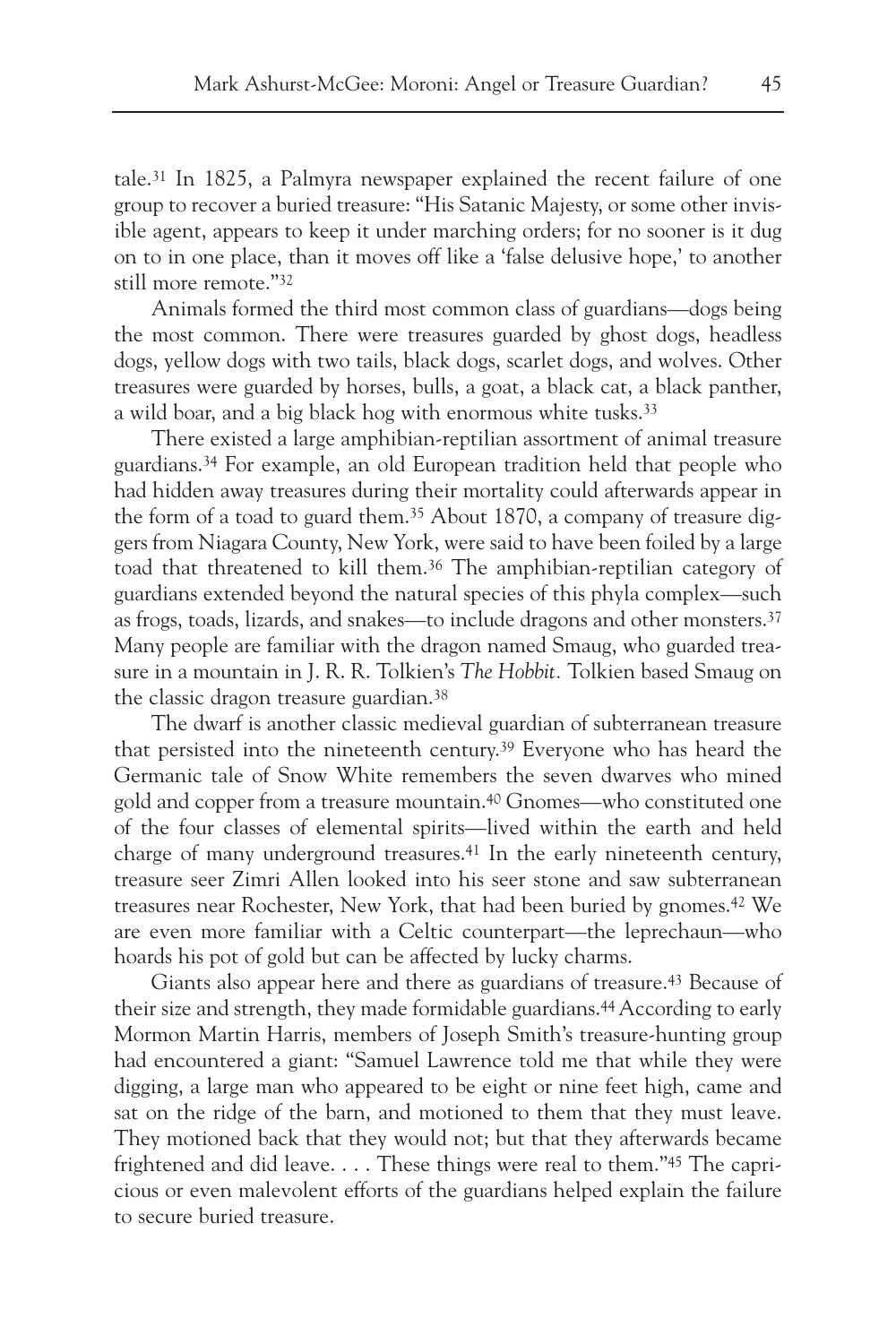

*The dragon is a classical guardian in European treasure tales. Richard Huber,* Treasury of Fantastic and Mythological Creatures: 1,087 Renderings from Historic Sources *(New York: Dover Publications, 1981), plate 36, figure 5.*

*tives eventually transform a treasure guardian into an angel, or did his antagonists' successive narratives eventually transform an angel into a treasure guardian?* The position that Joseph changed his story may be called the treasure-guardian thesis. The position that Joseph's critics changed the story may be called the angel thesis.

Some early critics saw Moroni only as a treasure guardian. A few of the

# **Moroni as Angel and as Treasure Guardian**

A few of Joseph Smith's former acquaintances described Moroni as a treasure guardian. For some modern historians, these accounts reflect Joseph's early understanding of his supernatural experiences—before he founded a church and changed the Moroni story to suit his needs. It is equally possible, however, that Joseph Smith's former neighbors changed the story to suit *their* needs. Did Joseph "baptize" Moroni, or was Moroni "defrocked" by others? As one recent critic poses the question: "Was he a magical guardian of a treasure or a biblical angel of the gospel?"46 The question may be formally stated: *Did Joseph Smith's successive narra-*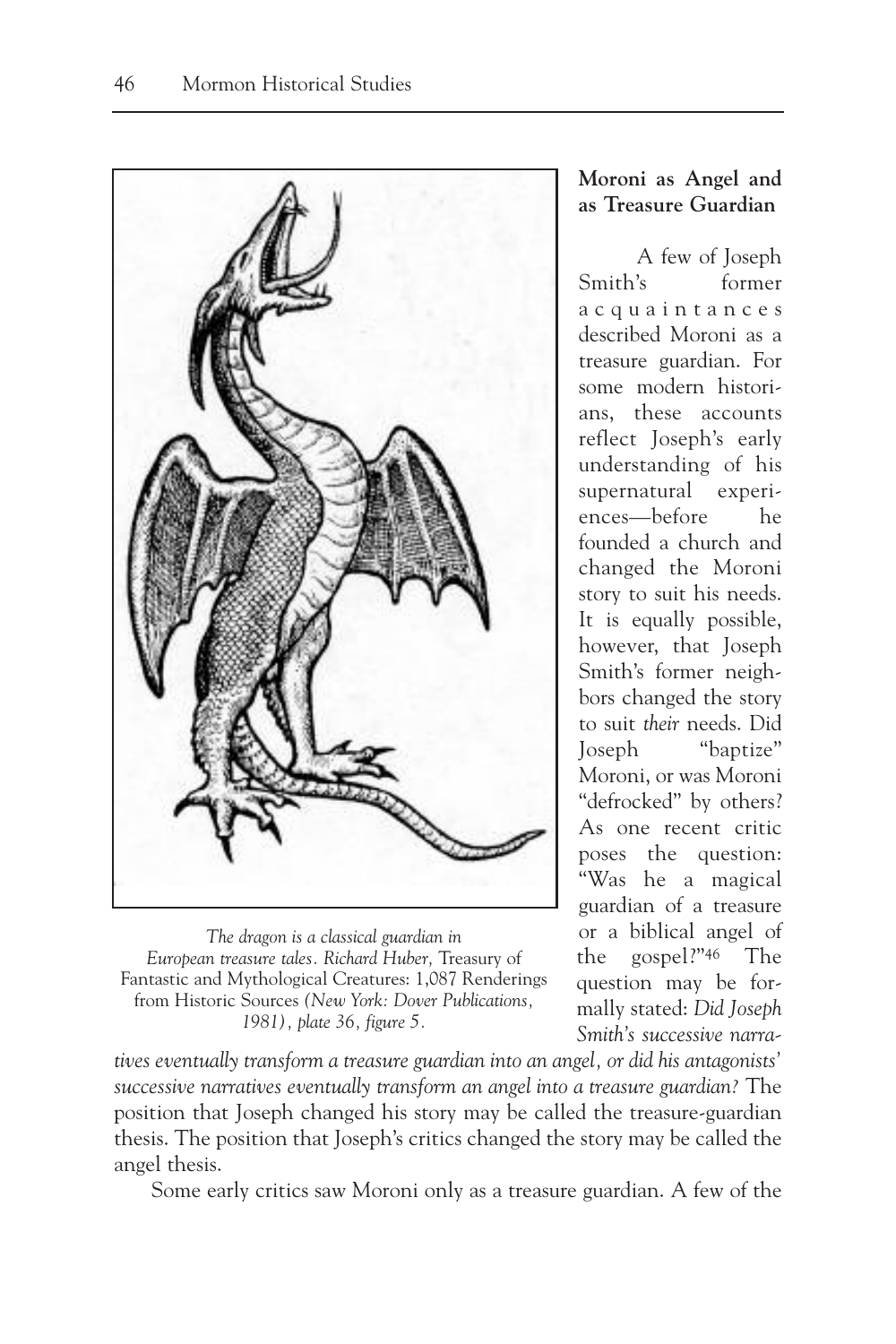modern historians who have emphasized that interpretation seem to acknowledge the possibility that Joseph understood Moroni as an angel as well, even in early years. The possibility of a dual interpretation needs further emphasis, for treasure guardians and angels are not necessarily mutually exclusive beings. "Angel" is listed as a category of treasure guardian in folklorist Stith Thompson's classic *Motif-Index of Folk-Literature.*<sup>47</sup> Likewise, "Treasure Angel" is listed in a recent bestiary by Carol Rose.48 McIntosh's *History of Wayne County, New York,* includes a circa 1840 story wherein a treasure guardian introduces itself as an angel to a company of treasure seekers by Rose (about twenty miles east of Palmyra).49

Angels exist as guardians of treasure in Mormon thought as well. In 1837, Presiding Patriarch Joseph Smith Sr. blessed Wilford Woodruff: "Thou shalt have access to the treasure hid in the sand to assist thy necessities. An angel of God shall show thee the treasures of the earth that thou mayest have riches to assist thee in gathering many orphan Children to Zion."50 In 1877, President Brigham Young taught, "These treasures that are in the earth are carefully watched, they can be removed from place to place according to the good pleasure of Him who made them and owns them. He has his messengers at his service, and it is just as easy for an angel to remove the minerals from any part of one of these mountains to another, as it is for you and me to walk up and down in this hall."51 Because angels can guard treasure in both Mormon and non-Mormon belief, there is no need to adopt an evolutionary model in which a treasure guardian is gradually changed into an angel. Book of Mormon witness David Whitmer may have blended both interpretations when he called Moroni "the angel, the guardian of the plates."52

This analysis, which attempts to fulfill Walker's anticipation of a synthesizing of the two interpretations, requires a reformulation of this essay's central question: *Was Moroni initially more meaningful to Joseph Smith as an angel or as a treasure guardian?* Or we might pose the question: *Did Joseph Smith initially understand Moroni as an angelic guardian or as a guardian angel?* This modified version of the question defines a modified "treasure-guardian thesis" and a modified "angel thesis."

| The treasure-guardian thesis     | The angel thesis                |
|----------------------------------|---------------------------------|
| Joseph's original conception of  | Joseph's original conception of |
| Moroni more resembled a treasure | Moroni more resembled an angel  |
| guardian than an angel.          | than a treasure guardian.       |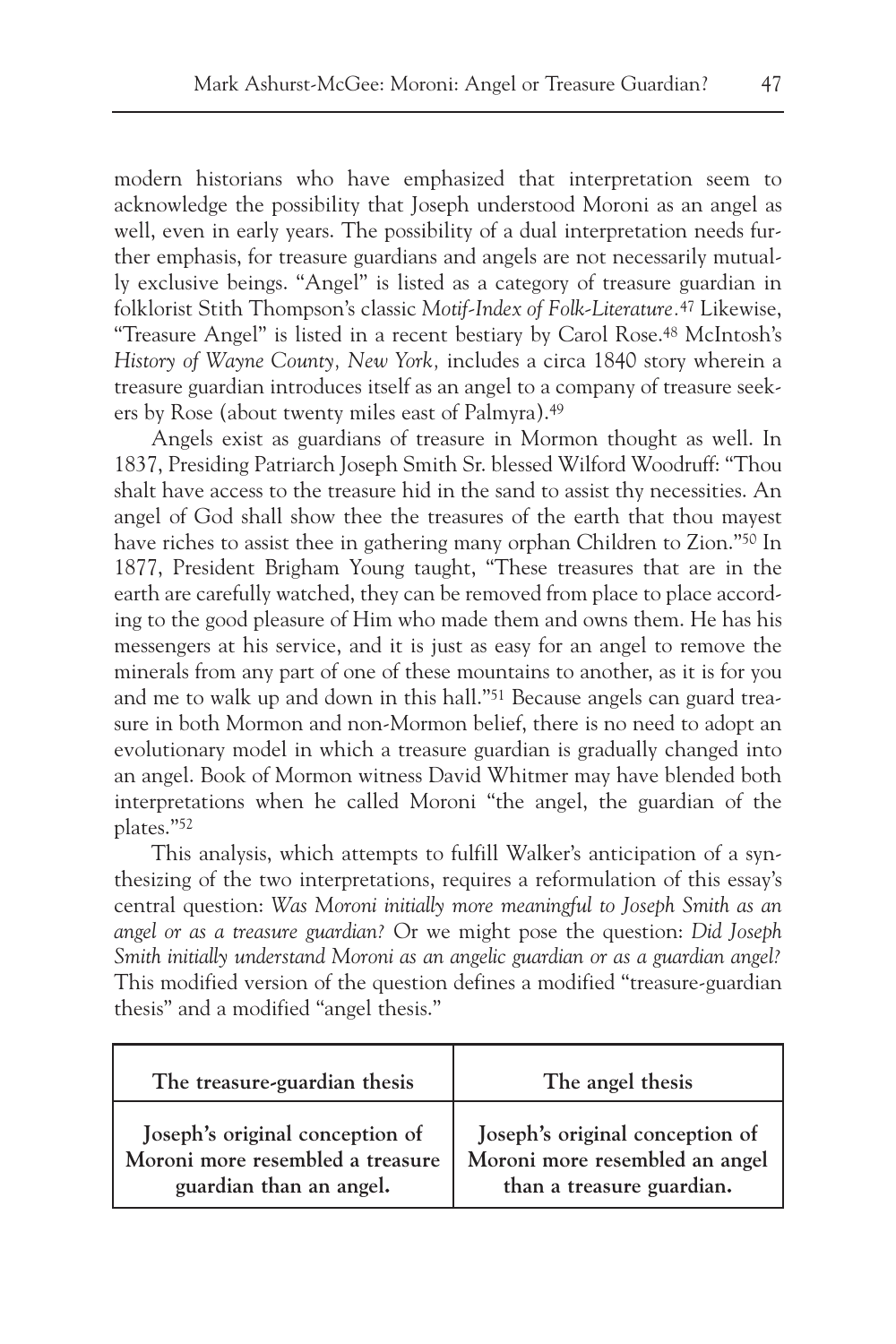Ronald W. Walker conjectured that the angel thesis would ultimately prevail. What does the historical record have to say?

To argue the treasure-guardian thesis, its proponents bring forth a number of historical sources that describe Moroni as a treasure guardian or a spirit. They contrast these accounts with the traditional account of Moroni's visits. Whereas Joseph's 1839 history presents Moroni as a divine messenger, these other accounts describe him as a treasure guardian—thus invalidating his claims to revelation from God. Abner Cole, editor of the Palmyra *Reflector,* composed the first extant source that explicitly identifies Moroni as a treasure guardian. "The Book of Pukei," his parody of the Book of Mormon, states that "Jo. made a league with the *spirit*, who afterwards turned out to be an angel."53 Later, in the fourth installment of his "Gold Bible" series of news articles, Cole flatly stated the same as historical fact. "It will be borne in mind," he wrote, "that no *divine* interposition had been *dreamed* of at the period."54 Then, in the following issue, Cole expounded the point: "It is well known that Jo Smith never pretended to have any communion with angels, until a long period after the *pretended* finding of his book, and that the juggling of himself or father, went no further than the pretended faculty of seeing wonders in a 'peep stone,' and the occasional interview with the spirit, supposed to have the custody of hidden treasures."55 What was first given in parody was restated as fact and then forwarded as a historical framework.56

Joseph and Hiel Lewis, cousins of Emma Hale, also claimed that Joseph initially described Moroni to them as a treasure guardian of gold plates. "In all this narrative," the Lewis brothers wrote, "there was not one word about 'visions of God,' or of angels, or heavenly revelations. All his information was by that dream, and that bleeding ghost. The heavenly visions and messages of angels, etc., contained in Mormon books, were after thoughts, revised to order."57 Like Abner Cole, Joseph and Hiel Lewis articulated the theory that Moroni evolved from a treasure guardian into an angel.

Joseph's former neighbor Orlando Saunders disagreed. He stated that Joseph "always claimed that he saw the angel."58 And, more importantly, Joseph and his family present Moroni as an angel from the start. Thus, Abner Cole and those detractors who followed him have nothing up on Joseph Smith. The detractors asserted that Joseph converted a treasure guardian into an angel. Joseph and others maintained that Moroni was always an angel. This takes us nowhere. Adequately addressing the question at hand requires an application of the basic standards of source criticism and good history.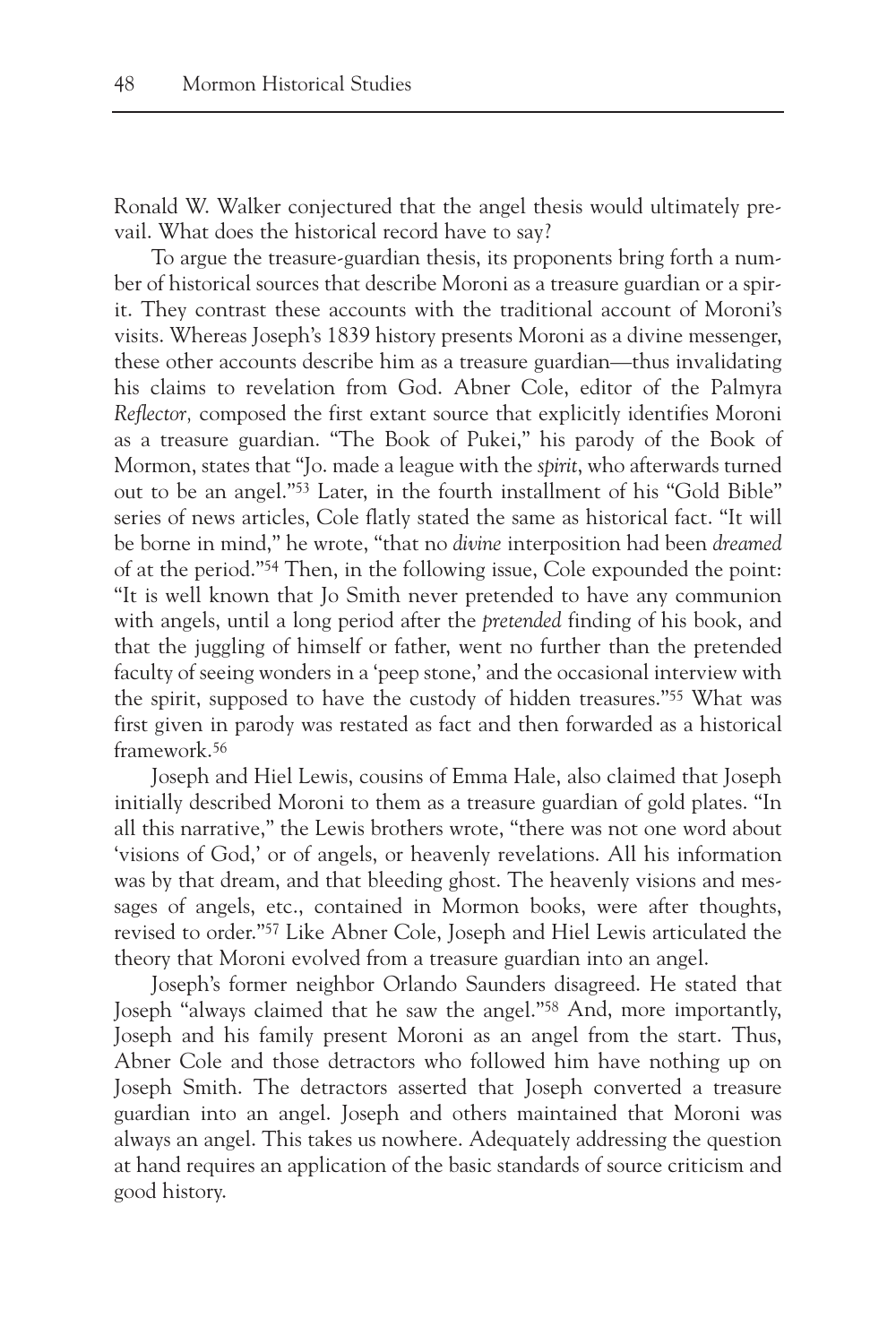#### **Eyewitness Testimony**

Eyewitness testimony is the most important standard of historical reliability. The only mortal eyewitness to Moroni's 1823–28 visits is Joseph Smith. All of Joseph's extant narrations maintain that Moroni is an angel. Aside from Joseph's accounts, the only other eyewitness accounts of Moroni's visits come from Martin Harris, Oliver Cowdery, and David Whitmer. In June of 1829, Moroni showed the golden plates to these "three witnesses of the Book of Mormon." They consistently described Moroni as a Judeo-Christian angel in the context of a gospel restoration, not as a guardian spirit in the context of a treasure quest.59 Therefore, all eyewitness accounts agree on Moroni's identity. Whether or not Smith, Cowdery, Whitmer, and Harris actually saw a preternatural being named Moroni, their accounts are firsthand. The Moroni story began with those who claim to have seen him.

Joseph and Hiel Lewis, who claimed to have heard their version from Joseph, gave secondhand testimony.<sup>60</sup> Of course, their secondhand account describing a treasure guardian could be weighed against dozens of secondhand accounts given by Mormons and others describing an angel. The accounts given by David Whitmer regarding his mother deserve mention. He reported that Mary Musselman Whitmer saw "an holy angel" who showed her the plates.<sup>61</sup>

Revisionists also used the accounts given by neighbor Willard Chase and by local businessman Fayette Lapham. Both claimed that Joseph Smith Sr. described Moroni to them as a treasure guardian. As Joseph Smith Sr. would have gained his knowledge of the matter directly from his son, Lapham and Chase provided thirdhand evidence.<sup>62</sup> Of course, these accounts could be weighed against hundreds, if not thousands, of thirdhand accounts in which Moroni is an angel.

As stories get passed along, they become more and more susceptible to being distorted by biases. According to the 1834–35 history, which Oliver Cowdery composed with Joseph Smith's assistance, Moroni had given Joseph a warning: "When it is known that the Lord has shown you these things . . . they will circulate falsehoods to destroy your reputation."63 William Smith, Joseph's brother, remembered that as soon as Joseph obtained the plates, these rumors prophesied by Moroni began to proliferate.64 In 1840, Elder Orson Pratt wrote that when the "inhabitants of that vicinity" (western New York) heard about Moroni and the golden plates, they "began to ridicule and mock at those things." Before long, "The news of his discoveries spread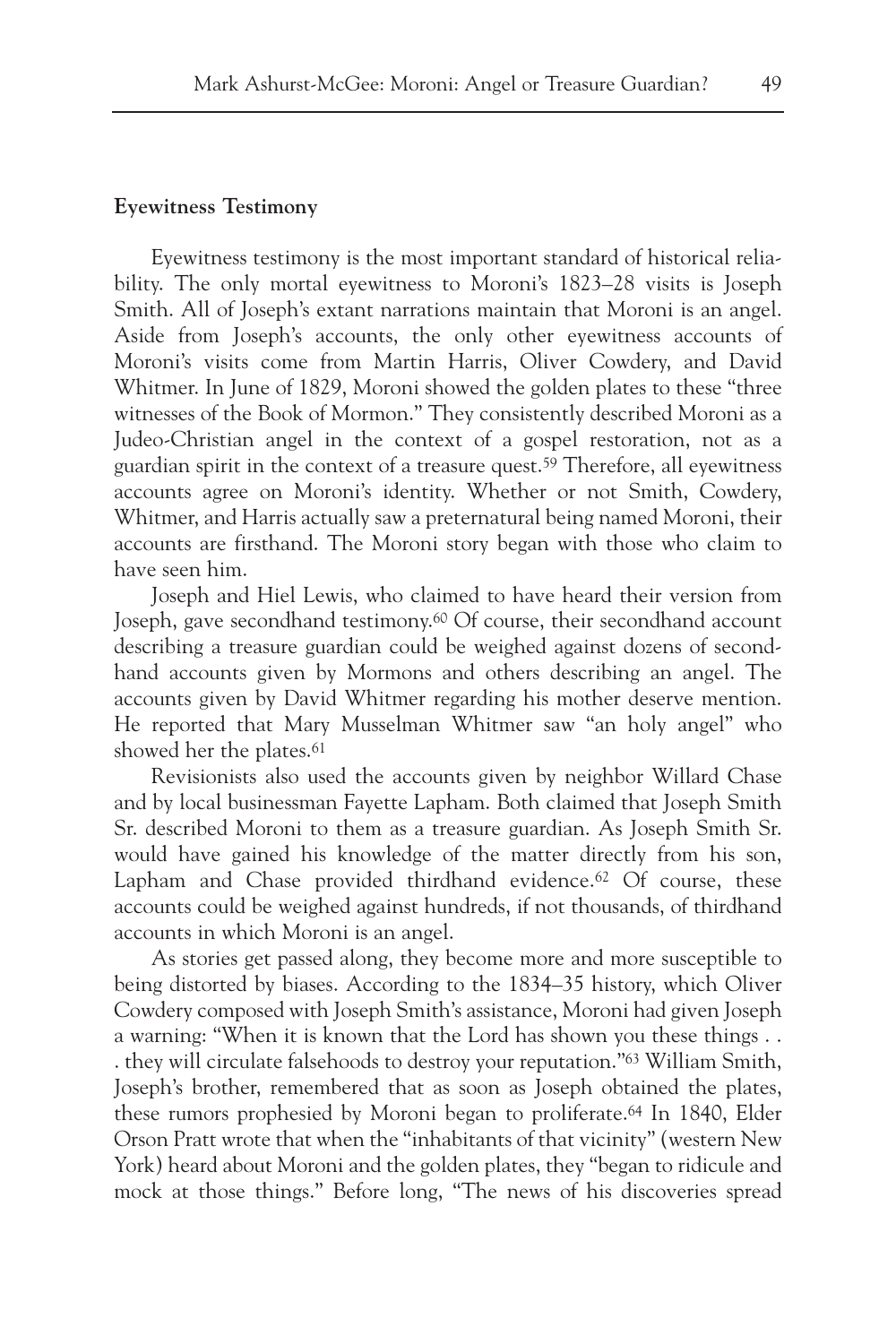abroad throughout all those parts. False reports, misrepresentations, and base slanders, flew as if upon the wings of the wind in every direction."65 In his 1839 history, Joseph stated that after he returned the plates to Moroni, "The excitement, however, still continued, and rumour with her thousand tongues was all the time employed in circulating tales about my father's family and about myself. If I were to relate a thousan[d]th part of them it would fill up volumes."66

Some of these tales found their way to Abner Cole, the editor of the local tabloid. Cole explained his historical methodology on more than one occasion. For example, in a 6 January 1831 article on Mormonism, he announced his plans to expose the fledgling church and promised to provide readers with the "facts" of the matter—"so far as they may come to our knowledge." These "facts" came not through careful investigative journalism but from local rumor solicited through his paper. In fact, Cole concluded the article with the offer, "Postmasters and others, who can furnish us with interesting notices on any of the above subjects, shall receive a copy of our paper *gratis.*"67 Later, Cole specified the origins of his description of Moroni as a treasure guardian: "This tale in substance, was told at the time the event was *said* to have happened by both father and son, and is well recollected by many of our citizens."68 Tales told by local residents amount to no more than neighborhood gossip.

When we apply the criterion that firsthand accounts should be favored over secondhand and thirdhand accounts, the angel thesis forcefully asserts itself. Some skeptics may be tempted to reject this analysis by arguing that Joseph and maybe even the Book of Mormon witnesses had changed their story. Logicians call this kind of an argument "begging the question." Sources that speak of a treasure guardian may also have changed their story. An unbiased analysis must consider both possibilities. Firsthand accounts fall on the side of the angel thesis.

#### **Early Sources**

The second most important standard of historical methodology is to favor sources composed closer to the time of the event in question over sources composed later on. A historian prefers to work with contemporaneous sources. In their absence, a historian will tend to rely on the earliest sources available. What do the earliest documents tell us about Moroni?

Exponents of the treasure-guardian thesis cite the 1879 account given by Joseph and Hiel Lewis and the 1870 account given by Fayette Lapham. These sources postdate the events they describe by half of a century, which severely reduces their reliability. They could be weighed against hundreds of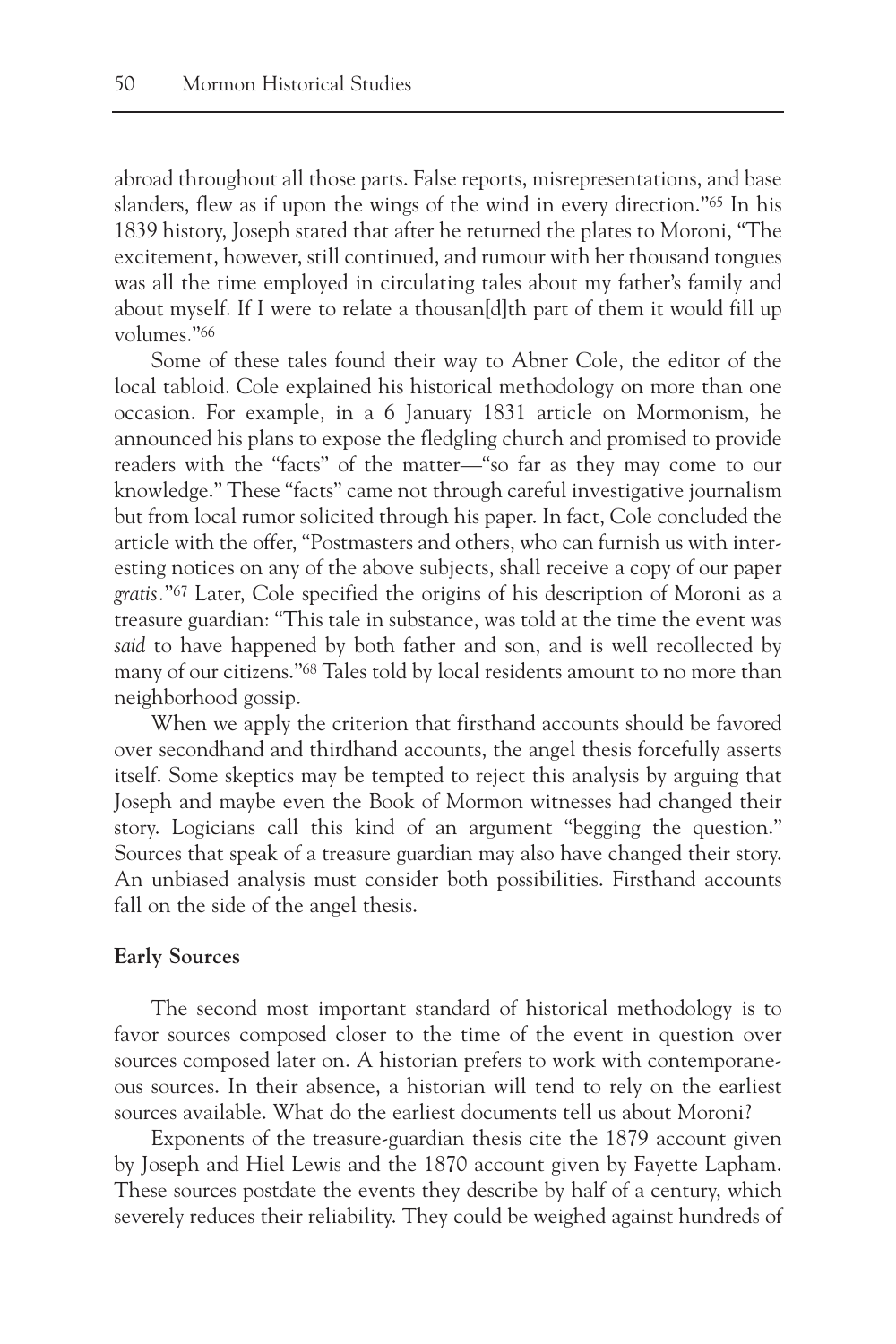Mormon accounts given in the middle decades of the nineteenth century, that describe Moroni as an angel.

Philastus Hurlbut collected Willard Chase's description of Moroni as a treasure guardian in 1833. However, at the same time, Hurlbut collected Abigail Harris's statement describing Moroni as "the spirit of one of the Saints that was upon this continent" as well as Henry Harris's statement identifying Moroni as an "angel."69 Although the Chase account predates the official history of the Church, it does not predate Joseph Smith's 1832 history, which describes Moroni as "an angel of the Lord."70

Abner Cole first described Moroni as a treasure guardian in June of 1830 in "The Book of Pukei," his parody of the Book of Mormon. This is a very early source; it predates the official history and the 1832 history. However, it does not predate the "Articles and Covenants of the Church of Christ," which state that "God ministered unto him [Joseph Smith] by an holy angel, whose countenance was as lightning, and whose garments were pure and white above all whiteness, and gave unto him commandments which inspired him from on high."71 In fact, each of the six relevant sources that predate Cole's Book of Pukei calls Moroni an angel or infers as much. The Articles and Covenants was the latest of these sources. The other five are given here in chronological order, starting with the latest and working back to the earliest:

5. On 2 June 1830, an article in the *Cincinnati Advertiser, and Ohio Phœnix* reported that Joseph had claimed to have been "entrusted by God with a golden bible" and a "divine commission."<sup>72</sup> Moroni is not explicitly mentioned, but contextual phraseology clearly favors the angel thesis. This account describes the coming forth of the Book of Mormon in terms of a traditional Christian view—not as a treasure quest.

4. In August of 1829, an article appearing in the *Palmyra Freeman* described Moroni as "the spirit of the Almighty."73 Morgan and Quinn have emphasized the word "spirit" in this source and have read it to mean spirit guardian of treasure. The prepositional phrase "of the Almighty," however, clearly gives the origin of the messenger in question. Whether this being had a tangible body or not, it was an angel by definition.74

3. "The Testimony of Three Witnesses" was probably composed in late June 1829 when the Three Witnesses had their experience. It was certainly composed before 26 March 1830 when the Book of Mormon was advertised for sale.75 Their testimony speaks of Moroni as "an Angel of God."76

2. On 26 June 1829, the *Wayne Sentinel* reported the local stir concerning the discovery of "an ancient record, of a religious and divine nature and origin" that could be translated only "by inspiration." In this article, talk of things "divine" and "religious" brings this source down on the side of the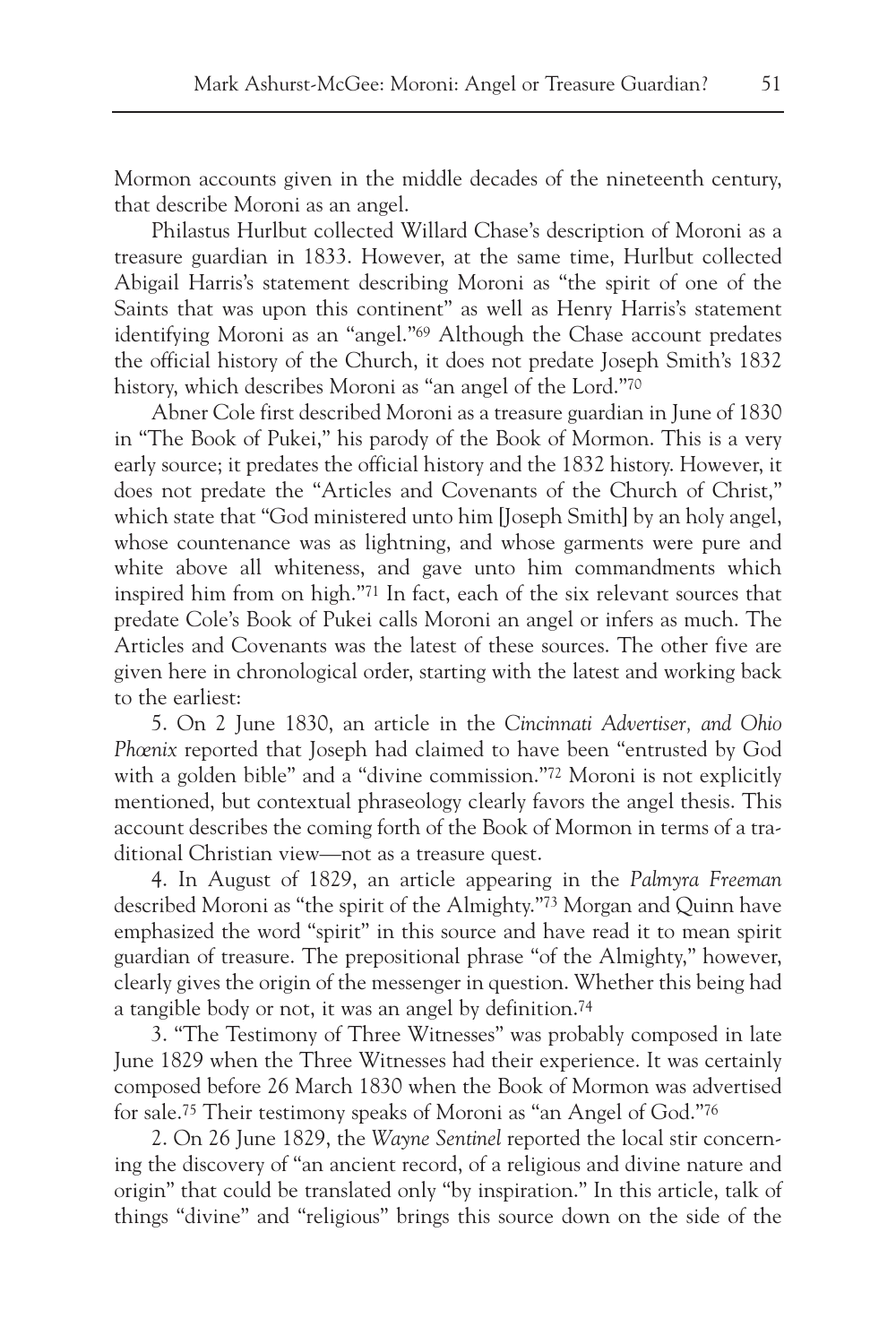#### angel thesis.77

1. On 17 June 1829, Jesse Smith wrote a letter to his nephew Hyrum Smith.<sup>78</sup> Jesse wrote in response to letters from the Joseph Smith family written about the fall of 1828.79 In at least one of these letters from the Joseph Smith Sr. family, Moroni was called an angel. Citing the first of these letters, which had been written by Joseph Smith Sr. or Joseph Smith Jr., Jesse commented:

He writes that the Angel of the Lord has revealed to him the hidden treasures of wisdom & knowledge, even divine revelation, which has lain in the bowels of the earth for thousands of years [and] is at last made known to him, he says he has eyes to see things that are not and then has the audacity to say they are; And this Angel of the Lord (Devil it should be) has put me in possession of great wealth, gold and silver and precious stones so that I shall have the dominion in all the land of Palmyra.

Apparently, Joseph Sr. or Joseph Jr. had written a letter to Jesse that placed Moroni in a treasure-guarding context as well as an angelic context. As Jesse relates it, Moroni put the Smiths in possession of several local treasures. Jesse even used the words "hidden treasures." Here, however, the treasures were not gold and silver but rather "treasures of wisdom & knowledge, even divine revelation." Most importantly, this early letter cited by Jesse makes it clear that Joseph or his father referred to Moroni as "the Angel of the Lord." This letter, the earliest relevant source, demonstrates the legitimacy of the treasure-guardian interpretation. At the same time, it manifests the primacy of the angel interpretation.

D. Michael Quinn wrote: "By 1830 Smith and his followers were emphasizing that the otherworldly messenger was an angel."80 But Jesse's letter of 1829—the earliest relevant document—shows that in 1828, either Joseph or his father had called Moroni "the Angel of the Lord." All relevant sources predating Abner Cole's 1830 news articles identify Moroni as an angel. By 1830, Joseph's detractors were emphasizing that the otherworldly messenger was a treasure guardian.

As with eyewitness testimony, a historical analysis of the early sources overwhelmingly favors the angel thesis. Some skeptics may reject this analysis on the grounds that Joseph Smith had changed his story before the earliest sources were recorded. There is no direct, contemporaneous evidence to support this position. It derives largely from presupposition.

### **Reminiscence**

Proponents of the treasure-guardian thesis avoid the course of analysis , followed in the previous section, by focusing on the dates their sources claim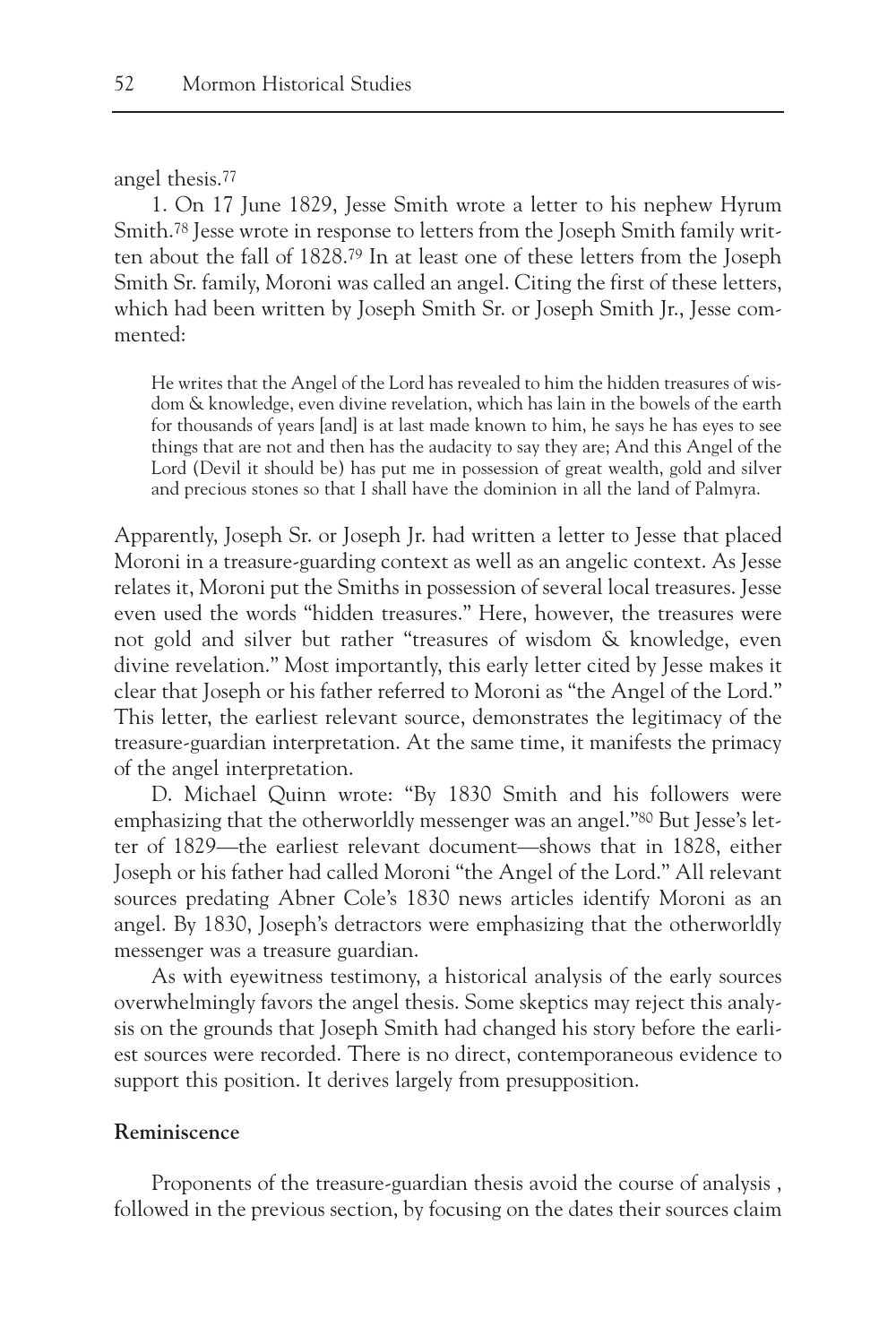for themselves rather than the dates on which these sources were recorded. Many accounts recorded in later years were based on conversations that took place much earlier. However, the passage of years easily filters or even distorts memories. For this reason, historians generally favor the earliest possible accounts of the events under investigation. Proponents of the treasureguardian thesis, however, have had to place their focus on later accounts that claim to be based on early conversations.81

But even if we adopt this less-rigorous standard, the angel thesis holds. Fayette Lapham reported that he spoke with Joseph Smith Sr. about a treasure guardian in 1830, and Joseph and Hiel Lewis claimed that Joseph Smith Jr. told them about a treasure guardian about April of 1828.82 John A. Clark, however, reported that Martin Harris spoke to him about an angel in the fall of 1827.83

Neighbor Willard Chase said he talked to Joseph Smith Sr. about a treasure guardian in June of 1827.84 However, Joseph Knight Jr. related, about November of 1826, Joseph "made known to my father and I, that he had seen a vision, that a personage had appeared to him and told him [where] there was a gold book of ancient date buried, and if he would follow the directions of the Angel he could get it."<sup>85</sup> Abner Cole claimed that a treasure-guardian tale "was told at the time the event was *said* to have happened by both father and son."86 However, Lucy Mack Smith and William Smith both remembered that Joseph described Moroni to the family as an angel on the very day Moroni visited him.<sup>87</sup> Joseph Smith himself related the same.<sup>88</sup>

Proponents of the treasure-guardian thesis do not consider the Smith family accounts as early sources because they suspect that the Smiths distorted the story. And yet that is the very question at issue. Those who described Moroni as a treasure guardian may also have distorted the story. Sound source criticism applied equally to Mormon and non-Mormon accounts supports the thesis that Moroni was transformed from an angel into a treasure guardian—rather than the other way around.

#### **Contextual Interpretation**

To this point, I have focused on descriptions of Moroni himself. His visits, however, occurred within the context of the coming forth of the Book of Mormon. Morgan, Quinn, and Marquardt and Walters spend a great deal of time noting the parallels between this context of the coming forth of the Book of Mormon and the early American culture of treasure seeking. As context often influences interpretation, we have two questions to consider: In what contexts was Moroni said to have appeared? And which of these contexts was most meaningful to Joseph at that time?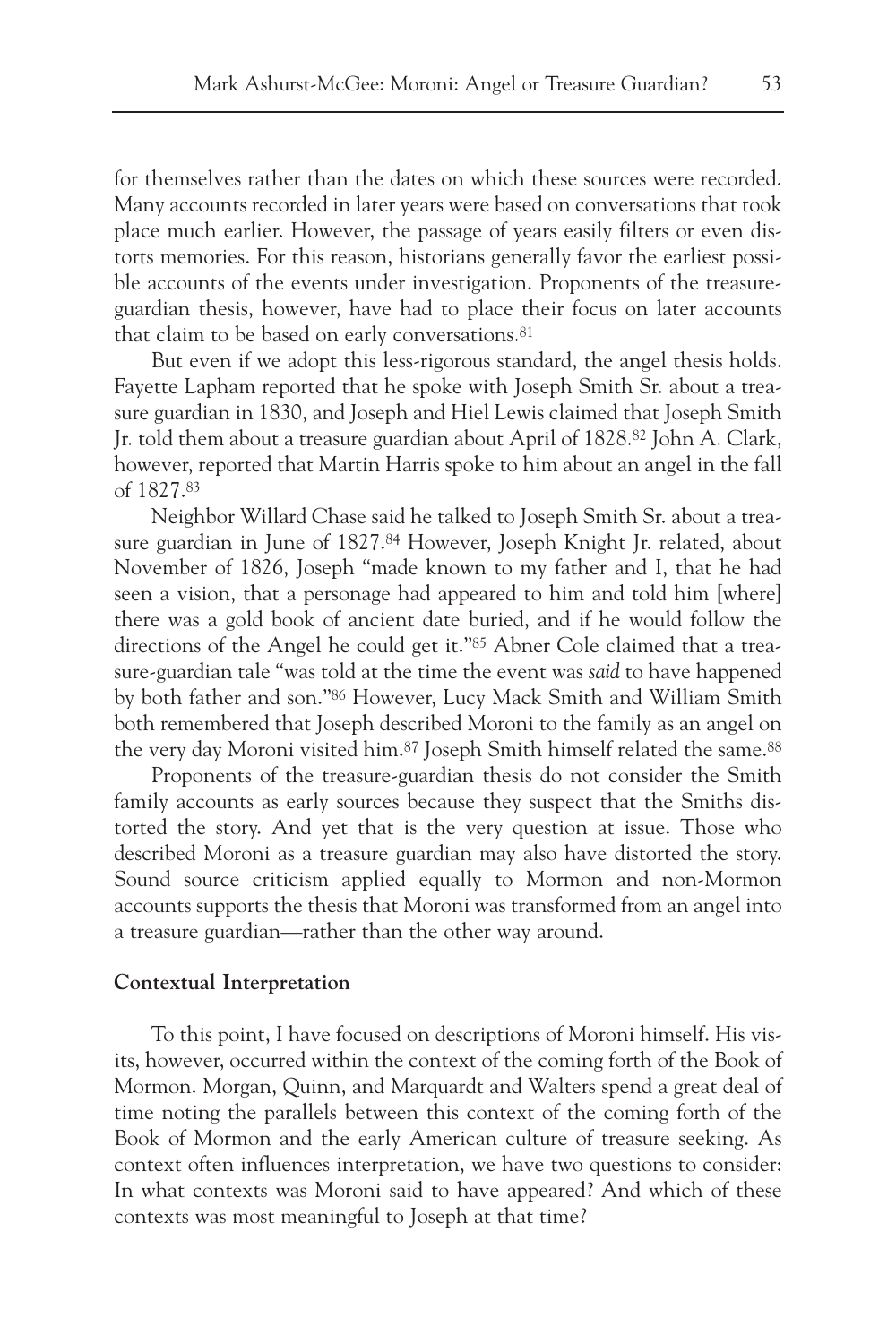

*Joseph Smith and Angel Moroni at the Hill Cumorah. Picture courtesy of LDS Church Archives*

Joseph's 1839 history recounts that Moroni first appeared while Joseph was praying for forgiveness.89 Moroni would be more likely to show up in this context as an angel than as a treasure guardian. However, some have jettisoned Smith's version in favor of an account stating that Moroni appeared to him following one of his nocturnal treasure quests.90 This account was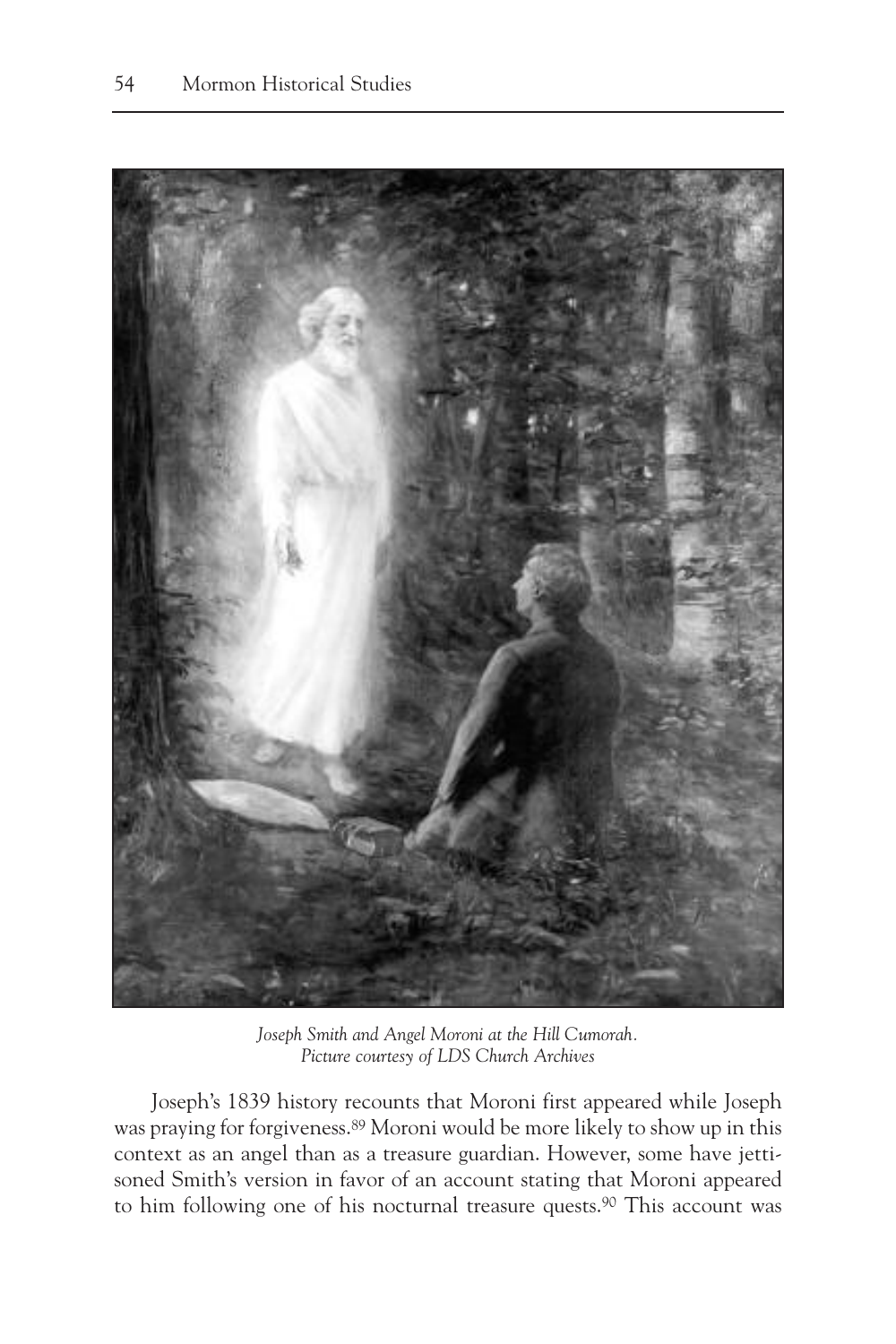given by John A. Clark, Palmyra's Episcopal minister, recounting what he had heard from Martin Harris. "According to Martin Harris," Clark wrote:

*It was after one of these night excursions,* that Jo, while he lay upon his bed, had a remarkable dream. An angel of God seemed to approach him, clad in celestial splendour. This divine messenger assured him, that he, Joseph Smith, was chosen of the Lord to be a prophet of the Most High God, and to bring to light hidden things, that would prove of unspeakable benefit to the world. He then disclosed to him the existence of this golden Bible, and the place where it was deposited—but at the same time told him that he must follow implicitly the divine direction, or he would draw down upon him the wrath of heaven.<sup>91</sup>

Lucy Mack Smith recounted her memory of what took place on the evening of 21 September 1823:

One evening we were sitting till quite late conversing upon the subject of the diversity of churches that had risen up in the world and the many thousand opinions in existency as to the truths contained in scripture. . . . After we ceased conversation he [Joseph] went to bed . . . but he had not laid there long till [he saw] a bright [light] entered the room where he lay he looked up and saw an angel of the Lord.<sup>92</sup>

Was Joseph Smith hunting for treasure that night or discussing the gospel? The Reverend Clark and Mother Smith disagree on this matter. Which account is accurate?

Clark's 1840 account predates Lucy's by five years, but neither account is contemporaneous. His reminiscence is based on a conversation he had with Martin Harris in 1827 or 1828.93 Did Harris really say that Joseph had been treasure hunting on the night of 21 September 1823? If so, did he hear about or misremember hearing something about a treasure quest on that night from Joseph Smith—which would make Harris a secondhand source or did Harris get this idea from someone else who had heard it from someone else? Clark's account is thirdhand at best. Lucy was there.

Therefore, reliance on the Reverend Clark with regard to this contextual element must be questioned. Even if Joseph had been digging for treasure that night, a treasure-seeking context does not change Moroni's status. Clark recounted Harris describing Moroni as an "angel of God . . . clad in celestial splendour" and as a "divine messenger" who spoke of the purposes of "the Most High God."

Moroni appeared three times that night. Joseph later wrote, "Almost immediately after the heavenly messenger had ascended from me the third time, the cock crew, and I found that day was approaching so that our interviews must have occupied the whole of that night." Joseph got up and went to work, but he was so tired that his father told him to go home and rest.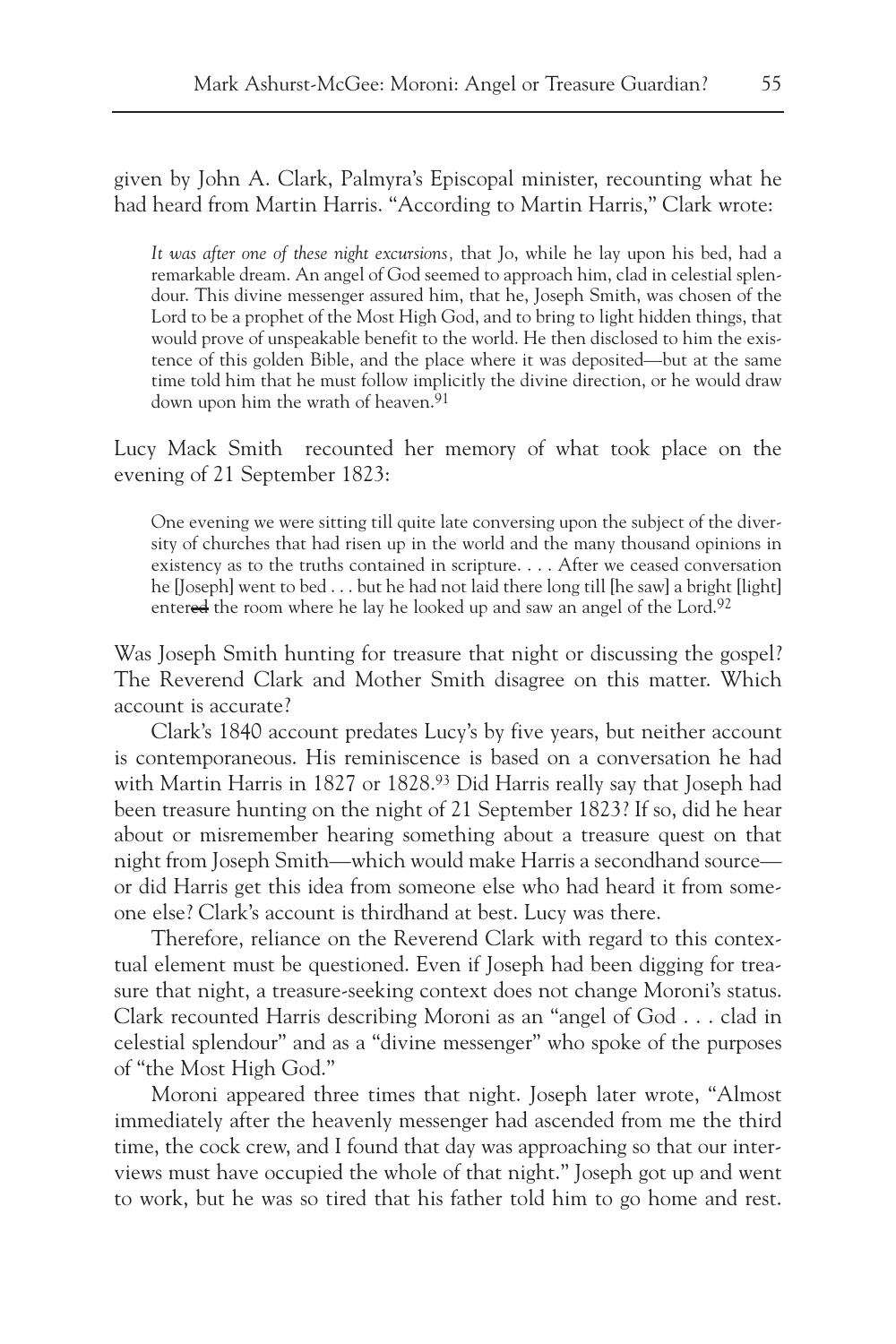Joseph walked back toward the log home but fell to the ground when he tried to climb over a fence. At this moment, Moroni again appeared, delivered the same message he had given during the night, and instructed Joseph to go immediately to the hill that is now known as Cumorah.94 Moroni would meet Joseph again on the hill.

The earliest reliable accounts of Joseph Smith's encounter with Moroni on the hill contain elements of both treasure seeking and angelic dispensationalism. In his 1832 history, Joseph explained why he failed to obtain the plates: "I had been tempted of the advisary and saught the Plates to obtain riches and kept not the commandment that I should have an eye single to the glory of God."95 It is difficult to condemn young Joseph, whose family had suffered so much poverty. His candid admission that he intended to cash in on the plates of gold invokes the treasure-seeking belief system that he had participated in on occasion. However, it should also be stressed that Joseph attributed his impure intent not to his treasure-seeking background but rather to being "tempted of the advisary." Moroni filled the role of an angel as he informed young Joseph that God's purposes were far greater than the Smith family's financial situation.

Moroni had clearly instructed Joseph as to the purpose of Joseph's recovery of the plates. And yet, according to Joseph himself, sometime between Moroni's daytime visit near the farm fence and his appearance on the hill an hour or so later, Joseph's mission to obtain the ancient record devolved into a quest for riches. When did this occur? When he approached the hill, had his mind slipped into a treasure-seeking context? Did he climb the slope of the hill for a golden treasure? Some critics hold that he did. The following cognitive process may have occurred:

(1) Joseph began to think of the monetary worth of the golden plates. (2) Thinking of the plates as treasure caused Joseph to think of his recovery of the plates in a treasure-seeking perspective. (3) Thinking within a treasure-seeking perspective caused Joseph to consider Moroni as a treasure guardian.

Or perhaps Joseph's background experience in treasure seeking caused him to begin to see both Moroni and his plates in light of that context.

Accounts of Joseph's first visit to the hill differ as to when he began thinking of the plates as treasure. The 1834–35 history states that as Joseph began walking to the hill, the power of God and the power of the devil both vied for his intentions, and Joseph began to struggle between them. Satan tempted him to desire riches. His family had worked so hard to scrape out a living. Eventually, Joseph gave in. The 1834–35 history continues: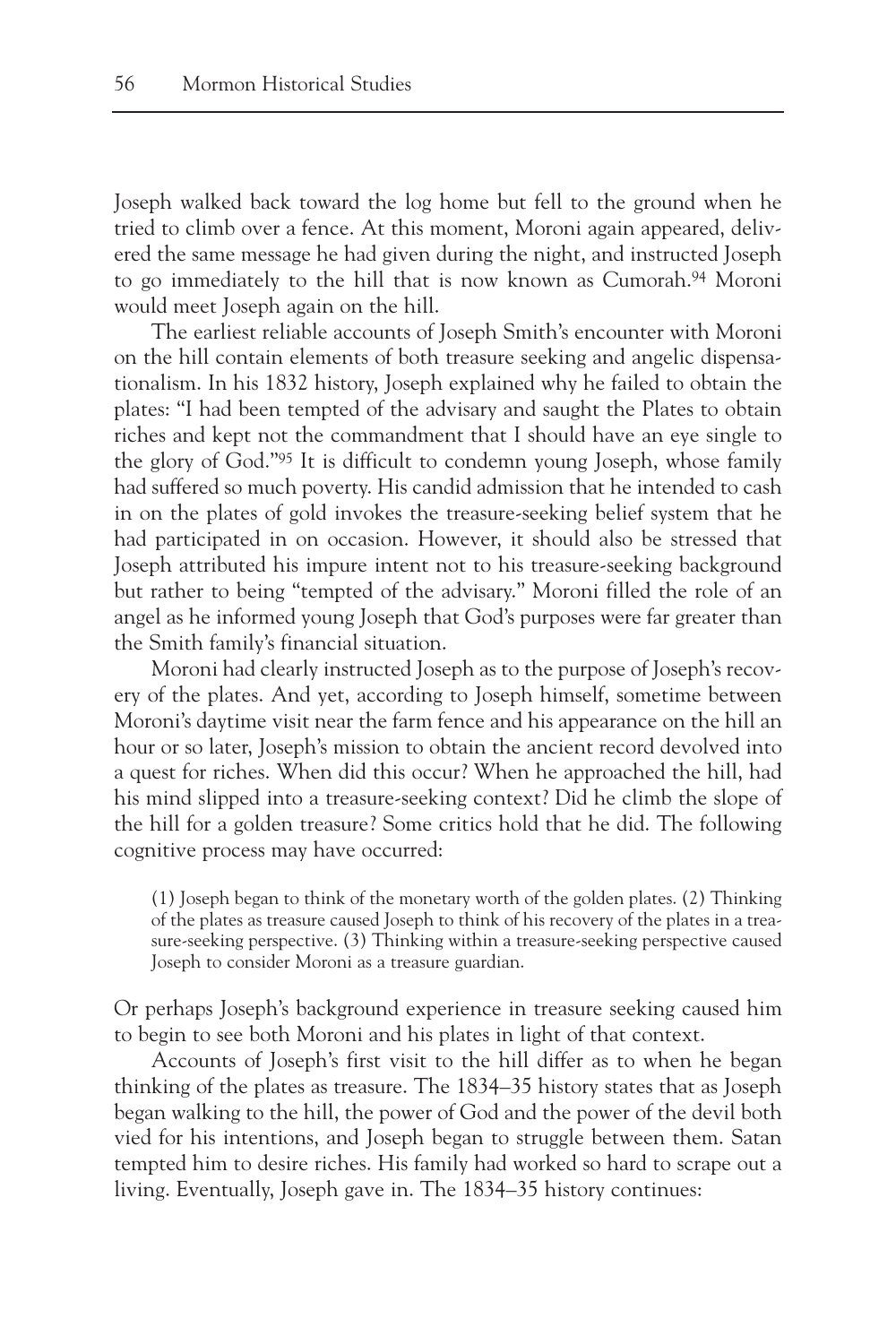You will have wondered, perhaps, that the mind of our brother should be so occupied with the thoughts of the goods of this world, *at the time of arriving at Cumorah,* on the morning of the 22nd of September, 1823, after having been rapt in the visions of heaven during the night, and also seeing and hearing in open day; but the mind of man is easily turned, if it is not held by the power of God through the prayer of faith, and you will remember that I have said that the two invisible powers were operating upon his mind during his walk from his residence to Cumorah, and that the one urging the certainty of wealth and ease in this life had so powerfully wrought upon him, that the great object so carefully and impressively named by the angel, had entirely gone from his recollections that only a fixed determination to obtain now urged him forward. In this, which occasioned a failure to obtain, at that time, the record, do not understand me to attach blame to our brother: he was young, and his mind easily turned from correct principles, unless he could be favored with a certain round of experience. And yet, while young, undtraditionated and untaught in the systems of the world, he was in a situation to be lead into the great work of God, and be qualified to perform it in due time.96

In this account, Joseph's mind had turned by the time he reached the hill. Other accounts differ from the 1834–35 history. Based on an 1875 interview with David Whitmer, the *Chicago Times* reported:

He strolled out and away from the house and sought the hill Cumorah. . . . He found the exact spot designated by the white-robed visitor, and at once commenced digging in the rock-ribbed soil. At the depth of two and a half or three feet his faith was rewarded by the discovery of A SQUARE STONE CASKET. Overpowered by the discovery he rested for a few moments, and *then* visions of worldly emolument flitted through his overwrought brain. He had been singled out as the discoverer of this secret of the infinite! Should he neglect this golden opportunity to amass a fortune? No! . . . While these worldly thoughts occupied Joseph's mind, the angel of the Lord again suddenly stood before him, told him that he had approached this sacred spot in an irreverent mood, that the secrets of the casket could never be his until he sought them in the proper spirit, and then huried him unceremoneously to the plain below.97

Although this news story was based on an interview with Whitmer, the style and tone are clearly *not* that of the plainspoken Whitmer. The artistic flair of this dramatic retelling provokes us to wonder how far the reporter strayed from Whitmer's narration. The reporter overlays the treasure-seeking context, with Joseph *digging* for the plates, but this *before* he thinks of the deposit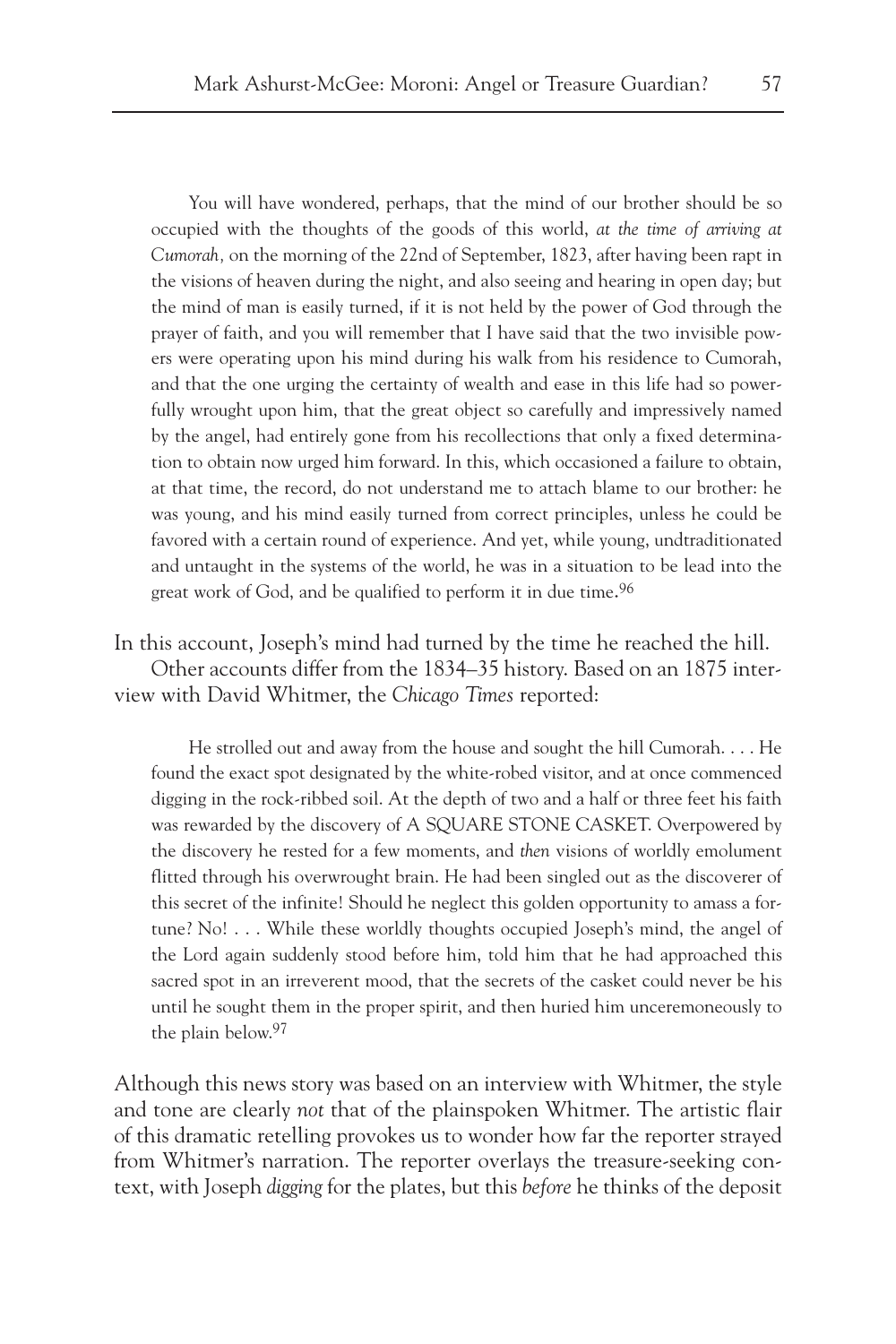as treasure—which does not occur until the moment he sees the stone box.

Other sources imply that Joseph's mind had not turned until *after* he opened the box. Congregationalist minister Truman Coe of Kirtland, Ohio—who apparently heard Joseph relate the story of his visit to the hill wrote that Joseph went "as directed by the angel, and pried up the stone under which he discovered the plates shining like gold, and *when he saw them* his cupidity was excited, and he hoped to make himself rich by the discovery."98

Joseph's mind may not even have turned at this point. Lucy Mack Smith recounted that when Joseph saw the plates, he reached into the box and grasped them. Then, "as he was taking them hence, the unhappy thought darted through his mind." Lucy places the point at which his mind turned even closer to the moment when "the angel of the Lord appeared to him, and told him that he had not done as he had been commanded."99 It would seem that, at this moment, Joseph's treasure-seeking perspective immediately evaporated. Lucy placed Joseph's turn of mind so close to Moroni's appearance that a treasure-seeking context had little time to influence Joseph's perception of Moroni. Indeed, Lucy mentions only a thought of wealth darting through his mind. According to her account, the cognitive process laid out above could not have occurred; Joseph never began thinking of Moroni as a treasure guardian. The David Whitmer and Truman Coe accounts suggest the same.

However, as shown, the 1834–35 history—which should be favored as a more historically reliable account—stated that Joseph began thinking of the plates as treasure as he walked to the hill. If so, this would have provided time for Joseph to ponder a treasure-seeking context that could have influenced a change in his understanding of Moroni. Nevertheless, the possibility that Joseph began thinking of Moroni in terms of a treasure guardian as Joseph walked from his house to the hill remains just that—a possibility.

For the most part, whether Joseph began thinking of Moroni primarily in terms of a guardian lacks relevancy because the most reliable accounts present Joseph's perception of his recovery of the plates not as an evolution but as a devolution. Rather than a treasure turning into an ancient record, the ancient record became a treasure. Joseph's own mind apparently traveled the same pathway that the minds of his detractors later followed. However, if Joseph had begun to think of the angel primarily in terms of a treasure guardian, Moroni's sudden appearance on the hill and his chastening message put an abrupt end to this shift in interpretation.

The 1834–35 history recounts that because of Joseph's impure motive, when he attempted to lay hold on the plates, he experienced a shocking sensation. "What was the occasion of this he knew not—*there* was the pure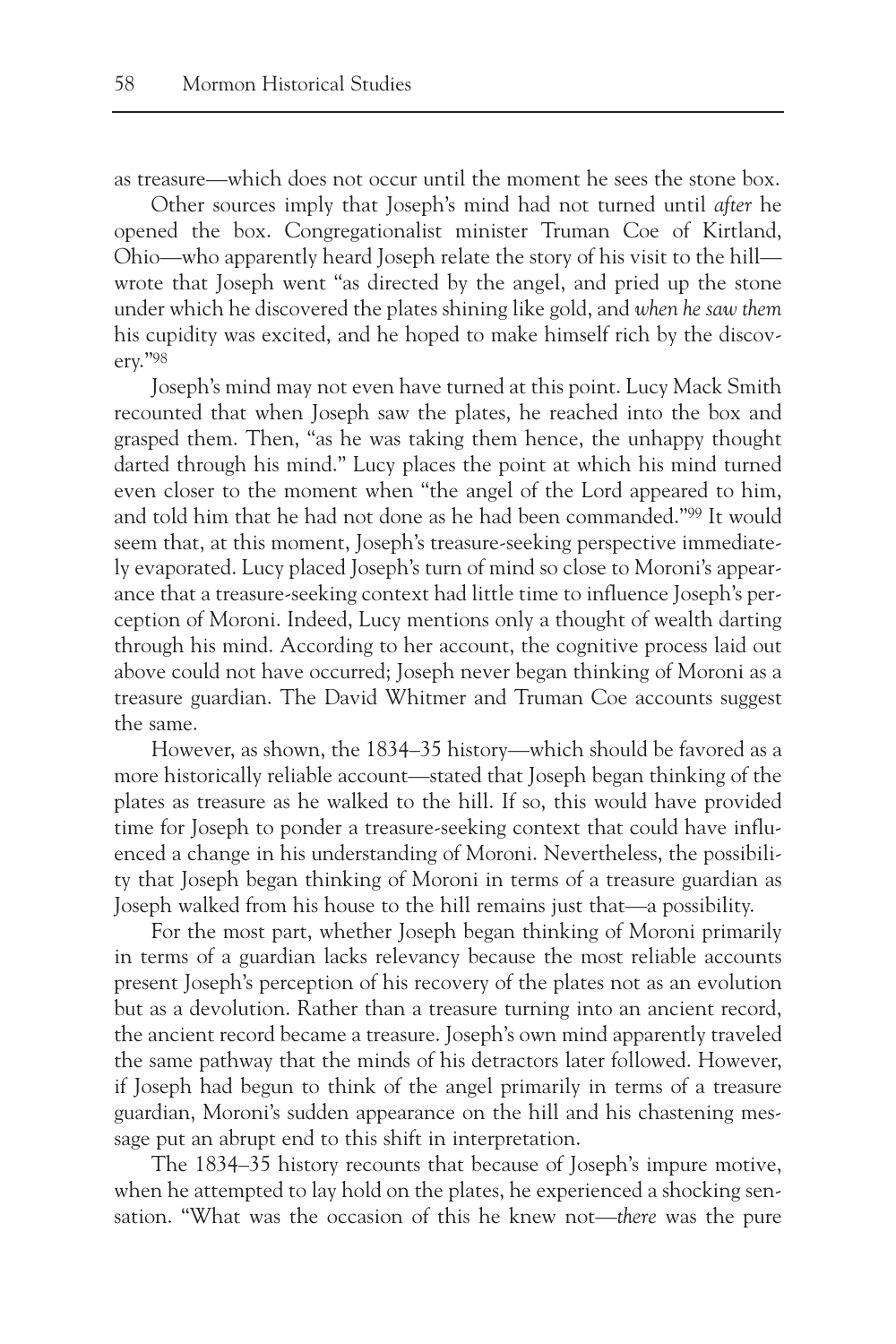unsullied record, as had been described—he had heard of the power of enchantment, and a thousand like stories, which held the hidden treasure of the earth, and supposed that physical exertion and personal strength was only necessary to enable him to yet obtain the object of his wish." Yet failing, he exclaimed, "Why can I not obtain this book?" Unbeknownst to Joseph, Moroni was there with him on the hill. "Because you have not kept the commandments of the Lord," Moroni answered. Joseph looked "and to his astonishment, there stood the angel who had previously given him the directions concerning this matter."100 This account, like others given by Joseph Smith and by other early Mormons, combines elements of treasure seeking and angelic ministration.<sup>101</sup> Which context was most important?

D. Michael Quinn compares the "sensible shock" that Joseph experienced with treasure tales including the motif of shock as a deterrent.102 But as shown above, the 1834–35 history states that Joseph was confused by the shock and did not know what to make of it. Then, seeking to understand this perplexing situation, he drew on his knowledge of treasure tales and reasoned that some enchantment was holding the plates in the earth. Since Joseph did not initially know what to make of this shock, he probably had not approached the hill within a treasure-seeking perspective. By the time he reached the hill, he desired the plates as treasure; but until he was shocked, he apparently had not superimposed any other contextual elements of treasure seeking. It seems that he still understood Moroni primarily as an angel.

In retrospect, Joseph understood that his thoughts had taken a turn for the worse. The reliable accounts that mention Joseph's perception of the plates as treasure also clarify that his perception had strayed from the original meaning as given earlier by an angel. Therefore, if Joseph ever considered Moroni primarily in terms of a treasure guardian, it was for a short period of time and was of secondary significance.

For the believer, the issue is largely irrelevant because these accounts present a treasure-seeking context compatible with the traditional understanding of Moroni as an angel. For example, when Lucy Mack Smith narrated her history, she spoke frankly of the treasure-seeking context. She called the plates a "treasure" and stated that the angel had warned Joseph in the nighttime "that he must beware of covetousness, and he must not suppose the Record was to be brought forth with the view of getting gain, for this was not the case, but that it was to bring forth light and intelligence, which had for a long time been lost to the world; and that when he went to get the plates, he must be on his guard, or his mind would be filled with darkness."103 In Lucy's account, a treasure-seeking context does not rule out angels at all. Moroni is perfectly aware of Joseph's background and admon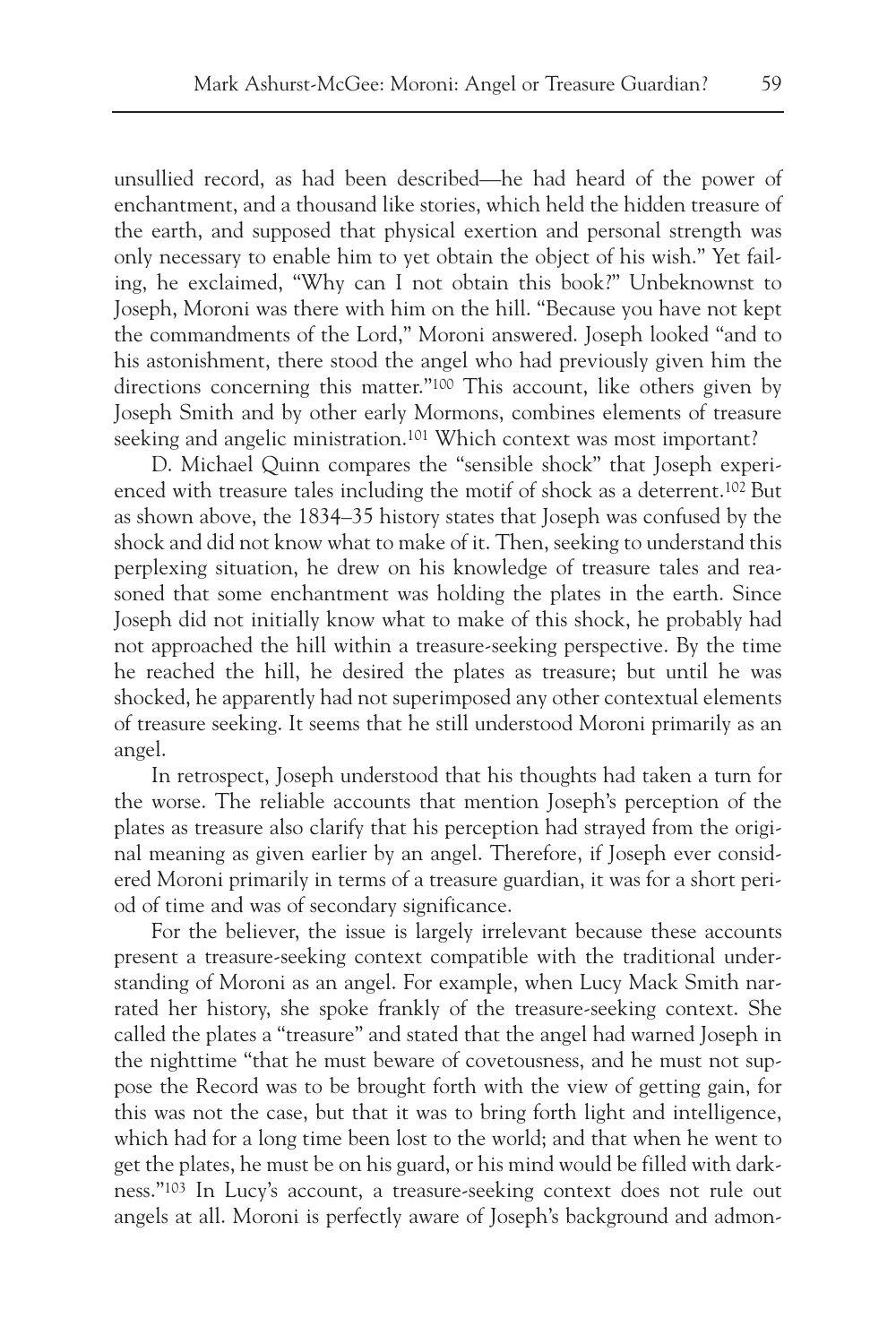ishes him accordingly.

Joseph Smith and Oliver Cowdery composed the 1834–35 history in part to counter the statements that Eber D. Howe had published in *Mormonism Unvailed.*<sup>104</sup> If their early Church history downplayed the treasure-seeking context within which Joseph understood the coming forth of the Book of Mormon, it nonetheless admitted it. Moreover, this history deemed Joseph's treasure-seeking interpretation as incorrect and based on superstitious tales—"he had heard of the power of enchantment, and a thousand like stories, which held the hidden treasure of the earth." Joseph's momentary consideration of treasure-seeking beliefs, however, had no bearing on the reality of either the heavenly messenger or the metal plates. From the vantage point of 1835, Joseph and Oliver could differentiate the objective existence of the angel and the plates from Joseph's culturally informed understanding of them in 1823. Thus, while the 1834–35 history openly admits the validity of the treasure-seeking context, it properly places it in a position of secondary importance to the visits of the angel. To whatever extent Joseph did view the coming forth of the Book of Mormon in the context of the treasure-seeking beliefs of his youth, it may have paved the way for Moroni to deliver his message.105 As stated in the 1834–35 history, because Joseph was "young, undtraditionated and untaught in the systems of the world, he was in a situation to be lead into the great work of God, and be qualified to perform it in due time."106

D. Michael Quinn places the coming forth of the Book of Mormon not only within a treasure-seeking context but also within the larger context of "magic," as opposed to "religion."<sup>107</sup> In its technical sense, stripped of pejorative usage, *magic* is usually more manipulative and coercive in its approach to the preternatural, whereas *religion* is defined more in terms of supplication and submission. Also, magic tends to be individualistic, whereas religion tends to be communalistic.108 Treasure seers and other scryers attempted to entrap or bind familiar spirits into their seer stones or crystal balls so the spirits could be forced to reveal buried treasures or occult knowledge. These manipulative actions were conducted to achieve personal ends. With Joseph and Moroni, we get an entirely different picture. Joseph supplicates God for forgiveness, he submits to Moroni's chastening instruction, and he uses his seer stone to bring about divine purposes that will benefit all of humanity, not himself or even his family. His encounters with Moroni are marked by supplication and submission to bring about communal purposes, as opposed to manipulation and coercion to effect a personal end. Though outside the accepted boundaries of mainstream Christian orthodoxy, these encounters are, by definition, religious, not magical.

The contextual elements of the earliest encounters with Moroni, as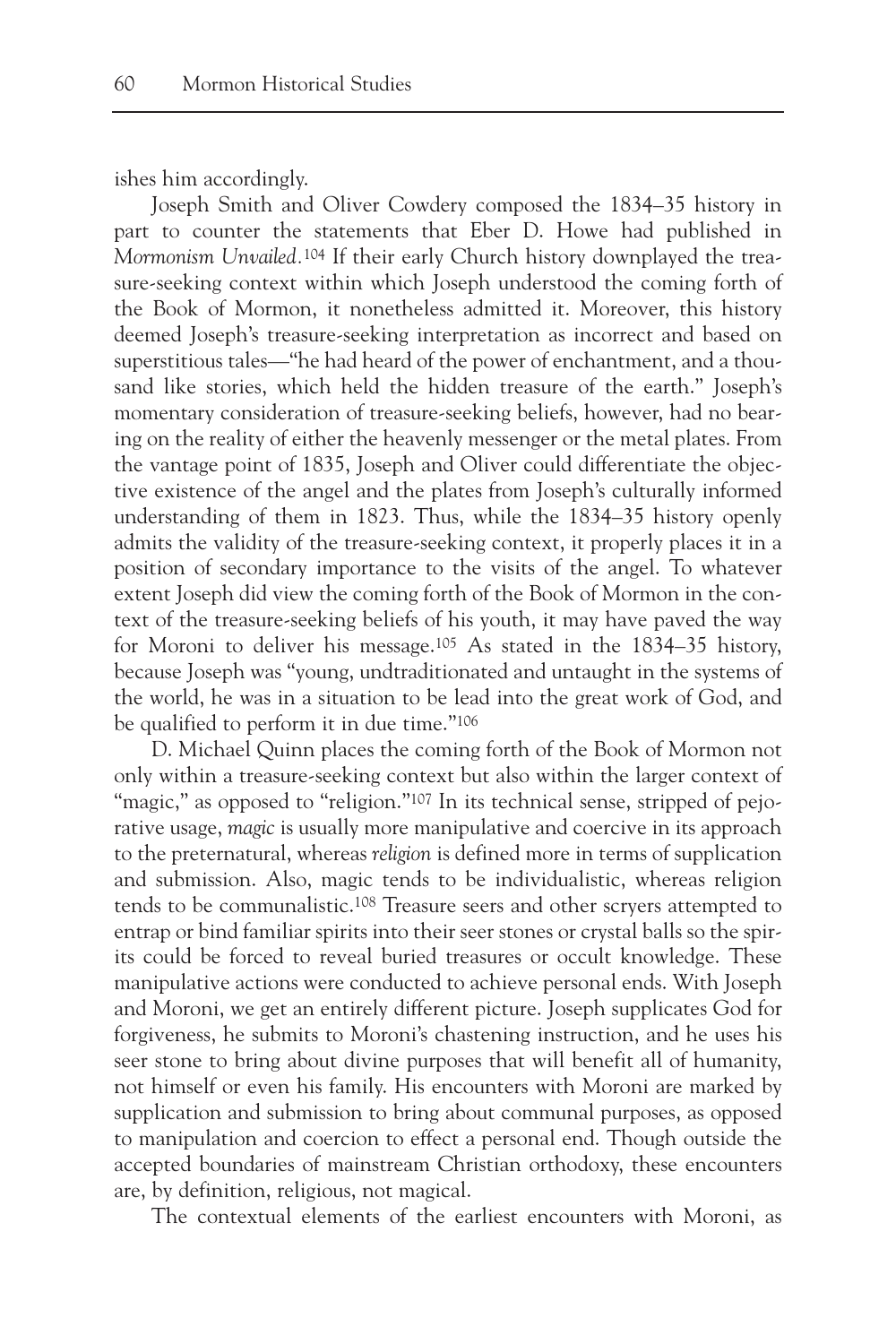given in the most reliable sources, support the angel thesis. Some skeptics may dismiss this conclusion by arguing that Joseph and Lucy and Oliver changed the *entire* story—transforming not only Moroni's identity but also the treasure-seeking context in which he appeared. This argument would rest on presupposition. As with the data that directly impinge on the issue of Moroni's initial status, historical standards and principles of logic apply to indirect contextual interpretation. Faithful Latter-day Saints should acknowledge that a consideration of the context in which Moroni visited Joseph lends a significant degree of credibility to the treasure-guardian interpretation. Critics should acknowledge that contextual considerations lend even more credence to the heavenly messenger interpretation.

Many historians—both believing Latter-day Saints and secular academics—have placed the founding events of the Restoration within other contextual frameworks: millenarianism, biblicism, evangelicalism, seekerism, primitivism, restorationism, and dispensationalism.109 Although an interpretive framework of magic suggests that Moroni was a treasure guardian, each of these other legitimate contextual interpretations suggests that Moroni was an angel. A preference for the treasure-guardian thesis probably results in part from an assumption that everything in Mormonism must owe its origins to an evolutionary process. Hence, if Moroni was later understood as an angel, he must have been initially understood as something else. However, if Moroni is an actual being, whom the Lord sent into the Smith garret, that is not the case.

#### **Folklore Analysis**

Another way we can attempt to determine the direction in which the Moroni story developed is by considering the alternatives to Joseph Smith's version of the events. What are the treasure tales and how do they compare with the traditional account? Emma Smith's cousins, Joseph and Hiel Lewis of Harmony, Pennsylvania, described Moroni as a Spanish ghost whose throat was "cut from ear to ear, and the blood streaming down."110 Josiah Stowell had hired Joseph to come down to Pennsylvania to locate a legendary Spanish mine.111 Joseph could not find the mine, but he did find true love and eloped with Emma Hale, which upset her family. Based on the failed Spanish-mine venture, her Lewis cousins apparently concocted a murdered Spaniard treasure guardian and then superimposed it upon the angel. After describing Moroni as a bloody ghost, the Lewis cousins proceeded to dismiss the revelations that Joseph experienced. We might call this a "strawghost" argument. Unfortunately, this poor old ghost's severed head finally fell off. The year after the Lewises gave their account of early Mormonism,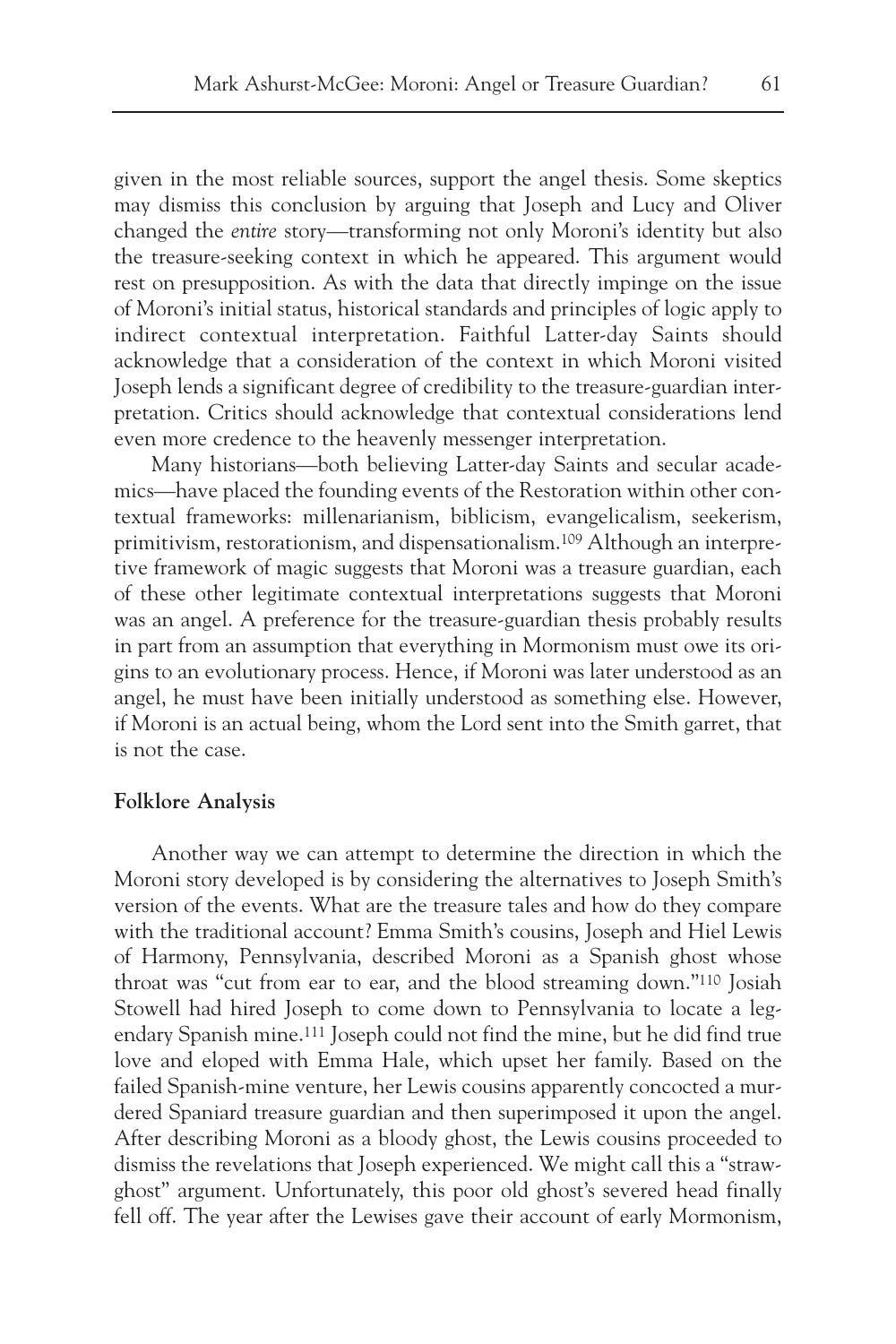investigative journalist Frederic Mather talked to residents of Harmony, Pennsylvania, and reported that "a headless Spaniard guarded it [the ancient record] with great vigilance."112

Fayette Lapham described Moroni as a classical European giant: "a very large and tall man . . . who dressed in an ancient suit of clothes."113 In contrast, Oliver Cowdery, in his 1834–35 history, wrote that the "stature of this personage was a little above the common size of men in this age."114 David Whitmer said the angel stood at about five feet ten inches.<sup>115</sup> Joseph himself related that when Moroni made his initial appearance, he was standing in the garret of the Smith family's log home—"between the floors of the room."116 As the half-story garret was probably no higher than six feet, Lapham's giant literally does not fit.117 Whereas Lapham dresses Moroni in an ancient suit of clothes, Joseph remembered him wearing a white robe.118

Willard Chase reported that Joseph Smith Sr. had told him that Moroni initially appeared as a creature that looked "something like a toad, which soon assumed the appearance of a man, and struck him on the side of his head."119 Because some species of reptiles and amphibians, and toads in particular, could serve as treasure guardians, Chase reinforced his portrayal of Moroni as a treasure guardian by associating him with a toad-like creature. Decades later, Chase's brother-in-law, Benjamin Saunders, repeated this story but improved upon it, claiming that he heard the story directly from Joseph Jr.120 In 1893, Benjamin's nephew Orson Saunders shared some of his home-brewed hard cider with a newspaper reporter, took him to the Hill Cumorah, and *quoted* Joseph Smith Jr. (whom he had never met) as saying that the creature was indeed a toad—an "enormous toad"—and that it turned into not a man but a "flaming monster with glittering eyes."121 It is an amphibian story, but it sounds more like a "fish story." In the newspaper reporter's account of the Orson Saunders account of the Benjamin Saunders account of the Willard Chase account of the Joseph Smith Sr. account of Joseph Smith Jr.'s account of his encounter with Moroni, we can see the process of distortion at work.

Abner Cole provided another description of Moroni. We read in Pukei 2:4 that the "spirit" was "a little old man" and that "his beard of silver white, hung far below his knees." Cole's Book of Pukei further informs its readers that the spirit was wearing items of Egyptian, Hebrew, and Native American clothing. The items of costume obviously spoof the Book of Mormon's Egyptian, Hebraic, and Native American connections. Without this clothing, the "spirit" is described only as a little old man with a long beard. Here we have a textbook definition of a gnome—one of the "elemental spirits" and a classical treasure guardian.

Early critics not only portrayed Moroni as a treasure guardian but also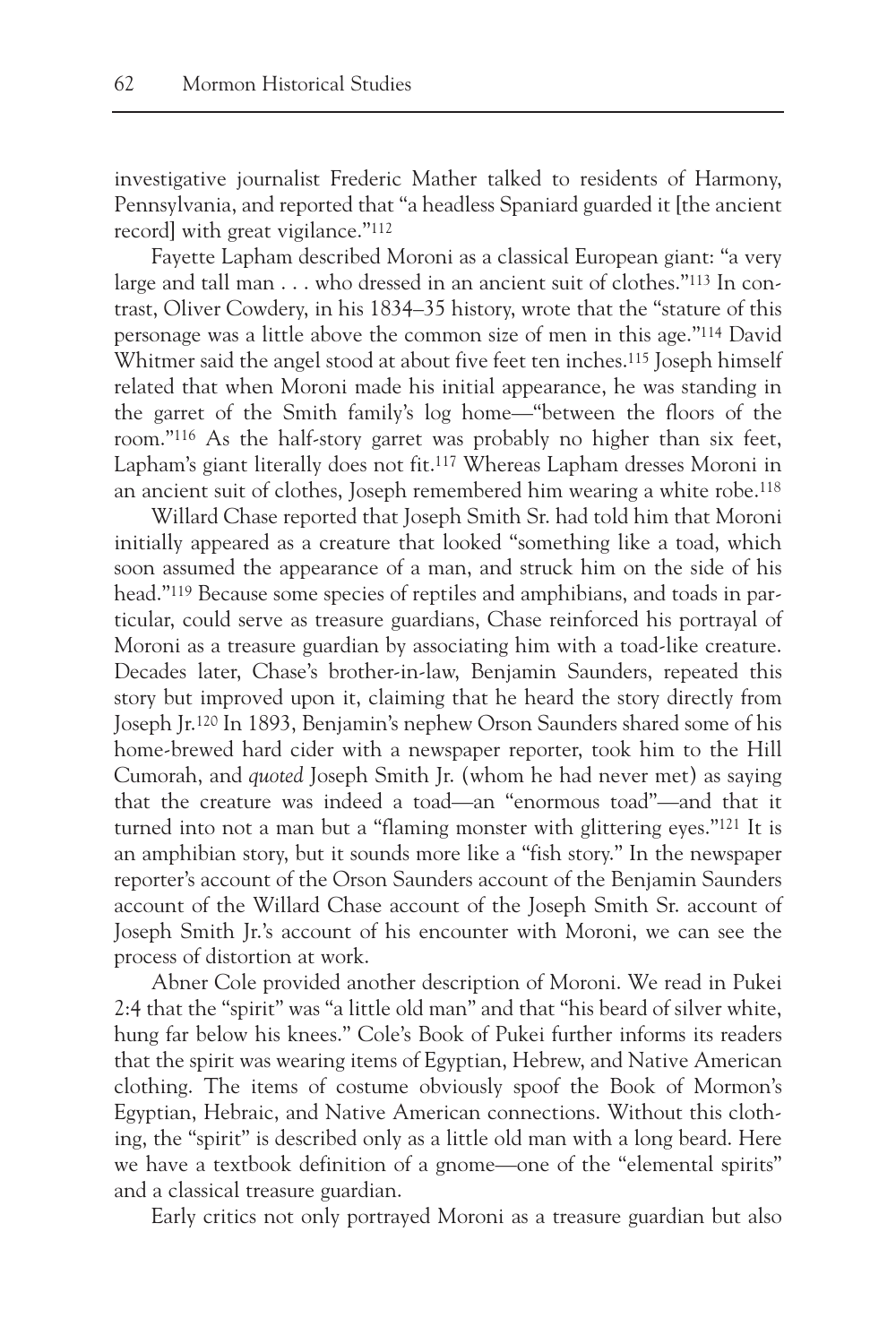imputed evil to him. Abner Cole wrote that when Joseph Smith Sr. arrived in the Palmyra-Manchester area of New York, he revived the "vulgar, yet popular belief" that the treasures buried in that area "were held in charge by some *evil* spirit, which was supposed to be either the Devil himself, or some one of his most trusty favorites."122 Cole seems to have equated this "evil spirit" with the "old spirit" that appeared as a little man with a long beard. Anglo American folk belief included the idea that the devil could appear as a "dwarf" or as "a little, gray old man."123

The Chase and Lapham accounts also seem to impute evil to Moroni by describing him as a toad-like creature and a giant. In European American folk belief, the toad always represented or embodied evil.124 Giants are usually malevolent.125 By imputing evil to Moroni, these accounts attacked Moroni's angelic status and even ruled out classifying him as an angelic treasure guardian. Their Moroni definitely did not come from heaven. In both the Chase and Lapham accounts, the guardian is dangerously violent. Whereas Chase has the guardian strike Joseph on the side of his head, Lapham has the giant "strike him on the breast." These accounts bring to mind the *Chicago Times* interview with David Whitmer given above wherein Moroni "huried him unceremoneously to the plain below." Each of these accounts apparently exaggerates the shocking sensation that Joseph experienced when he attempted to remove the plates in 1823.

In his 1829 letter to Hyrum Smith, Uncle Jesse Smith objected to Joseph Smith's family calling Moroni an angel. "Devil it should be," he wrote.126 It seems almost inevitable that someone would eventually go beyond demonizing Moroni to identifying him as Satan himself. Former Ohio resident James A. Briggs did just that. In 1834, Briggs heard Joseph publicly relate the story of Moroni and the plates. Briggs must have remembered Joseph saying he had experienced a sensation of shock from an "unseen power"—for this is the phrase that Briggs used when recounting the story on three separate occasions.127 However, in an 1875 letter to journalist John Codman, Briggs recalled Joseph explaining "how he was kicked by the Devil when he uncovered the plates and stooped down to get them."128 The Moroni of Joseph's public 1834 recital was certainly an angel. How did Briggs change Moroni into the devil? Earlier in the letter to Codman, Briggs had written, "I regret that I have not been successful in obtaining for you a copy of 'Mormonism Unvailed.'" Briggs had helped Eber D. Howe in his research for *Mormonism Unvailed.*<sup>129</sup> The frontispiece of this book contains an illustration of the devil kicking Joseph Smith (see figure). A glance at Howe's frontispiece was apparently all it took for Briggs to change an angel into the devil.

Actually, the frontispiece of *Mormonism Unvailed* did not depict the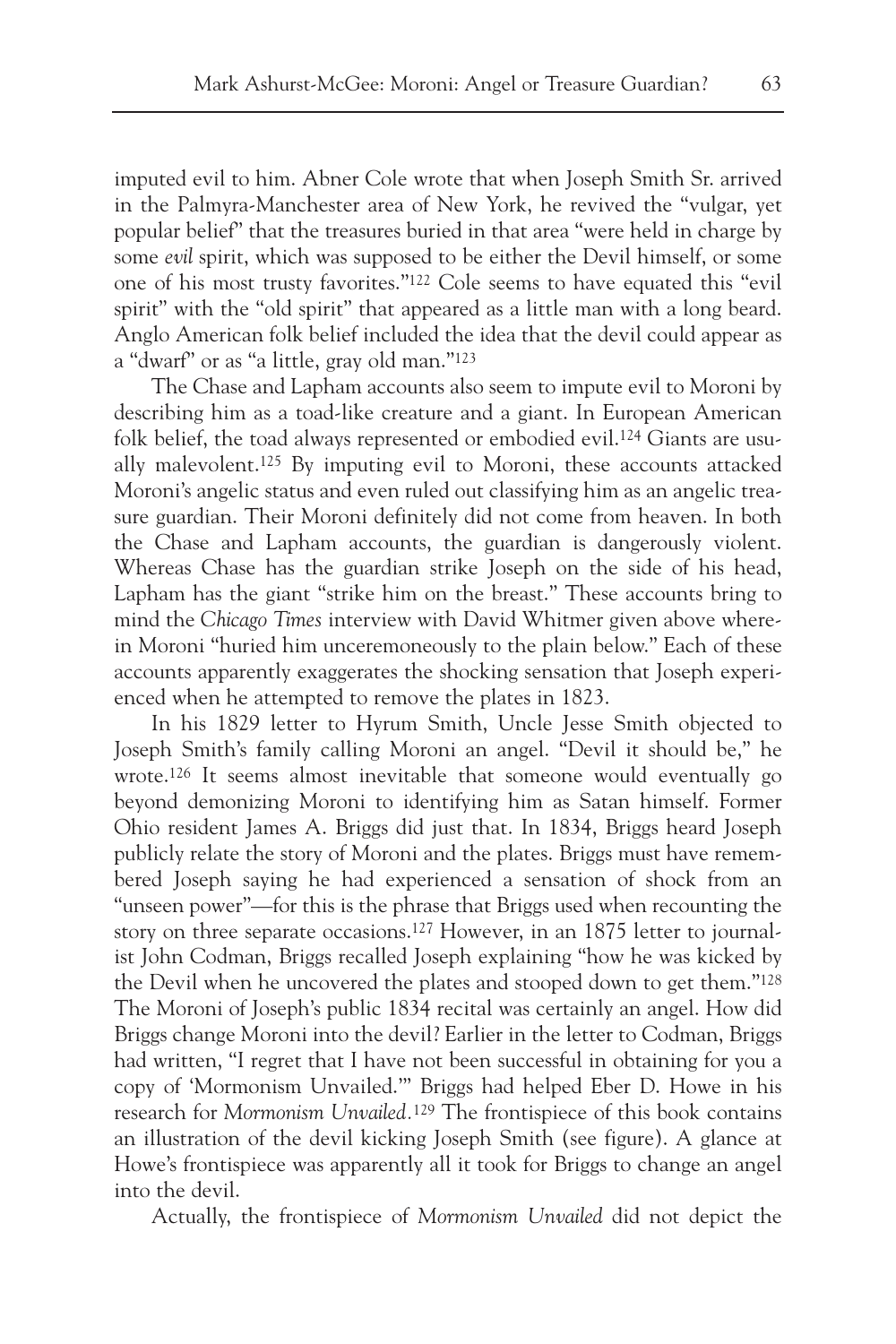

*The devil kicking Joseph Smith after Joseph's recovery of the golden plates. From the frontispiece of E. D. Howe,* Mormonism Unvailed: Or, A Faithful Account of That Singular Imposition and Delusion, from Its Rise to the Present Time *(Painesville, Ohio: Eber D. Howe, 1834). Courtesy of LDS Church Archives*

"shock" given by Moroni to Joseph when he tried to take the plates in 1823. Rather, it illustrated a story that Joseph was attacked by evil spirits in 1827 *after* Moroni gave him the plates.130 A version of this story is also illustrated in the frontispiece to Pomoroy Tucker's *Origin, Rise, and Progress of Mormonism.* Demons clamor in the foreground, waiting to attack Joseph after he

leaves the periphery of the angel's glory. Briggs mistakenly superimposed the image from the frontispiece of *Mormonism Unvailed*—depicting a story of the recovery of the plates in 1827—on his memory of Joseph recounting the shocking sensation he had experienced in 1823. Coincidentally, Eber D. Howe himself would duplicate this conflation in his autobiography, which was published in 1878.131

The sources reviewed here present Moroni as a bleeding Spanish ghost, a giant, a toad, a dwarf, and the devil. It seems that Moroni makes a better chameleon than a salamander. Actually, these Moroni variants mutually exclude each other. For example, there is no such thing as a giant dwarf in any mythology, and the devil is not Spanish. Inconsistencies could be further elaborated, but the point is sufficiently clear. For Moroni, as with Jesus of Nazareth, "Many bare false witness against him, but their witness agreed not together" (Mark 14:56). That these variants of the Moroni story present inconsistent treasure guardians clearly demonstrates that their narrators had strayed from an accurate representation of Joseph's original story. These accounts, which are so clearly inaccurate, constitute the primary database used by the proponents of the treasure-guardian thesis.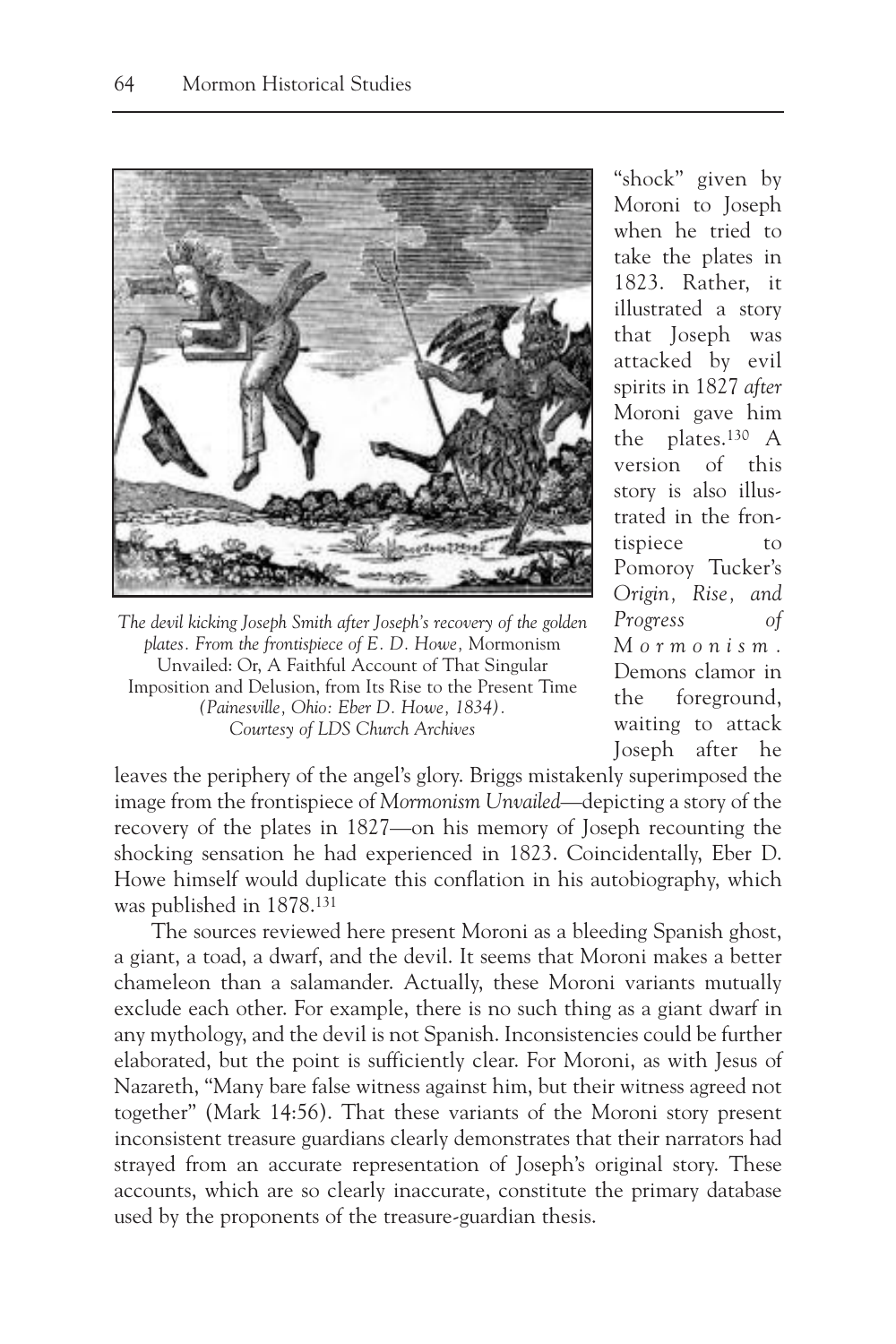Although these accounts contradict each other, they are all agreed in excluding an angelic interpretation of Moroni. In each case, the narrators transformed Moroni into a specific nonangelic treasure guardian—at times an evil treasure guardian. By casting Moroni as a particular type of treasure guardian incompatible with an angelic messenger, detractors solidified their treasure-seeking interpretations of the coming forth of the Book of Mormon. By steering Moroni into specific guardian personas, they could ridicule Joseph Smith with the tropes of treasure quest and thereby dismiss the revelations he presented to the world.

One could reasonably argue that Joseph's understanding of his experiences with Moroni underwent some development through the years, but this argument rests upon inference. In contrast, those who described a treasure guardian clearly reconfigured the Moroni story. This folklore analysis indicates that Joseph Smith's accounts of the Moroni visitations are more reliable than those of his detractors.

## **Conclusion**

Unfortunately, we have no directly relevant sources that were produced between Moroni's first visits in 1823 and the recovery of the plates in 1827. If there were only one Joseph Smith account, given at any time during his life, that portrayed Moroni as more of a treasure guardian than an angel, it would be reasonable to take this account as an accurate representation of Joseph's initial interpretation of Moroni's 1823 appearances. On the other hand, if there existed an *1823* account from *any* source—Joseph himself, his family, a friend of the family, or even a bitter enemy—wherein Moroni was described primarily as an angel, valiant defenders of the treasure-guardian thesis would probably argue that the story had already been changed. Ultimately, the treasure-guardian thesis is unfalsifiable and therefore—in a sense—falls outside the domain of history into the realm of belief.

Returning to the historical record, we can summarize the documentary evidence: (1) All firsthand accounts agree on Moroni's identity as an angel. (2) The earliest accounts say that Moroni is an angel. (3) A contextual consideration indicates that Moroni made a better angel than a treasure guardian. (4) A closer look at what the treasure-guardian sources actually say clearly demonstrates that their source is not Joseph Smith but rather run-ofthe-mill treasure-lore superimposed upon his story. In this case, it is not difficult to discern the direction in which Moroni's metamorphosis occurred. In conclusion, folklore analysis and the ground rules of history support the thesis that Joseph Smith's encounters with Moroni are best understood as the visits of a heavenly messenger to a prayerful seeker.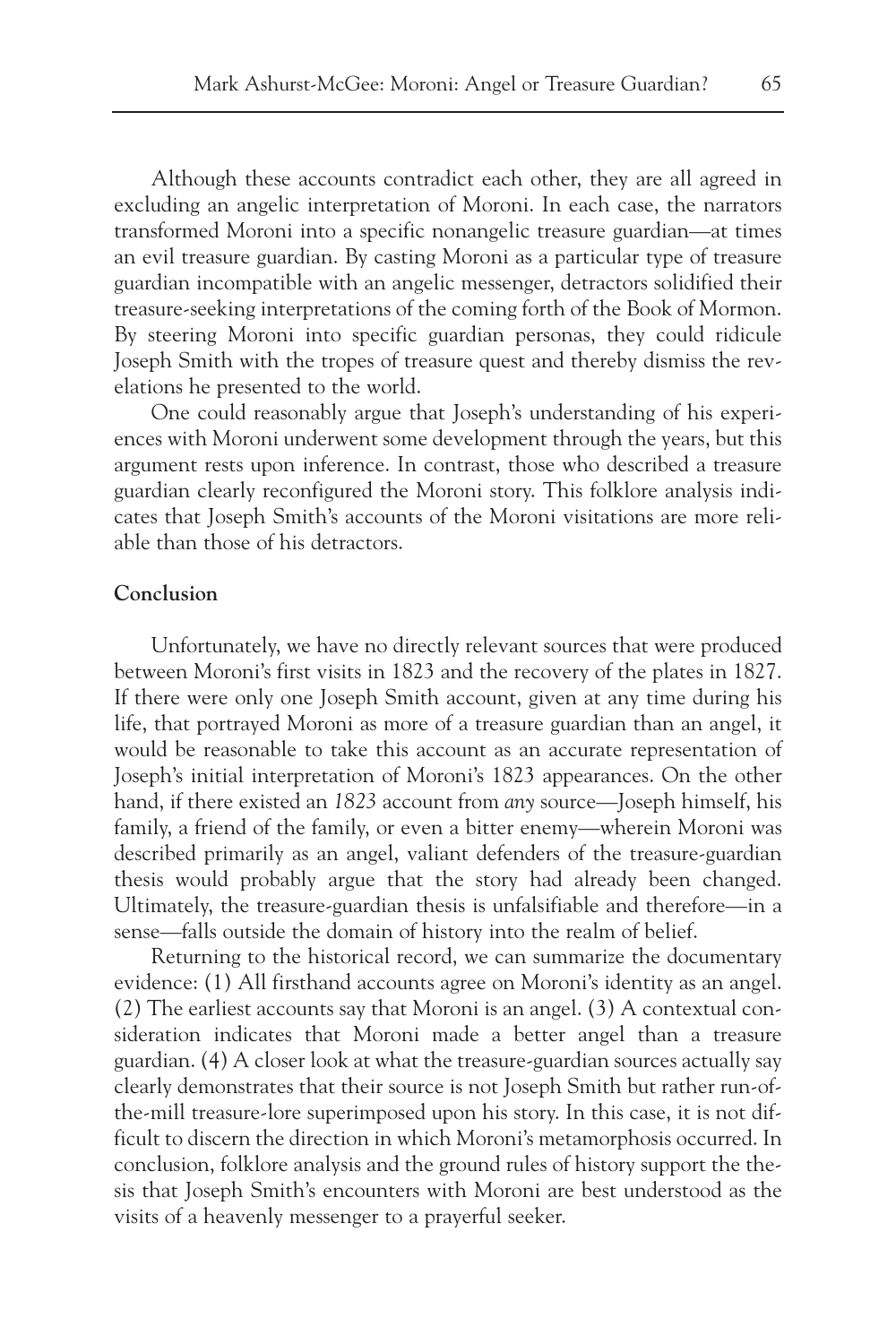The real story that emerges from these documents is not that Joseph Smith transformed a treasure guardian into an angel but rather that Moroni has been transformed from an angel into a treasure guardian by a set of early critics and those historians who relied on them. Although the historical sources that cast Moroni as a treasure guardian tell us something about Joseph's initial understanding of his experiences, they tell us more about the original need of his community and the current need of his critics to provide an alternative explanation for his encounters with Moroni.

The following poem published in *Sunstone* magazine indirectly addresses this issue:

> There once was a white salamander who stirred up everyone's dander the forges he stoked 'til he went up in smoke and left the histories much blander.132

Indeed, it seems that for some the cremation of the salamander made early Mormon history much blander. However, for those who really believe in angels and who believe that an angel appeared to Joseph Smith and began unfolding God's plans to him, history is as exciting as ever.

#### **Notes**

1. "Replace Moroni?" *Salt Lake Tribune,* 12 May 1985, A18.

2. Linda Sillitoe and Allen Roberts, *Salamander: The Story of the Mormon Forgery Murders, with a New Afterword,* 2nd ed. (Salt Lake City: Signature Books, 1989); Richard E. Turley Jr., *Victims: The LDS Church and the Mark Hofmann Case* (Urbana and Chicago: University of Illinois Press, 1992).

3. Ronald W. Walker, "Joseph Smith: The Palmyra Seer," *BYU Studies* 24, no. 4 (fall 1984): 463.

4. Ibid., 470–71.

5. Ibid., 463–64; emphasis in original.

6. *Dale Morgan on Early Mormonism: Correspondence and a New History,* ed. John Phillip Walker (Salt Lake City: Signature Books, 1986), 1-21; Richard Saunders, "The Strange Mixture of Emotion and Intellect: A Social History of Dale L. Morgan, 1933-42," *Dialogue: A Journal of Mormon Thought* 28, no. 4 (Winter 1995), 39-58.

7. D. Michael Quinn, *Early Mormonism and the Magic World View,* 2nd ed. (Salt Lake City: Signature Books, 1987, 1999); "On Being a Mormon Historian (and its Aftermath)," *Faithful History: Essays on Writing Mormon History*, edited by George A. Smith (SLC: Signature Books, 1992), 69-111.

8.. H. Michael Marquardt and Wesley P. Walters, Inventing Mormonism: Tradition and the Historical Record (San Francisco: Smith Research Associates, 1994), 63-115. For examples of Marquardt's previous publications, see The Use of the Bible in the Book of Mormon and Early Nineteenth-Century Events Reflected in the Book of Mormon (Salt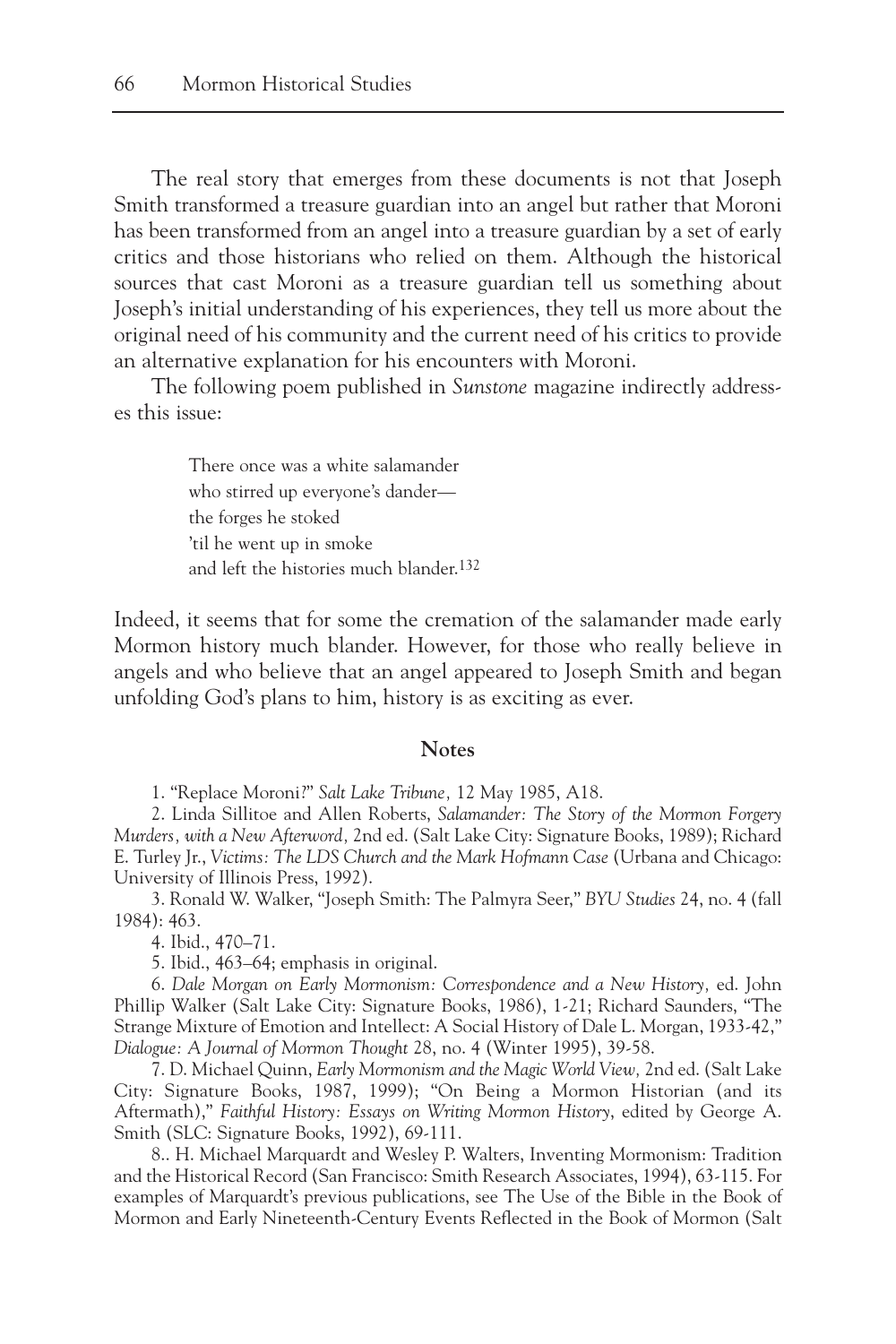Lake City: Utah Lighthouse Ministry, 1979); and The Book of Abraham Revisited (Salt Lake City: Utah Lighthouse Ministry, 1983). For examples of Walter's previous publications, see "New Light on Mormon Origins from the Palmyra Revival," Dialogue: A Journal of Mormon Thought 4, no. 1 (spring 1969): 60-81; "From Occult to Cult with Joseph Smith, Jr." Journal of Pastoral Practice 1, no. 2 (summer 1977): 121-37; "Mormon Origins: A Tale of Spirits and Salamanders," Presbyterian Journal 44, no. 7 (June 1985): 7-10; The Human Origins of the Book of Mormon (Safety Harbor, Florida: EMFJ Ministries, n.d.).

9. *Dale Morgan on Early Mormonism,* 266–75; Quinn, *Early Mormonism and the Magic World View,* 136–77, see especially 138–40; Marquardt and Walters, *Inventing Mormonism,* 89–115, see especially 105. See also Rodger I. Anderson, *Joseph Smith's New York Reputation Reexamined* (Salt Lake City: Signature Books, 1990), 46–47; William D. Morain, *The Sword of Laban: Joseph Smith Jr., and the Dissociated Mind* (Washington, D.C.: American Psychiatric Press, 1998), 58–64; Robert D. Anderson, *Inside the Mind of Joseph Smith: Psychobiography and the Book of Mormon* (Salt Lake City: Signature Books, 1999), 40, 72–73.

10. Quinn, *Early Mormonism and the Magic World View,* 167.

11. As some accounts name the messenger Nephi, some may wish to quibble over the angel/guardian's proper name. On the name of Joseph's visitor, see Dean C. Jessee, ed., *The Papers of Joseph Smith* (Salt Lake City: Deseret Book, 1989), 1:277 n1 (hereafter cited as *Papers of Joseph Smith*). I use "Moroni" to refer to Joseph Smith's visitor to abstain from calling him either an angel or a treasure guardian.

12. Most historians of Mormonism, whether believing Latter-day Saints or otherwise, agree that Smith was sincere. That is, they agree that whether or not a preternatural being actually appeared to him, Smith believed that this did occur. Even Mark Thomas, who asserts that Smith dishonestly reworked the Moroni story over time, argues that Smith did in fact experience some kind of sensory perception in which he thought he saw "a spirit or angel." For Thomas, this was a case of abnormal psychology, not divine revelation. Thomas, "Form Criticism of Joseph Smith's 1823 Vision of the Angel 'Moroni,'" presentation given at the 1991 Annual Meeting of the Mormon History Association, Ogden, Utah, 21 May 1999, session 17; Thomas, "Was Joseph Smith for Real? How He Lied, Perhaps Even to Himself," *Free Inquiry* 20, no. 1 (1999): 37-39.

13. On the treasure-seeking tradition, see W. R. Jones, "'Hill-Diggers' and 'Hell-Raisers': Treasure Hunting and the Supernatural in Old and New England," in *Wonders of the Invisible World, 1600–1900: The Dublin Seminar for New England Folklife Annual Proceedings, 1992,* ed. Peter Benes (Boston: Boston University Press, 1995), 97–106; Wayland D. Hand, "The Quest for Buried Treasure: A Chapter in American Folk Legendry," in *Folklore on Two Continents: Essays in Honor of Linda Dégh,* ed. Nikolai Burlakoff and Carl Lindahl (Bloomington, Indiana: Trickster Press, 1980), 112–19; Alan Taylor, "The Early Republic's Supernatural Economy: Treasure Seeking in the American Northeast, 1780–1830," *American Quarterly* 38, no. 1 (spring 1986): 6–34; Ronald W. Walker, "The Persisting Idea of American Treasure Hunting," *BYU Studies* 24, no. 4 (fall 1984): 429–59; Gerard T. Hurley, "Buried Treasure Tales in America," *Western Folklore* 10, no. 3 (July 1951): 197–216. See also Byrd Howell Granger, *A Motif Index for Lost Mines and Treasures Applied to Redaction of Arizona Legends, and to Lost Mine and Treasure Legends Exterior to Arizona* (N.p., Finland: Suomalainen Tiedeakatemia, Academia Scientiarum Fennica; Tucson, Arizona: The University of Arizona Press, 1977).

14. Cf. *History of The Church of Jesus Christ of Latter-day Saints* (Salt Lake City: Deseret Book, 1980), 1:17; and Manuscript History of the Church, Book A-1, Joseph Smith Papers, Archives Division, Historical Department, The Church of Jesus Christ of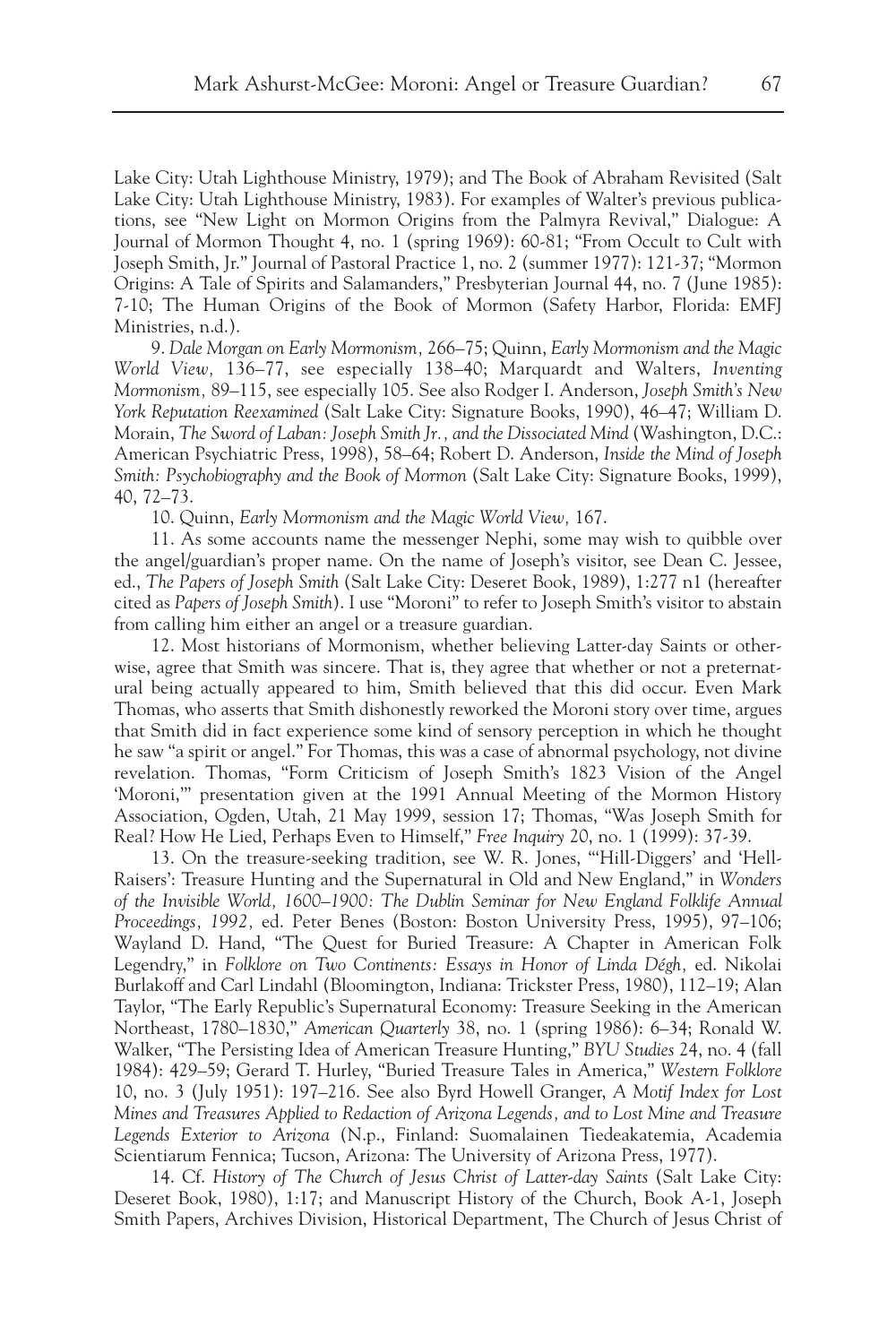Latter-day Saints Office Building, Salt Lake City, Utah, p. 8; quoted in Jessee, *Papers of Joseph Smith,* 1:282.

15. Lucy Smith, *Biographical Sketches of Joseph Smith, the Prophet, and His Progenitors for Many Generations* (Liverpool: Published for Orson Pratt by S. W. Richards; London: Sold at the Latter-day Saints' Book Depot, 1853), 91–92.

16. "That of which I spoke, which Joseph termed a key, was indeed, nothing more nor less than the Urim and Thummim." Ibid., 106. See also pp. 101, 104, 126, 135, where Lucy used the term "Urim and Thummim" to refer to the seer stones.

17. *Wilford Woodruff's Journal: 1833–1898 Typescript,* ed. Scott G. Kenney (Midvale, Utah: Signature Books, 1983), 2:144; "History of Brigham Young," *Latter-day Saints' Millennial Star,* 20 February 1864, 118–19. See also Richard Van Wagoner and Steve Walker, "Joseph Smith: 'The Gift of Seeing,'" 49–68; *Early Mormonism and the Magic World View,* 57, 174–75, 243–45, 250.

18. Richard Van Wagoner and Steve Walker, "Joseph Smith: 'The Gift of Seeing,'" *Dialogue: A Journal of Mormon Thought* 15, no. 2 (summer 1982): 49–68; Quinn, *Early Mormonism and the Magic World View,* 174–75.

19. People of State of New York vs. Joseph Smith, 20 March 1826, Bainbridge, New York, in "A Document Discovered," *Utah Christian Advocate* (Salt Lake City), January 1886, 1.

20. "Mormonism—No. II," *Tiffany's Monthly,* June 1859, 164.

21. For a variety of perspectives of the Smith family's involvement with treasure seeking, see Richard L. Bushman, *Joseph Smith and the Beginnings of Mormonism* (Urbana and Chicago: University of Illinois Press, 1984; Illinois Books edition, 1988), 64–76; Walker, "Joseph Smith: The Palmyra Seer," 461–72; Richard Lloyd Anderson, "The Mature Joseph Smith and Treasure Searching," *BYU Studies* 24, no. 4 (fall 1984): 489–560; Richard L. Bushman, "Treasure- Seeking Then and Now," *Sunstone* (September 1987): 5–6; Quinn, *Early Mormonism and the Magic World View;* Richard L. Bushman, "Joseph Smith's Family Background," in *The Prophet Joseph: Essays on the Life and Mission of Joseph Smith,* ed. Larry C. Porter and Susan Easton Black (Salt Lake City: Deseret Book, 1988), 1–18; Rodger I. Anderson, *Joseph Smith's New York Reputation Reexamined;* Dan Vogel, "The Locations of Joseph Smith's Early Treasure Quests," *Dialogue: A Journal of Mormon Thought* 27, no. 3 (fall 1994): 197–231.

22. See Bushman, *Joseph Smith and the Beginnings of Mormonism,* 83–84; and Andrew H. Hedges, "'All My Endeavors to Preserve Them': Protecting the Plates in Palmyra, 22 September–December 1827," *Journal of Book of Mormon Studies* 8, no. 2 (1999): 14–23.

23. Richard L. Bushman, "Just the Facts Please," Review of *Inventing Mormonism,* by Marquardt and Walters, *Review of Books on the Book of Mormon* 6, no. 2 (1994): 132.

24. Taylor, "The Early Republic's Supernatural Economy," 25–27.

25. Charles R. Beard, *The Romance of Treasure Trove* (London: Sampson Low, Marston & Co., 1933), 15.

26. Hurley, "Buried Treasure Tales in America," 200–1.

27. B. A. Botkin, *A Treasury of New England Folklore: Stories, Ballads, and Traditions of the Yankee People* (New York: Crown Publishers, 1947), 533–4; Charles M. Skinner, *Myths and Legends of Our Own Land* (Philadelphia and London: J. B. Lippincott, 1896; Reissued, Detroit: Singing Tree Press, Book Tower, 1969), 2:268–9; Sarah Puryear Rodes, "Washington Irving's Use of Traditional Folklore," *New York Folklore Quarterly* 13 (1957): 5; Henry Buxton, *Assignment Down East* (Brattleboro, Vermont: Stephen Daye Press, 1938), 169–70. This practice served a double function: Killing the spade man meant that there was now one less person who knew where the booty lay buried.

28. For headless guardians in general, see Granger, *A Motif Index for Lost Mines and*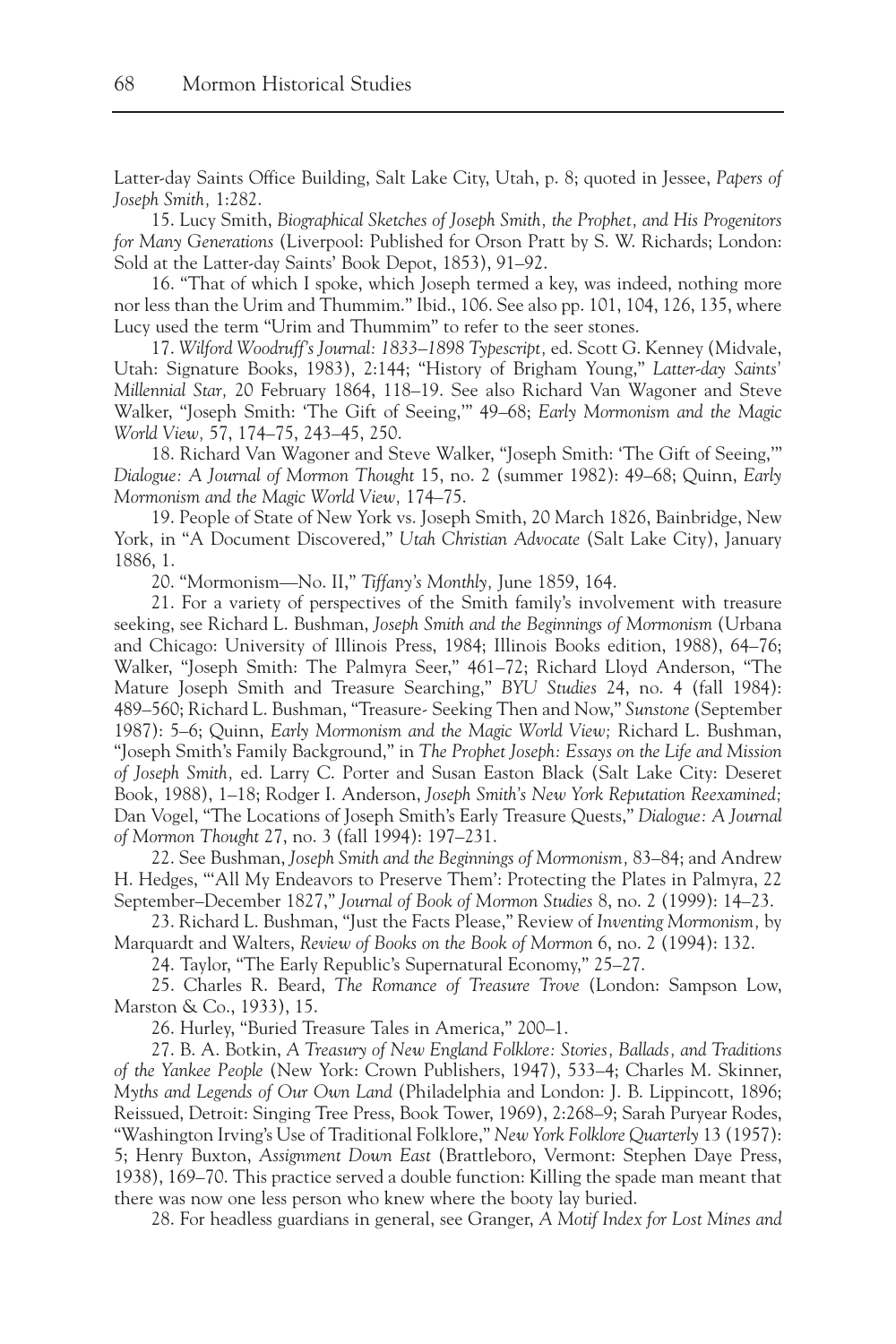*Treasures,* g 3.1.2.1, 3.1.2.2, 3.1.3.1.

29. Ernest W. Baughman, *Type and Motif-Index of the Folktales of England and North America* (The Hague: Mouton & Co., 1966), Indiana University Folklore Series, no. 20, p. 376, N571; Granger, *A Motif Index for Lost Mines and Treasures,* g 3.4.

30. Eduard Hoffmann-Krayer, ed. *Handwörterbuch des deutschen Aberglaubens* (New York and Berlin: Walter de Gruyter, 1987), s.v. "schatz," 7:1004. I thank H. Brandon Spencer for help with this and other German sources.

31. Hurley, "Buried Treasure Tales in America," 203.

32. "Wonderful Discovery," *Wayne Sentinel* (Palmyra, New York), 27 December 1825, 2.

33. Hurley, "Buried Treasure Tales in America," 201; Granger, *A Motif Index for Lost Mines and Treasures,* motif g: "Guardians of Mine or Treasure"; Baughman, *Type and Motif- Index of the Folktales of England and North America,* p. 376, N571.2; Wayland Hand Collection of Superstition and Popular Belief, Fife Folklore Archives, Special Collections and Archives, Milton R. Merrill Library, Utah State University, Logan, Utah, s.v. "treasure."

34. Granger, *A Motif Index for Lost Mines and Treasures,* g 2.2.

35. *Handwörterbuch des deutschen Aberglaubens,* s.v. "kröte," s.v. "schatz," 7:1013; "Exempla of Odo of Cheriton," c. 1250–1300, no. 122; cited in J. A. Herbert, *Catalogue of Romances in the Department of Manuscripts in the British Museum* (London: Printed by order of the Trustees, 1910; sold at the British Museum), 70.

36. Julia Hull Winner, "The Money Diggers of Niagara County," *New York Folklore Quarterly* 16, no. 3 (autumn 1960): 224.

37. Granger, *A Motif Index for Lost Mines and Treasures,* g 2.5; Jonathan D. Evans, "The Dragon," in *Mythical and Fabulous Creatures: A Source Book and Research Guide,* ed. Malcolm South (New York: Greenwood Press, 1987), 27–58, see especially 28–29, see also xxxii.

38. J. R. R. Tolkien, *The Hobbit, or There and Back Again,* rev. ed. (New York: Ballantine Books, 1982), 220–25.

39. Carol Rose, *Spirits, Fairies, Gnomes, and Goblins: An Encyclopedia of the Little People* (Santa Barbara: ABC-Clio, 1996), s.v., "Dwarf"; Granger, *A Motif Index for Lost Mines and Treasures,* g 3.6, 3.7; Geo[rge] H. Harris, "Myths of Onanda, or Treasure Hunters of the Genesee," "the first manuscript," 1886, Local History Division, Rochester Public Library, Rochester, New York, 6–7.

40. "Little Snow White," in *The Complete Grimm's Fairy Tales* (New York: Random House, Pantheon Books, 1944), 249–58.

41. Beard, *The Romance of Treasure Trove,* 67; Rose, *Spirits, Fairies, Gnomes, and Goblins,* s.v. "Gnome."

42. Harris, "Myths of Onanda, or Treasure Hunters of the Genesee." Harris uses the term "pygmie." *Pygmie* and *gnome* are the two proper names for earth elementals.

43. *Handwörterbuch des deutschen Aberglaubens,* s.v. "schatz," 7:1010; Lewis Spence, *The Fairy Tradition in Britain* (New York: Rider and Company, 1948), 25; Harold W.

Thompson, *Body, Boots, and Britches* (Philadelphia: J. B. Lippincott Company, 1940), 22. 44. Janice L. Pallister, "Giants," in *Mythical and Fabulous Creatures,* ed. Malcolm South, 320–21.

45. "Mormonism—No. II," *Tiffany's Monthly,* June 1859, 165. See also Frederic G. Mather, "The Early Days of Mormonism," *Lippincott's Magazine* (August 1880), 204.

46. Anderson, *Inside the Mind of Joseph Smith,* 84.

47. Stith Thompson, *Motif-Index of Folk-Literature: A Classification of Narrative Elements in Folktales, Ballads, Myths, Fables, Mediaeval Romances, Exempla, Fabliaux, Jest-*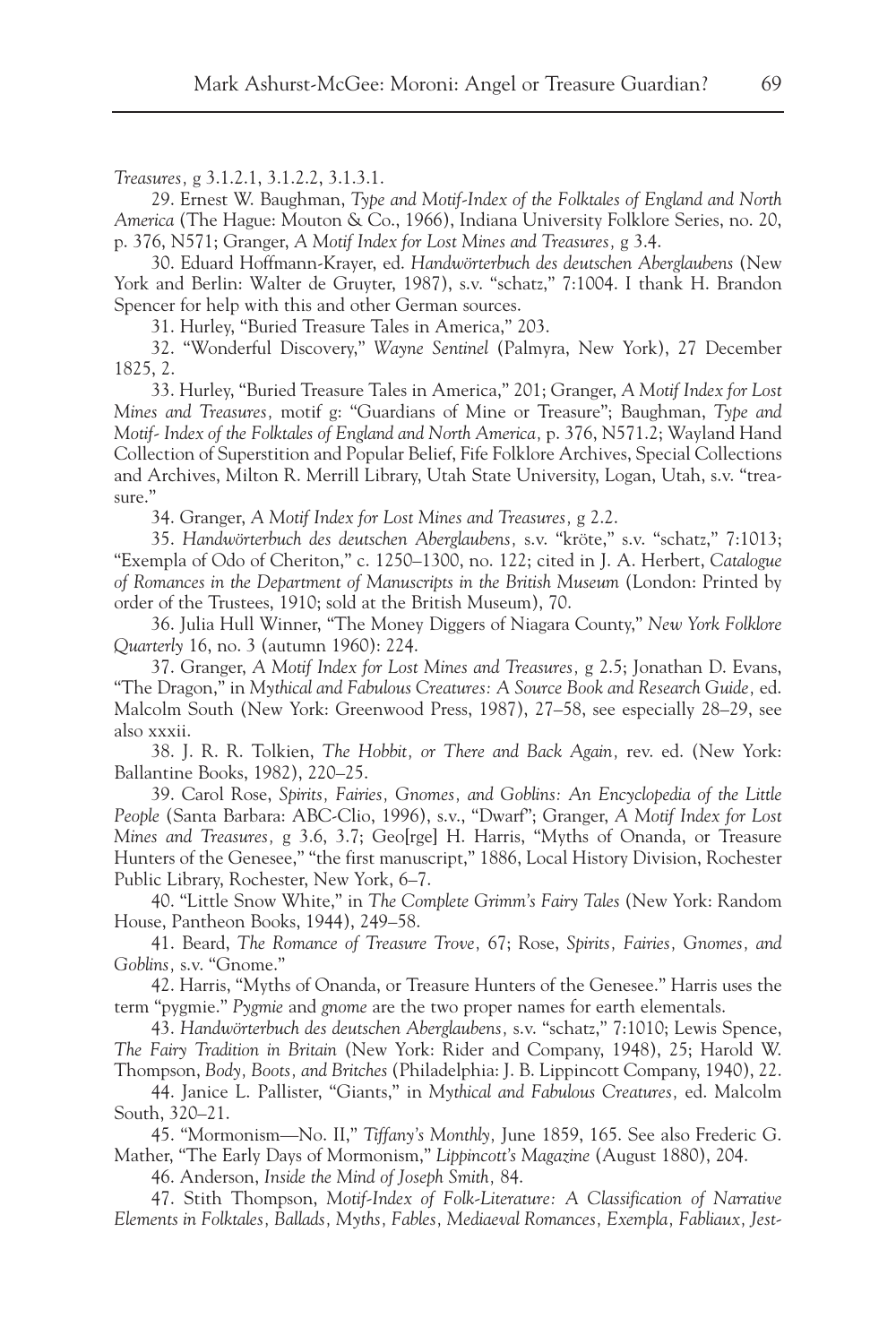*Books and Local Legends,* rev. and enl., vol. 5 (Bloomington, Indiana: Indiana University Press, 1957), N583, see also N536. See also Granger, *A Motif Index for Lost Mines and Treasures,* g 5.2.

48. Rose, *Spirits, Fairies, Gnomes, and Goblins,* 356.

49. W. H. McIntosh, *History of Wayne County, New York; with Illustrations Descriptive of Its Scenery, Palatial Residences, Public Buildings, Fine Blocks, and Important Manufactories, from Original Sketches by Artists of the Highest Ability, 1789–1877* (Philadelphia: Everts, Ensign & Everts, 1877), 155.

50. *Wilford Woodruff's Journal,* 1:143.

51. "Discourse by President Brigham Young, Delivered at a Special Conference Held at Farmington, for the Purpose of Organizing a Stake of Zion for the County of Davis, on Sunday Afternoon, June 17, 1877," in *Journal of Discourses* 26 vols. (Liverpool: F. D. Richards, 1855–1886), 9 (1878): 36–37.

52. P. Whilhelm Poulsen, Ogden, to Editors Deseret News, Salt Lake City, 13 August 1878; in *Deseret Evening News,* 16 August 1878. Poulsen had interviewed Whitmer at Whitmer's home in Richmond, Missouri.

53. Obediah Dogberry [pseudonym for Abner Cole], "The Book of Pukei," *Palmyra Reflector,* 12 June 1830, 37.

54. Obediah Dogberry [Abner Cole], "Gold Bible, No. 4," *Palmyra Reflector,* 14 February 1831, 101.

55. Obediah Dogberry [Abner Cole], "Gold Bible, No. 5," *Palmyra Reflector,* 28 February 1831, 109.

56. For Morgan's acceptance of Cole, see *Dale Morgan on Early Mormonism,* 266. On Quinn's basic acceptance of Cole, see *Early Mormonism and the Magic World View,* 140.

57. Statements of Joseph and Hiel Lewis, in "Mormon History," *Amboy Journal* (Amboy, Illinois), 30 April 1879, 1.

58. Orlando Saunders, interviewed by William H. and Edmund L. Kelley, Palmyra, New York, 6 March 1881; quoted in W[illia]m H. Kelley, "The Hill Cumorah, and the Book of Mormon," *Saints' Herald* (Plano, Illinois), 1 June 1881, 165.

59. See "The Testimony of Three Witnesses," appended to *The Book of Mormon: An Account Written by the Hand of Mormon, upon Plates Taken from the Plates of Nephi* (Palmyra: Printed by E. B. Grandin for Joseph Smith, 1830). For other firsthand accounts of the angel by Martin Harris and Oliver Cowdery, see Dan Vogel, comp. and ed., *Early Mormon Documents,* vols. 1 and 2 (Salt Lake City: Signature Books, 1996, 1998), 2:336, 499 (hereafter cited as *Early Mormon Documents*). For other firsthand accounts of the angel by David Whitmer, see A Witness to the Divine Athenticity of the Book of Mormon [David Whitmer], *An Address to All Believers in Christ* (Richmond, Missouri: David Whitmer, 1887), 7,12,13,29,32,43-44; *David Whitmer Interviews: Restoration Witness,* ed. Lyndon W. Cook (Orem, Utah: Grandin Book Company, 1991), 245–47. Numerous secondhand accounts of their eyewitness experiences with the angel can be given for each of these three men (for Harris and Cowdery, see Vogel, *Early Mormon Documents*, 2: Part III, F-G; for Whitmer, see *David Whitmer Interviews*).

60. Statements of Joseph and Hiel Lewis, "Mormon History," 1.

61. It is unclear whether this messenger was Moroni, Nephi, or one of the three Nephites. *David Whitmer Interviews: Restoration Witness,* ed. Lyndon W. Cook (Orem, Utah: Grandin Book Company, 1991), 13, 28, 33, 50, 182, 214, 216, 217, 218; Richard Lloyd Anderson, *Investigating Book of Mormon Witnesses* (Salt Lake City: Deseret Book, 1981), 30–32.

62. Fayette Lapham, "The Mormons," *Historical Magazine* (May 1870): 305–9; Willard Chase, statement, Manchester, New York, 1833; quoted in E[ber] D. Howe,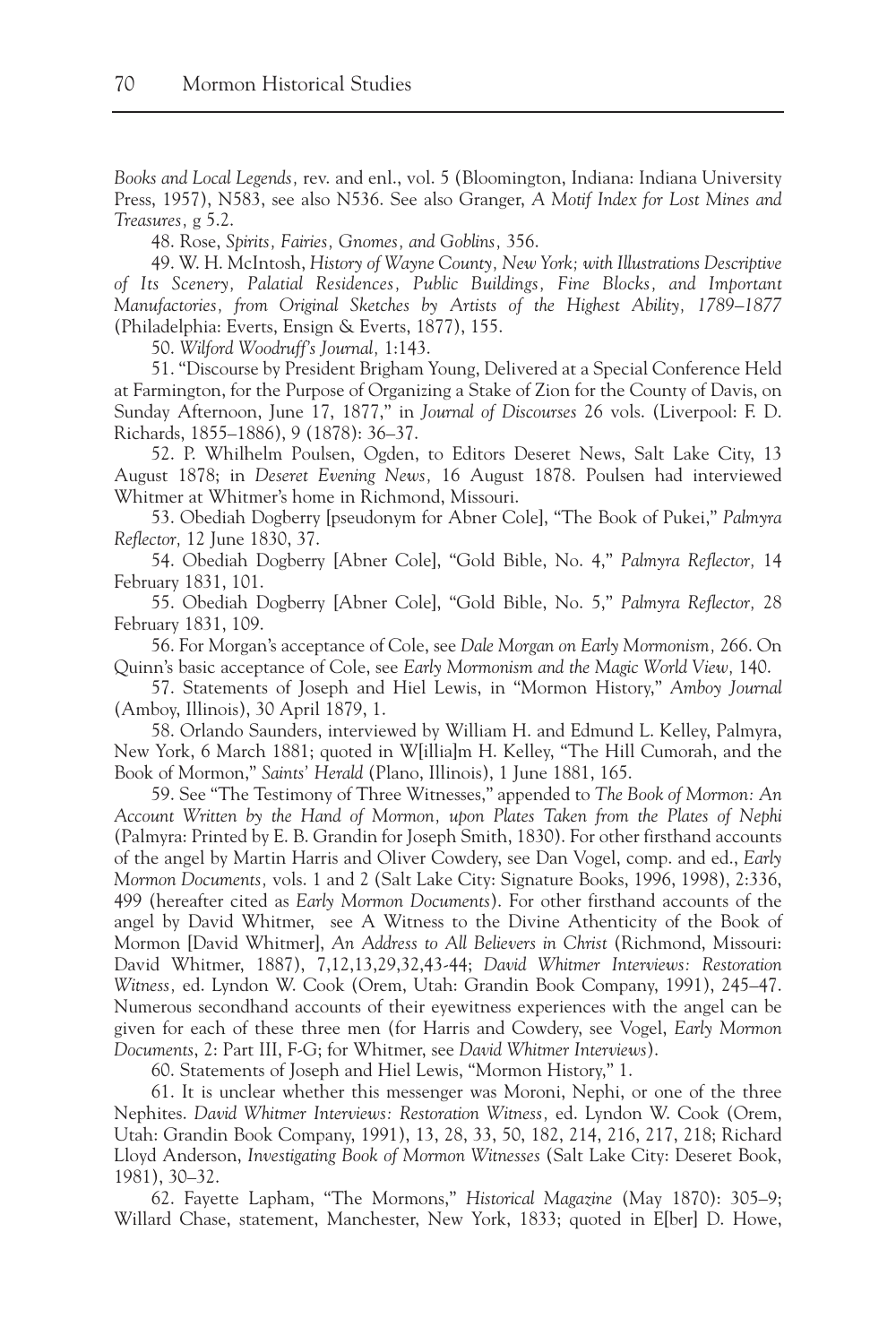*Mormonism Unvailed: Or, A Faithful Account of That Singular Imposition and Delusion, from Its Rise to the Present Time* (Painesville, Ohio: Eber D. Howe, 1834), 240–48.

63. Oliver Cowdery, "Letter VIII," *Latter Day Saints' Messenger and Advocate,* October 1835, 199.

64. "Another Testimony," *Deseret Evening News,* 20 January 1894, 11.

65. Orson Pratt, *An Interesting Account of Several Remarkable Visions and of the Late Discovery of Ancient American Records* (Edinburgh: Ballantyne and Hughes, 1840; reprint, Liverpool: Printed by R. James, 1848), 6.

66. Manuscript History of the Church, Book A-1, p. 8; quoted in Jessee, *Papers of Joseph Smith,* 1:284.

67. Obediah Dogberry [Abner Cole], "Gold Bible," *Palmyra Reflector,* 6 January 1831, 76.

68. Dogberry [Cole], "Gold Bible, No. 4," 101.

69. Abigail Harris statement; quoted in Howe, *Mormonism Unvailed,* 253; Henry Harris statement, quoted in Howe, *Mormonism Unvailed,* 252.

70. Joseph Smith, Letterbook 1, Joseph Smith Papers, LDS Church Archives, p. 4; quoted in Jessee, *Papers of Joseph Smith,* 1:8.

71. This document had been composed by 9 June 1830 when it was read in the first conference of the Church, held in Fayette, New York. The Articles and Covenants were first printed in "The Mormon Creed," *Painesville Telegraph,* 19 April 1831, 4; cf. *A Book of Commandments, for the Government of the Church of Christ, Organized According to Law, on the 6th of April, 1830,* 24:7.

72. [no author], [no title], *Cincinnati Advertiser, and Ohio Phœnix,* 2 June 1830, 1.

73. "Golden Bible," *Rochester Daily Advertiser and Telegraph,* 31 August 1829, 2. This article reprints an article from the *Palmyra Freeman.* A week later the *Rochester Gem* identified the source of the *Palmyra Freeman* article as Martin Harris and added further detail concerning "the same spirit." Again, Quinn takes this to mean a spirit guardian of treasure, but the *same* spirit is the previously mentioned "spirit *of the Almighty*"—a messenger from God, not a treasure guardian.

74. Lorenzo Saunders, who lived just over the hill from the Smith family farm, stated that on one occasion "the angel touched him [Smith] on the shoulders"—imputing tangible corporeality to Moroni (Saunders, interviewed by William H. Kelley, 17 September 1884, E. L. Kelley Papers, RLDS Church Library-Archives, Independence, Missouri, p. 9; quoted in Vogel, *Early Mormon Documents,* 2:131). Accounts given by Martin Harris, Oliver Cowdery, David Whitmer, and Mary Musselman Whitmer, which speak of Moroni holding the golden plates and turning them leaf by leaf, also imply his tangible corporeality. On Martin Harris and Oliver Cowdery, see Vogel, *Early Mormon Documents,* 2:325, 355, 358, 364, 367, 375, 377, 380, 391, 510. On David and Mary Whitmer, see *David Whitmer Interviews,* 10, 11, 13, 20–21, 218; and Anderson, *Investigating the Book of Mormon Witnesses,* 30–32.

75. "The Book of Mormon," *Wayne Sentinel* (Palmyra, New York), 26 March 1830, 3.

76. *The Book of Mormon: An Account Written by the Hand of Mormon, upon Plates Taken from the Plates of Nephi* (Palmyra: Printed by E. B. Grandin for Joseph Smith, 1830), appended; c.f. *The Printer's Manuscript of the Book of Mormon*, edited by Royal Skousen (Provo, Utah; The Foundation for Ancient Research and Mormon Studies, Brigham Young University, 2001), 977.

77. *Wayne Sentinel,* 26 June 1829, 3.

78. Jesse Smith, Stockholm, New York, to Hiram Smith, Palmyra, New York, 17 June 1829; transcribed in Joseph Smith Letterbook, 1837–43, Joseph Smith Papers, LDS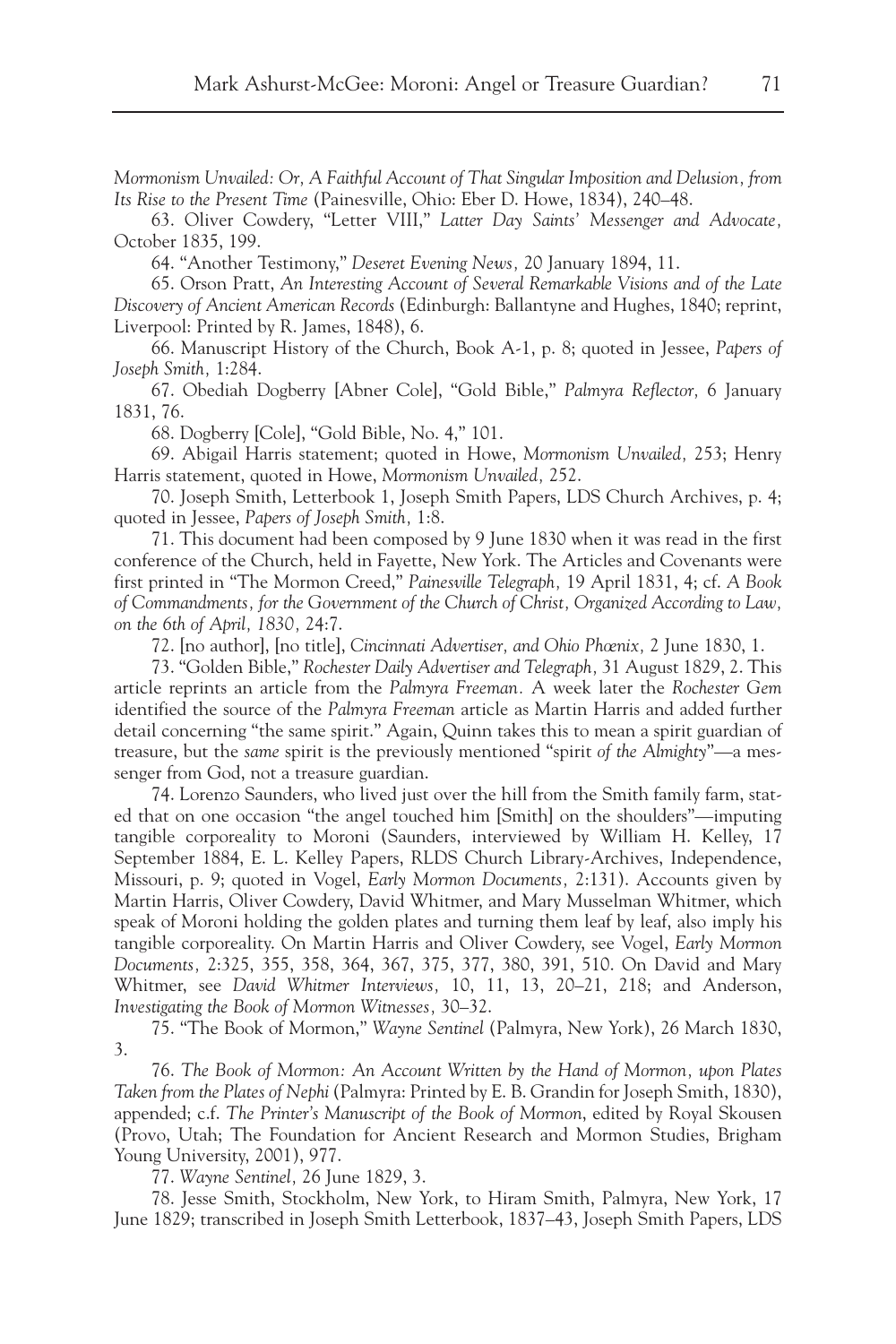Church Archives, 59.

79. See the editorial note to this document in Vogel, *Early Mormon Documents,* 1:551.

80. Quinn, *Early Mormonism and the Magic World View,* 139.

81. For example, D. Michael Quinn writes that the "earliest Mormon accounts stated that Smith's 1823 epiphany was the nocturnal visit of a spirit" (138). As evidence for this assertion, Quinn cites Abigail Harris, the *Palmyra Freeman,* the *Rochester Gem,* Joseph and Hiel Lewis, and Fayette Lapham (138, see also 140). Taken as a whole, these sources are neither early nor Mormon. The Lapham and Lewis accounts are anything but early; they gave their accounts decades after the fact. Abigail Harris made her statement in 1833. She identified Moroni as neither an angel nor a treasure guardian but as "the spirit of one of the Saints that was upon this continent" (Harris statement; quoted in Howe, *Mormonism Unvailed,* 253). Henry Harris, possibly a relative of Martin Harris, made a statement at the same time that Abigail Harris did. He identified Moroni as an "angel" (Henry Harris statement, quoted in Howe, *Mormonism Unvailed,* 252). The newspaper articles Quinn cites are indeed early, but the Jesse Smith letter and the testimony of the Three Witnesses—which predate these articles—call Moroni an angel. Quinn calls the sources he marshals "Mormon," although none is directly so. It could be argued that these sources are indirectly Mormon—that they came from people who spoke with Mormons or recorded their words—but *every* source that claims to say something historical about Moroni must trace itself back to the Mormons who saw him. The truly "Mormon" accounts—those produced by early Latter-day Saints—say nothing of spirits or treasure guardians.

In *Inventing Mormonism,* Marquardt and Walters write, "The earliest versions [of the Moroni story] linked obtaining the plates with magical rituals traditionally associated with winning treasure from its guardian spirits" (89). They cite Willard Chase, Joseph Knight, Fayette Lapham, Joseph and Hiel Lewis, and Lucy Mack Smith. Willard Chase and Joseph Knight did not give their accounts before 1833. Lapham and the Lewises did not give their accounts until decades later. Lucy Mack Smith called the plates a "treasure" but called Moroni "the angel." She gave her narrative in 1845. None of these sources is particularly early. The earliest versions of the Moroni story linked obtaining the plates with the required obedience traditionally associated with commandments given by God and His angelic messengers.

In defense of the treasure-guardian thesis, Dale Morgan cited Abner Cole's account of 1831, Fayette Lapham's account of 1870, the Joseph and Hiel Lewis account of 1879, and the Abigail Harris account of 1833. Morgan seems to have taken Cole's dwarf and Lapham's giant as early versions of the treasure guardian. Then, Joseph opted for something less strange—a human guardian—the Spaniard with a gashed throat as described by the Lewises. Next, Joseph decided this guardian ghost was actually an ancient American Christian, as described by Abigail Harris. Finally, "not long after, so far from being a mere spirit, he was recognized to be an actual angel of the Lord" (266). Cole claimed that the Smiths were talking about a dwarf just after finding or getting the plates. Abigail Harris spoke with Father and Mother Smith between December of 1827 and February of 1828. See Vogel, *Early Mormon Documents,* 2:31 n2. The Lewises claimed that Joseph Smith Jr. told them about the bleeding human ghost in April 1828. Fayette Lapham spoke with Joseph Smith Sr. in 1830. As Harris gained her information before Lapham and the Lewises, the evolution that Morgan seems to sketch is highly unlikely.

More recently, Robert D. Anderson has rejected the angel described in the 1834–35 Church history in favor of the treasure guardian described in "earlier versions." He cites Abner Cole, Abigail Harris, Fayette Lapham, and Joseph and Hiel Lewis. Anderson,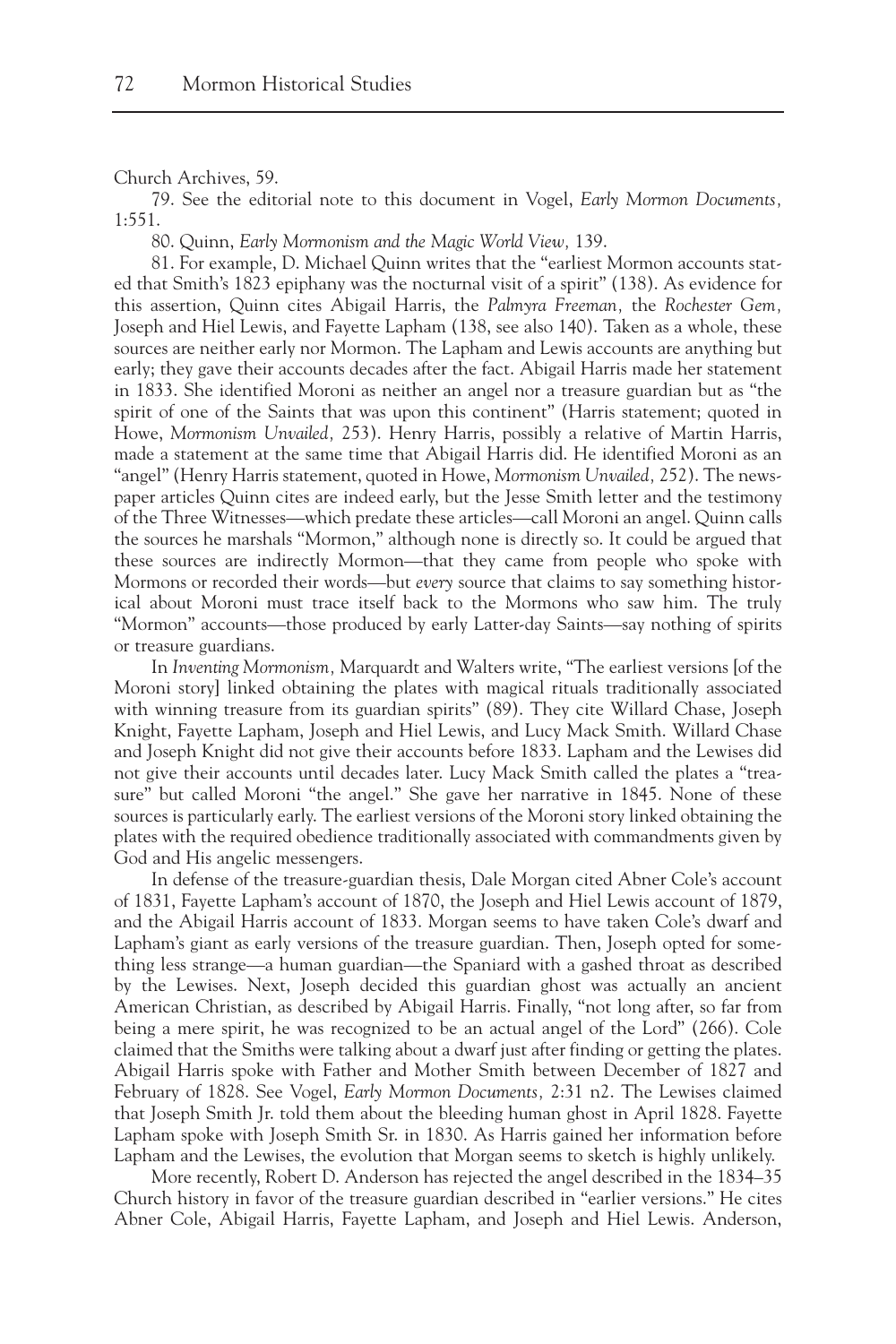*Inside the Mind of Joseph Smith,* 72. As noted, the Lapham and Lewis accounts are *not* earlier versions. The thirdhand account given by Harris and the neighborhood rumor reported by Cole predate the 1834–35 Church history by one year and four years respectively. However, as shown above, Joseph's 1832 history and all of the accounts that predate Cole's first treasure-guardian story identify Moroni as an angel.

82. Statements of Joseph and Hiel Lewis; in "Mormon History," 1.

83. J[ohn] A. C[lark], "Gleanings by the Way, No. VI, Fairfield, August 24th, 1840," *Episcopal Recorder* (Philadelphia), 5 September 1840, 94. Harris himself recalled that in early October of 1827, Palmyra village was buzzing with talk about Joseph's discovery of the record. One man exclaimed, "Damn him! *angels* appear to men in this enlightened age! Damn him, he ought to be tarred and feathered for telling such a damned lie!" "Mormonism—No. II," *Tiffany's Monthly,* June 1859, 168; emphasis added.

84. Willard Chase, statement, Manchester, New York, 1833; quoted in Howe, *Mormonism Unvailed,* 242.

85. Joseph Knight Jr., Autobiographical Sketch, n.d., LDS Church Archives. Knight states that Joseph Smith at this time was "about 21 years of age. I think it was in November he made known to my father and I." This suggests November of 1827, but Joseph worked for the Knight family in the fall and winter of 1826.

86. Dogberry [Cole], "Gold Bible, No. 4," 101.

87. Smith, *Biographical Sketches of Joseph Smith, the Prophet, and His Progenitors for Many Generations,* 82. On William Smith, see Vogel, *Early Mormon Documents,* 1:496, cf. 504.

88. Manuscript History of the Church, Book A-1, Joseph Smith Papers, LDS Church Archives, p. 7; quoted in Jessee, *Papers of Joseph Smith,* 1:281.

89. Manuscript History of the Church, Book A-1, Joseph Smith Papers, LDS Church Archives, p. 5; quoted in Jessee, *Papers of Joseph Smith,* 1:276.

90. See, for example, Quinn, *Early Mormonism and the Magic World View,* 139; Marquardt and Walters, *Inventing Mormonism,* 101.

91. Clark, "Gleanings by the Way, No. VI, Fairfield, August 24th, 1840," 94; emphasis added.

92. Lucy Smith, "Preliminary Manuscript," LDS Church Archives, 40; in Vogel, *Early Mormon Documents,* 1:289.

93. Regarding the date of Clark's conversation with Harris, see col. 4, and Vogel, *Early Mormon Documents,* 2:260–261, 261 n4. However, Clark's letters were stimulated by a recent visit to the Palmyra area and his conversations about Mormonism with people in the area. His memory may have been infected by these conversations. Of course, Lucy's memory may also have been contaminated by later conversations.

94. Manuscript History of the Church, Book A-1, Joseph Smith Papers, LDS Church Archives, 6–7; quoted in Jessee, *Papers of Joseph Smith,* 1:279–81.

95. Joseph Smith, Letterbook 1, Joseph Smith Papers, LDS Church Archives, 5; quoted in Jessee, *Papers of Joseph Smith,* 1:8.

96. Cowdery, "Letter VIII," 197; emphasis added.

97. "The Golden Tables," *Chicago Times,* 7 August 1875, 1; emphasis added.

98. Truman Coe, [Kirtland, Ohio?], to "Mr. Editor" [of the *Ohio Observer*], [Hudson, Ohio], n.d.; in "Mormonism," *Ohio Observer,* 11 August 1836, 1, 6; reprinted with editorial comment in Milton V. Backman Jr., "Truman Coe's 1836 Description of Mormonism," *BYU Studies* 17, no. 3 (spring 1977): 350–51; emphasis added.

99. Lucy Smith, *Biographical Sketches of Joseph Smith the Prophet, and His Progenitors for Several Generations,* 85. She conflates this visit to Cumorah with Joseph's second trip to the hill in 1824 and identifies the other contents of the stone box as the treasure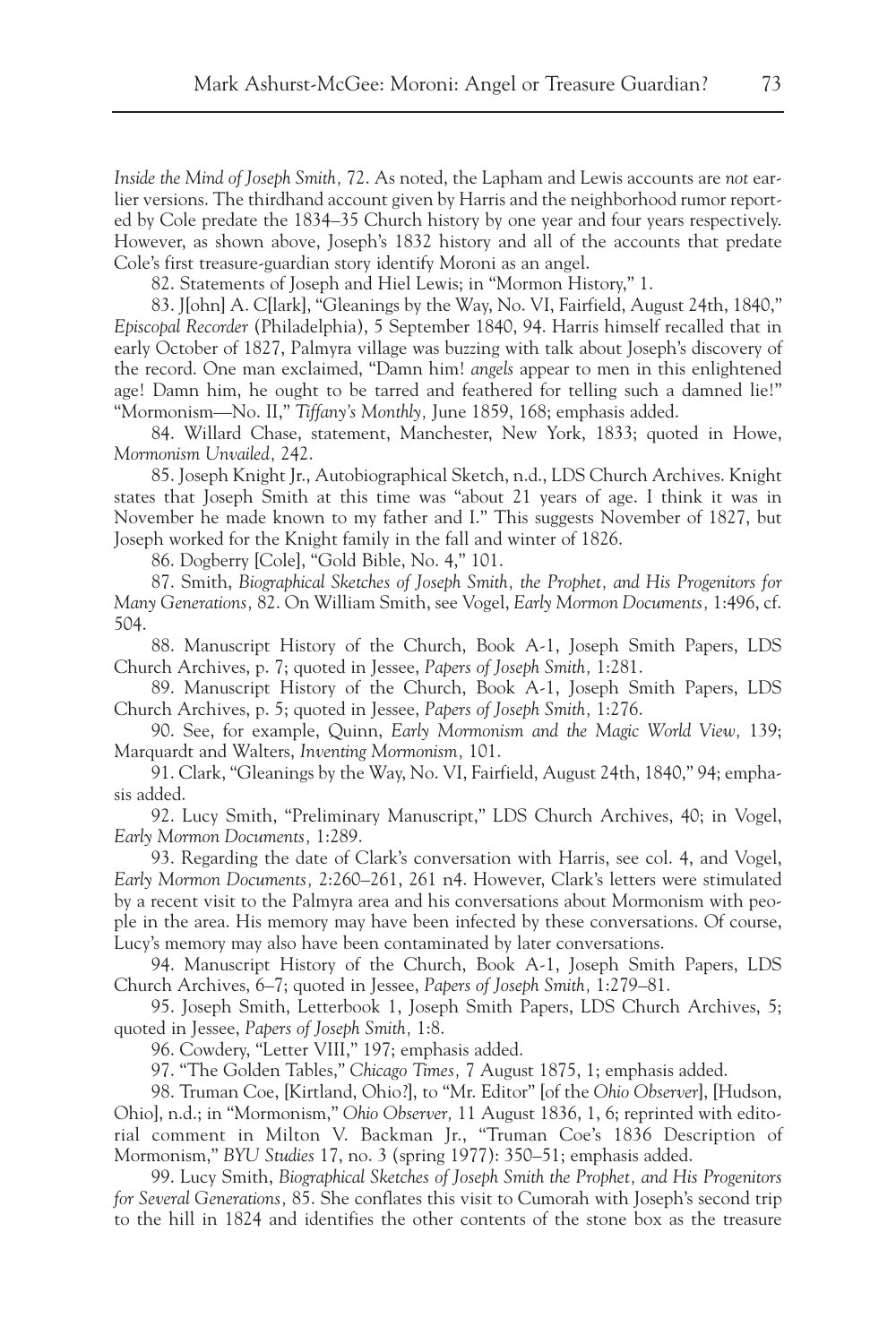Joseph sought, "which would be of some pecuniary advantage to him."

100. Oliver Cowdery, "Letter VIII," *Latter Day Saints' Messenger and Advocate,* October 1835, 198.

101. Other early Mormons who used treasure-tale motifs to tell the story of the coming forth of the Book of Mormon were Lucy Mack Smith, Joseph Knight, Martin Harris, and Brigham Young. See Marvin S. Hill, "Money-Digging Folklore and the Beginnings of Mormonism: An Interpretive Suggestion," *BYU Studies* 24, no. 4 (fall 1984): 473–88.

102. Quinn, *Early Mormonism and the Magic World View,* 147–48, 464 n105.

103. Lucy Smith, *Biographical Sketches of Joseph Smith the Prophet, and His Progenitors for Several Generations,* 81.

104. See Vogel's editorial comments in *Early Mormon Documents,* 2:416–17.

105. Eugene England, "On Finding Truth and God: From Hope to Knowledge to Skepticism to Faith," in *A Thoughtful Faith: Essays on Belief by Mormon Scholars,* comp. and ed. Philip L. Barlow (Centerville, Utah: Canon Press, 1986), 80.

106. Quinn points to a number of other treasure-seeking parallels in "Visions and the Coming Forth of the Book of Mormon," *Early Mormonism and the Magic World View,* 136–77. I have addressed what I consider to be the most historically robust evidence for a treasure-seeking context.

107. Quinn, "Visions and the Coming Forth of the Book of Mormon," *Early Mormonism and the Magic World View,* 136–77.

108. Stephen D. Ricks and Daniel C. Peterson carefully review history and anthropology definitions of magic in "Joseph Smith and 'Magic': Methodological Reflections on the Use of a Term," in *To Be Learned Is Good If . . .* , ed. Robert L. Millet (Salt Lake City: Bookcraft, 1987), 129–47. See also Douglas J. Davies, "Magic and Mormon Religion," in *Mormon Identities in Transition,* ed. Douglas J. Davies (London: Cassell, 1996), 143–49.

109. On Mormonism in a millenarian context, see Grant Underwood, *The Millenarian World of Early Mormonism* (Urbana and Chicago: University of Illinois Press, 1993). On biblicism, see Phillip L. Barlow, *Mormons and the Bible: The Place of the Latterday Saints in American Religion* (New York and Oxford: Oxford University Press, 1991). On evangelicalism, see Gordon S. Wood, "Evangelical America and Early Mormonism," *New York History* 41, no. 4 (October 1980): 359–86. On seekerism, see Dan Vogel, *Religious Seekers and the Advent of Mormonism* (Salt Lake City: Signature Books, 1988). On primitivism, see Marvin S. Hill, "The Shaping of the Mormon Mind in New England and New York," *BYU Studies* 9, no. 3 (spring 1969): 351–72. On restorationism, see Mario S. De Pillis, "The Quest for Religious Authority and the Rise of Mormonism," *Dialogue: A Journal of Mormon Thought* 1, no. 1 (spring 1966): 68–88. On dispensationalism, see John L. Brooke, *The Refiner's Fire: The Making of Mormon Cosmology, 1644–1844* (Cambridge: Cambridge University Press, 1994).

110. Statements of Joseph and Hiel Lewis, in "Mormon History," 1.

111. Manuscript History of the Church, Book A-1, Joseph Smith Papers, LDS Church Archives, 8; quoted in Jessee, *Papers of Joseph Smith,* 1:282; Vogel, "The Locations of Joseph Smith's Early Treasure Quests," 213–19.

112. Frederic G. Mather, "The Early Days of Mormonism," *Lipincott's Magazine,* (August 1880): 200. Mather had conducted his interviews in July of 1880.

113. Lapham, "II.—The Mormons," 306, 308. Giants are often from older or lesscivilized societies (Pallister, "Giants," 293–324).

114. Cowdery, "Letter IV," *Latter Day Saints' Messenger and Advocate,* February 1835, 79.

115. David Whitmer, interview with Edward Stevenson, 22–23 December 1977, Richmond, Missouri, in Stevenson Diary, LDS Church Archives; quoted in Lyndon W.